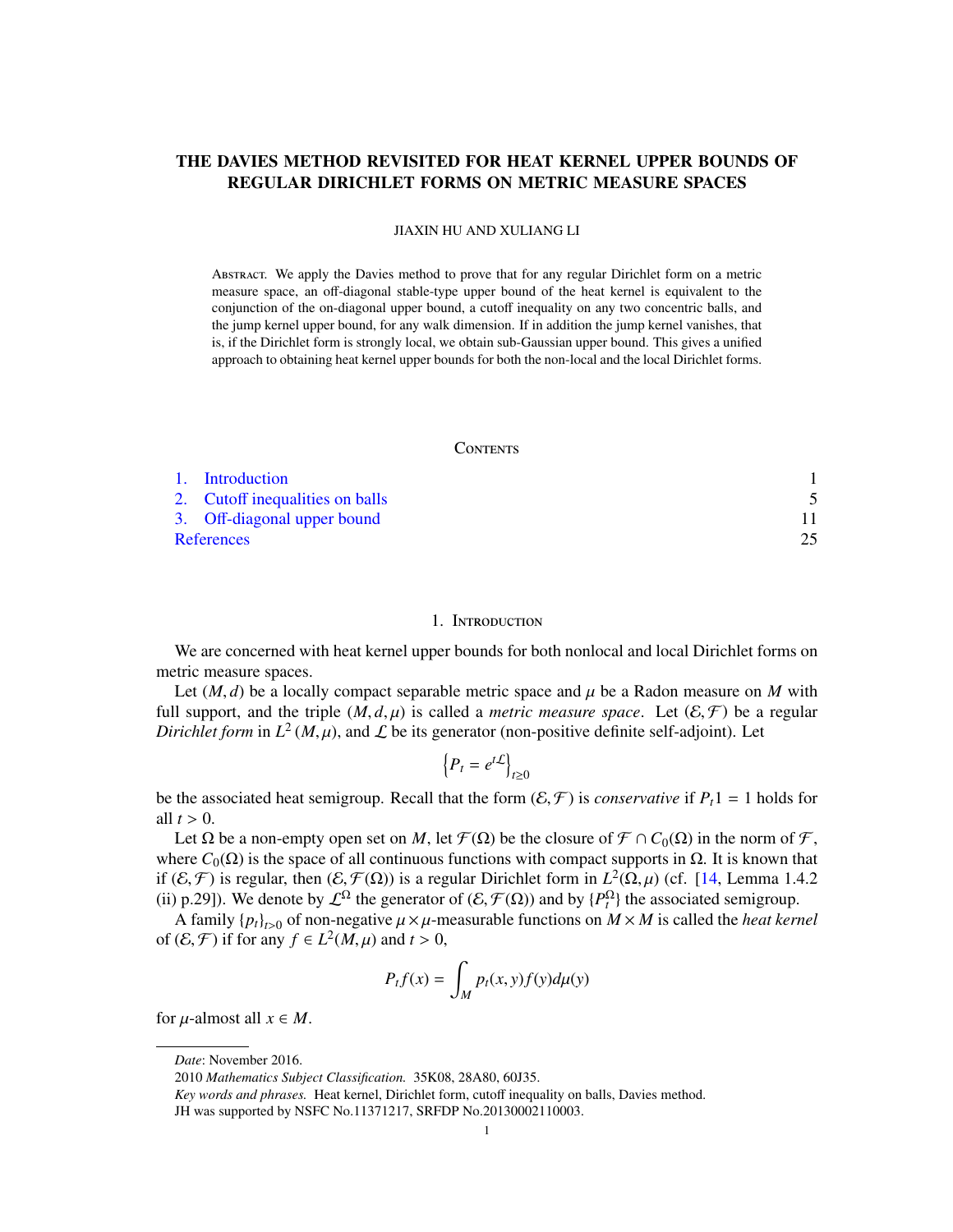Typically, there are two distinct types of heat kernel estimates on metric space, depending on whether the form  $(\mathcal{E}, \mathcal{F})$  is local or not. Indeed, assume that the heat kernel exists and satisfies the following estimate

<span id="page-1-2"></span>
$$
p_t(x, y) \asymp \frac{C}{t^{\alpha/\beta}} \Phi\left(\frac{d(x, y)}{ct^{1/\beta}}\right) \tag{1.1}
$$

with some function  $\Phi$  and two positive parameters  $\alpha$ ,  $\beta$ , where the sign  $\alpha$  means that both  $\leq$  and  $\geq$ are true but with different values of *C*, *c*. Then either  $\Phi(s) = \exp\left(-s^{\frac{\beta}{\beta-1}}\right)$  (thus  $(\mathcal{E}, \mathcal{F})$  is local), or  $\Phi(s) = (1 + s)^{-(\alpha+\beta)}$  (thus  $(\mathcal{E}, \mathcal{F})$  is non-local), see [\[24\]](#page-25-1). For the local case, the heat kernel  $p_t(x, y)$  admits the following *Gaussian*  $(\mathcal{E} - 2)$ , or *Sub-Gaussian*  $(\mathcal{E} > 2)$  estimate: admits the following *Gaussian* ( $\beta = 2$ )- or *Sub-Gaussian* ( $\beta > 2$ ) estimate:

<span id="page-1-1"></span>
$$
p_t(x, y) \asymp \frac{C}{t^{\alpha/\beta}} \exp\left(-c\left(\frac{d(x, y)}{t^{1/\beta}}\right)^{\beta/(\beta - 1)}\right),\tag{1.2}
$$

where  $\alpha > 0$  is the Hausdorff dimension and  $\beta \ge 2$  is termed the walk dimension, see for example  $[2, 3, 4, 7, 26, 28]$  $[2, 3, 4, 7, 26, 28]$  $[2, 3, 4, 7, 26, 28]$  $[2, 3, 4, 7, 26, 28]$  $[2, 3, 4, 7, 26, 28]$  $[2, 3, 4, 7, 26, 28]$  $[2, 3, 4, 7, 26, 28]$  $[2, 3, 4, 7, 26, 28]$  $[2, 3, 4, 7, 26, 28]$  $[2, 3, 4, 7, 26, 28]$  $[2, 3, 4, 7, 26, 28]$ . Some equivalence conditions are stated in [\[6,](#page-24-5) [18,](#page-25-4) [23,](#page-25-5) [25\]](#page-25-6). On the other hand, for the non-local case, the heat kernel  $p_t(x, y)$  admits the *stable-like* estimates:

<span id="page-1-0"></span>
$$
p_t(x, y) \asymp \frac{1}{t^{\alpha/\beta}} \left( 1 + \frac{d(x, y)}{t^{1/\beta}} \right)^{-(\alpha + \beta)}
$$
(1.3)

where  $\alpha > 0$  and  $\beta > 0$ , see for example, [\[5,](#page-24-6) [8,](#page-24-7) [10,](#page-25-7) [11\]](#page-25-8) for  $0 < \beta < 2$ , and [\[12,](#page-25-9) [16,](#page-25-10) [17,](#page-25-11) [21\]](#page-25-12) for any  $\beta$  > 0. Note that estimate [\(1.3\)](#page-1-0) can also be obtained by using the subordination technique, see for example  $[15, 27, 29, 33]$  $[15, 27, 29, 33]$  $[15, 27, 29, 33]$  $[15, 27, 29, 33]$  $[15, 27, 29, 33]$  $[15, 27, 29, 33]$  $[15, 27, 29, 33]$ . It was shown in  $[24]$  that estimates  $(1.2)$  and  $(1.3)$  exhaust all possible two-sided estimates of heat kernels upon assuming [\(1.1\)](#page-1-2).

Recently, Murugan and Saloff-Coste extend the Davies method developed in [\[9,](#page-25-17) [13\]](#page-25-18) to obtain heat kernel upper bounds, for local Dirichlet forms on metric spaces in [\[32\]](#page-25-19) and for non-local Dirichlet forms on infinite graphs in [\[31\]](#page-25-20), where a cutoff inequality introduced in [\[1\]](#page-24-8) plays an important role.

The purpose of this paper is twofold:

- (1) to extend the result in [\[31\]](#page-25-20) to the metric measure space;
- (2) to unify the Davies method for both local and nonlocal Dirichlet forms.

More precisely, we give some equivalence characterizations of heat kernel upper bounds both in [\(1.3\)](#page-1-0) for any  $\beta > 0$  and in [\(1.2\)](#page-1-1) for any  $\beta > 1$ , see Theorem [1.4](#page-4-1) below, by applying the Davies method in a unified way. These characterization are stable under bounded perturbation of Dirichlet forms. We mention that one of our starting point here is from condition [\(CIB\)](#page-3-0) below that is the weakest version among all the similar conditions in previous papers [\[1\]](#page-24-8), [\[23\]](#page-25-5), [\[32,](#page-25-19) [31\]](#page-25-20), [\[12\]](#page-25-9), [\[17\]](#page-25-11).

Let us return to the general setup of a metric measure space  $(M, d, \mu)$  equipped with a regular Dirichlet form  $(\mathcal{E}, \mathcal{F})$ . Assume that  $\mathcal E$  admits the following decomposition

<span id="page-1-3"></span>
$$
\mathcal{E}(u, v) = \mathcal{E}^{(L)}(u, v) + \mathcal{E}^{(J)}(u, v),
$$
\n(1.4)

where  $\mathcal{E}^{(L)}$  denotes the *local part* and

$$
\mathcal{E}^{(J)}(u,v) = \iint\limits_{M \times M \setminus \text{diag}} (u(x) - u(y))(v(x) - v(y))dj(x,y)
$$

is a *jump part* with jump measure *j* defined on  $M \times M$  diag. We assume that *j* has a density with respect to  $\mu \times \mu$ , denoted by  $J(x, y)$ , and so the jump part  $\mathcal{E}^{(J)}$  can be written as

$$
\mathcal{E}^{(J)}(u,v) = \iint_{M \times M} (u(x) - u(y)) (\nu(x) - \nu(y)) J(x, y) d\mu(y) d\mu(x).
$$
 (1.5)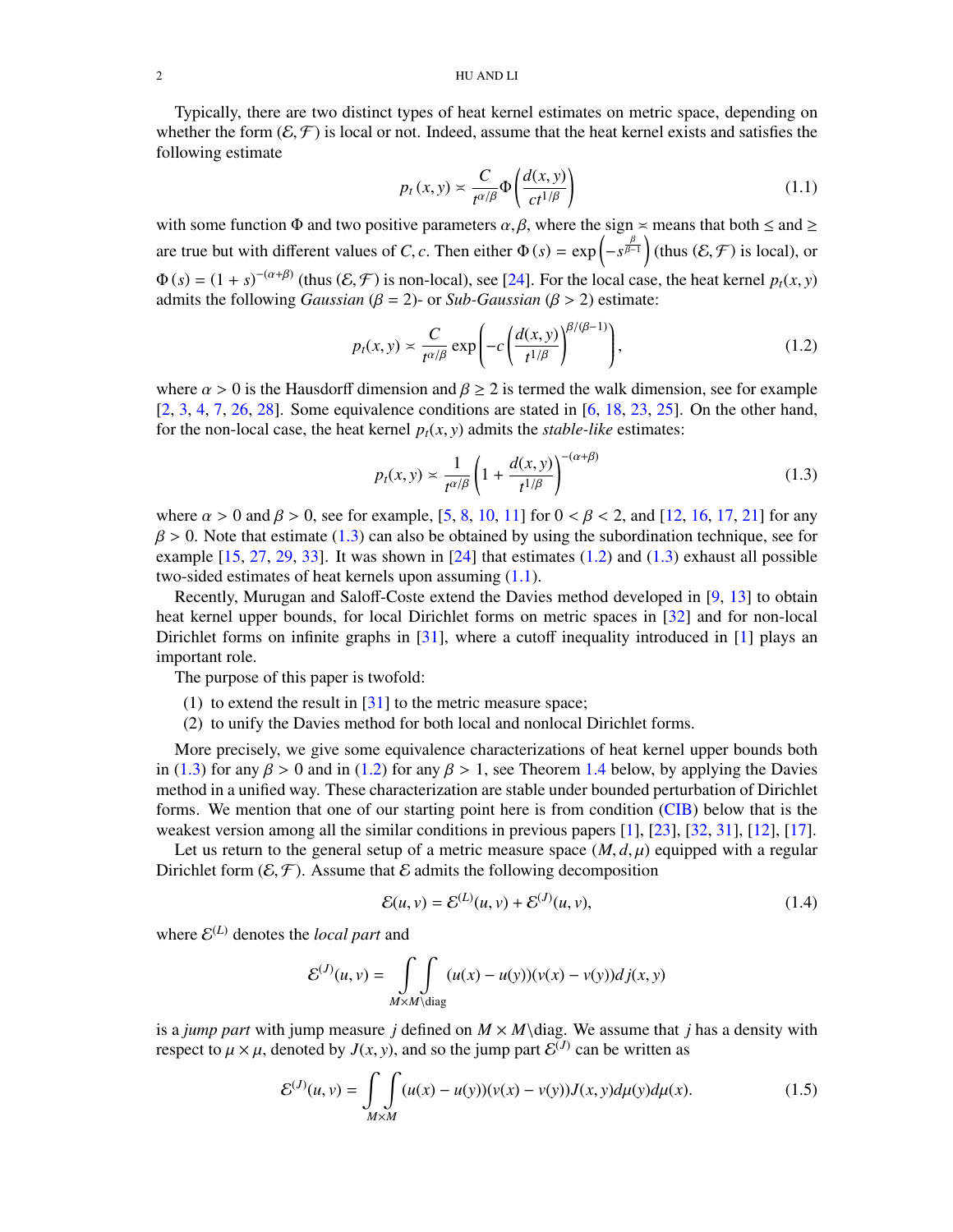For every  $w \in \mathcal{F} \cap L^{\infty}$ , there exists a unique positive finite Radon measure  $\Gamma(w)$  on *M*, termed *energy measure* such that for any  $\phi \in \mathcal{F} \cap L^{\infty}$ an *energy measure*, such that for any  $\phi \in \mathcal{F} \cap L^{\infty}$ <sup>[1](#page-2-0)</sup>,

<span id="page-2-1"></span>
$$
\int \phi d\Gamma(w) = \mathcal{E}(w\phi, w) - \frac{1}{2} \mathcal{E}(\phi, w^2), \tag{1.6}
$$

where and in the sequel the integration  $\int$  means over *M*. The energy measure  $\Gamma(w)$  can be uniquely extended to any  $w \in \mathcal{F}$ . For functions  $v, w \in \mathcal{F}$ , the signed measure  $\Gamma(v, w)$  is defined by

$$
\Gamma(v, w) = \frac{1}{2} \left( \Gamma(v + w) - \Gamma(v) - \Gamma(w) \right)
$$
\n(1.7)

(see [\[30,](#page-25-21) formula 3,11]), and  $\Gamma(v, v) \equiv \Gamma(v)$  and

$$
\mathcal{E}(v,w) = \int_M d\Gamma(v,w).
$$

For any  $u, v, w \in \mathcal{F} \cap L^{\infty}$ , we have by [\(1.6\)](#page-2-1),

$$
\int u d\Gamma(v, w) = \frac{1}{2} \left( \mathcal{E}(uv, w) + \mathcal{E}(v, uw) - \mathcal{E}(vw, u) \right), \tag{1.8}
$$

and, from this,

$$
\int d\Gamma(uv, w) = \mathcal{E}(uv, w) = \int u d\Gamma(v, w) + \int v d\Gamma(u, w).
$$
\n(1.9)

Denote by  $\Gamma_L(\cdot)$  the energy measure associated with *local part*  $\mathcal{E}^{(L)}$ . Then

<span id="page-2-2"></span>
$$
d\Gamma(u)(x) = d\Gamma_L(u)(x) + \int_{M \setminus \text{diag}} (u(x) - u(y))^2 \, dj(x, y). \tag{1.10}
$$

Denote by  $B(x, r)$  the open metric ball of radius  $r > 0$  centered at x. We always assume every ball  $B(x, r)$  is precompact. In particular the volume function

$$
V(x,r) := \mu(B(x,r))
$$

is finite and positive for any  $x \in M$  and  $r > 0$ . Denote by  $\lambda B$  a concentric ball of *B* with radius  $\lambda r$ where *r* is the radius of *B*.

For a regular Dirichlet form  $(\mathcal{E}, \mathcal{F})$  with a jump kernel *J*, we define for  $\rho \geq 0$ 

<span id="page-2-5"></span>
$$
\mathcal{E}_{\rho}(u,v) = \mathcal{E}^{(L)}(u,v) + \int_{M} \int_{B(x,\rho)} (u(x) - u(y)) (\nu(x) - \nu(y)) J(x,y) d\mu(y) d\mu(x).
$$
 (1.11)

It is known that  $(\mathcal{E}_{\rho}, \mathcal{F})$  is a closable bilinear form and can be extended to a regular Dirichlet form<br> $(\mathcal{E}, \mathcal{F})$  with  $\mathcal{F} \subset \mathcal{F}$  (see [21]. Section 41). Denote by  $g(x, y)$ ,  $\Omega_{\text{theo}}$ ,  $\Gamma$  (i) the heat  $(\mathcal{E}_{\rho}, \mathcal{F}_{\rho})$  with  $\mathcal{F} \subset \mathcal{F}_{\rho}$  (see [\[21,](#page-25-12) Section 4]). Denote by  $q_t(x, y)$ ,  $\{Q_t\}_{t \geq 0}$ ,  $\Gamma_{\rho}(\cdot)$  the heat kernel, heat semigroup and energy measure of  $(\mathcal{E}_{\rho}, \mathcal{F}_{\rho})$ , respectively (we sometimes drop the superscript " $\rho$ " from  $q_t^{(\rho)}(x, y)$ ,  $\{Q_t^{(\rho)}\}_{t\geq 0}$  for simplicity). Note that if  $J \equiv 0$  or if  $\rho = 0$ , then  $(\mathcal{E}_{\rho}, \mathcal{F}_{\rho}) = (\mathcal{E}, \mathcal{F}) =$  $(E^{(L)}, \mathcal{F})$ , which is strongly local. Denote by

$$
d\Gamma_{\rho}(u)(x) = d\Gamma_{L}(u)(x) + \left\{ \int_{B(x,\rho)} (u(x) - u(y))^{2} J(x,y) d\mu(y) \right\} d\mu(x).
$$
 (1.12)

Throughout this paper we fix some numbers  $\alpha > 0, \beta > 0$  except otherwise is stated. In the se-<br>el the letters C C' c c' denote universal positive constants which may vary at each occurrence quel, the letters  $C, C', c, c'$  denote universal positive constants which may vary at each occurrence.<br>Introduce the following conditions Introduce the following conditions.

**Upper**  $\alpha$ **-regularity.** *For all*  $x \in M$  *and all*  $r > 0$ *,* 

<span id="page-2-4"></span><span id="page-2-3"></span>
$$
V(x,r) \le Cr^{\alpha}.\tag{V_{\leq}}
$$

<span id="page-2-0"></span><sup>&</sup>lt;sup>1</sup>Any function in  $\mathcal F$  admits a quasi-continuous modification (cf. [\[14,](#page-25-0) Theorem 2.1.3,p.71]). Without loss of generality, every function in  $\mathcal F$  will be replaced by its quasi-continuous modification in this paper.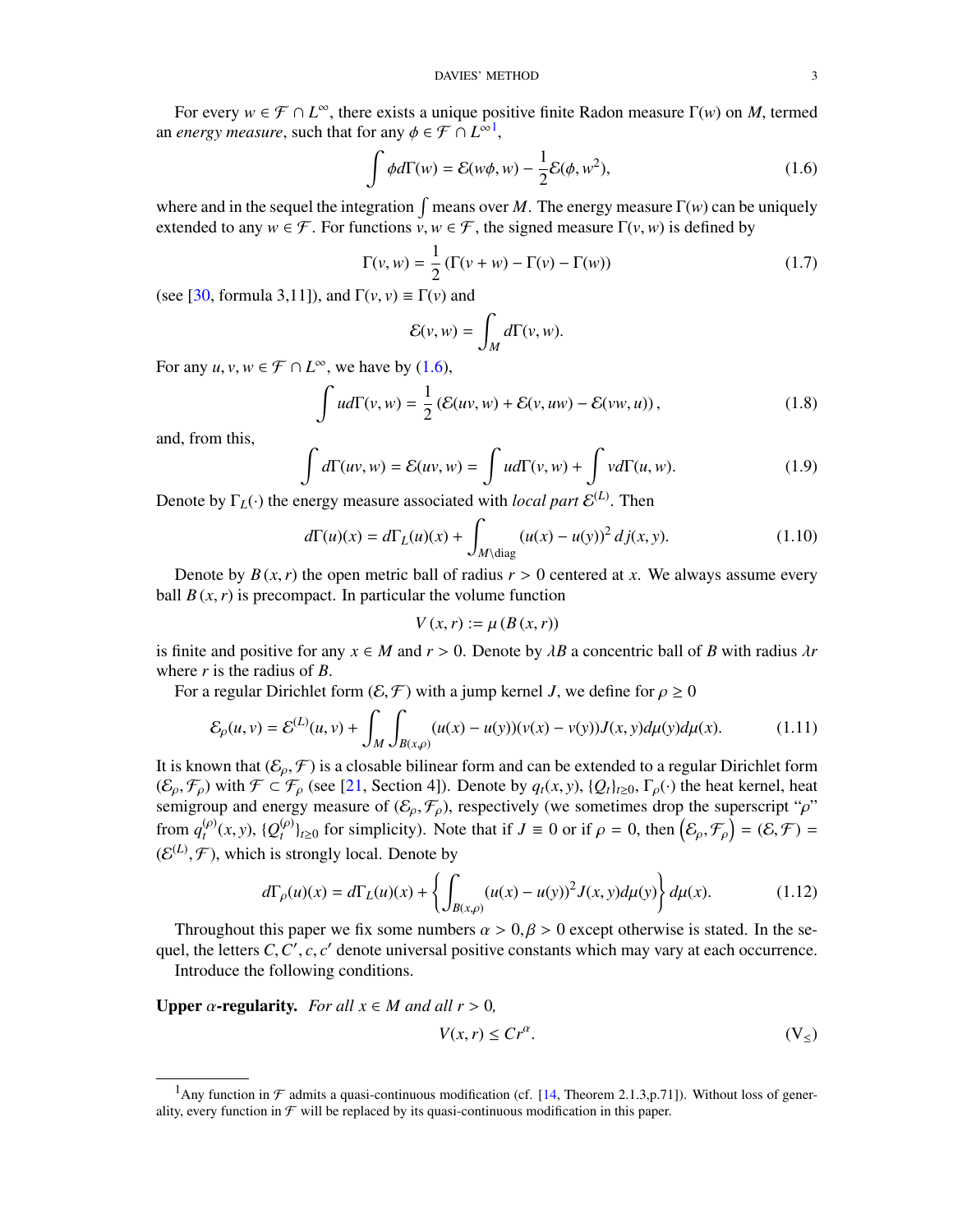On-diagonal upper estimate. *The heat kernel p<sup>t</sup> exists and satisfies the on-diagonal upper estimate*

<span id="page-3-3"></span><span id="page-3-2"></span>
$$
p_t(x, y) \le \frac{C}{t^{\alpha/\beta}}
$$
 (DUE)

*for all t* > 0 *and*  $\mu$ -*almost all x, y*  $\in$  *M*.

Upper estimate of non-local type. *The heat kernel p<sup>t</sup> exists and satisfies the o*ff*-diagonal upper estimate*

$$
p_t(x, y) \le \frac{C}{t^{\alpha/\beta}} \left( 1 + \frac{d(x, y)}{t^{1/\beta}} \right)^{-(\alpha + \beta)}
$$
(UE)

*for all t* > 0 *and*  $\mu$ -*almost all*  $x, y \in M$ .

**Upper bound of jump density.** *The jump density*  $J(x, y)$  *exists and admits the estimate* 

<span id="page-3-4"></span><span id="page-3-1"></span>
$$
J(x, y) \le C d(x, y)^{-(\alpha + \beta)}
$$
 (J<sub>≤</sub>)

*for*  $\mu$ *-almost all*  $x, y \in M$ .

If  $(\mathcal{E}, \mathcal{F})$  is local, we have  $J \equiv 0$  so that  $(J_{\leq})$  $(J_{\leq})$  is trivially satisfied. In general, condition  $(J_{\leq})$ restricts the long jumps and can be viewed as a measure of non-locality.

Upper estimate of local type. *The heat kernel p<sup>t</sup> exists and satisfies the o*ff*-diagonal upper estimate*

$$
p_t(x, y) \le \frac{C}{t^{\alpha/\beta}} \exp\left(-\left(\frac{d(x, y)}{ct^{1/\beta}}\right)^{\beta/(\beta - 1)}\right) \tag{UE}_{loc}
$$

*for all t* > 0 *and*  $\mu$ -*almost all*  $x, y \in M$ *, where*  $\beta$  > 1*.* 

Let  $\Omega$  be an open subset of *M* and  $A \in \Omega$  be a Borel set (where  $A \in \Omega$  means that *A* is precompact and its closure  $\overline{A} \subset \Omega$ ). Recall that  $\phi$  is a *cutoff function* of  $(A, \Omega)$  if  $\phi \in \mathcal{F}(\Omega)$ ,  $0 \le \phi \le 1$  in *M*, and  $\phi = 1$  in an open neighborhood of *A*. We denote the set of all cutoff functions of  $(A, \Omega)$  by *cutoff*  $(A, \Omega)$ . It is known that if  $(\mathcal{E}, \mathcal{F})$  is regular, then for any open set  $\Omega \subset M$  and any nonempty  $A \in \Omega$ , cutoff $(A, \Omega)$  is non-empty (cf. [\[14,](#page-25-0) Lemma 1.4.2 (ii) p.29]).

Cutoff inequality on balls. *The* cutoff inequality on balls *holds on M if there exist constants C*<sub>1</sub> ≥ 0,*C*<sub>2</sub> > 0 *such that for every*  $u \in \mathcal{F} \cap L^{\infty}$  *and for every*  $x \in M$ ,  $R, r > 0$  *there exists a function*  $\phi \in \text{cutoff}(R(x,R), R(x,R+r))$  *satisfying that function*  $\phi \in \text{cutoff}(B(x,R), B(x,R+r))$  *satisfying that* 

<span id="page-3-0"></span>
$$
\int_{M} u^{2} d\Gamma(\phi) \le C_{1} \int_{M} d\Gamma(u) + \frac{C_{2}}{r^{\beta}} \int_{M} u^{2} d\mu,
$$
\n(CIB)

*where*  $d\Gamma(u)$  *is defined by [\(1.10\)](#page-2-2).* 

Note that constants  $C_1$ ,  $C_2$  in [\(CIB\)](#page-3-0) are universal (independent of *u*,  $\phi$ , *x*, *R*, *r*) whilst the cutoff function  $\phi$  may depend on the function  $u$ .

Remark 1.1. A similar condition to [\(CIB\)](#page-3-0) is introduced in [\[17\]](#page-25-11) for jump-type Dirichlet forms, which is termed *Condition* (*AB*), named after Andres and Barlow, who first introduced this kind of neat condition in [\[1\]](#page-24-8) under the framework of local Dirichlet forms and who labelled it by (*CS A*) – a *cuto*ff *Sobolev inequality in annulus* although it is actually unrelated to the classical *Sobolev* inequality. We emphasize that the condition [\(CIB\)](#page-3-0) here is slightly weaker than Condition (*AB*) in [\[17\]](#page-25-11) in that the second integral in [\(CIB\)](#page-3-0) is over *M* against measure *d*Γ(*u*), instead of over the larger ball  $B(x, R + r)$  against measure  $\phi^2 d\Gamma(u)$  in [\[17\]](#page-25-11). More variants than [\(CIB\)](#page-3-0) were addressed in [\[12,](#page-25-9) Definition 2.2] Definition 2.2].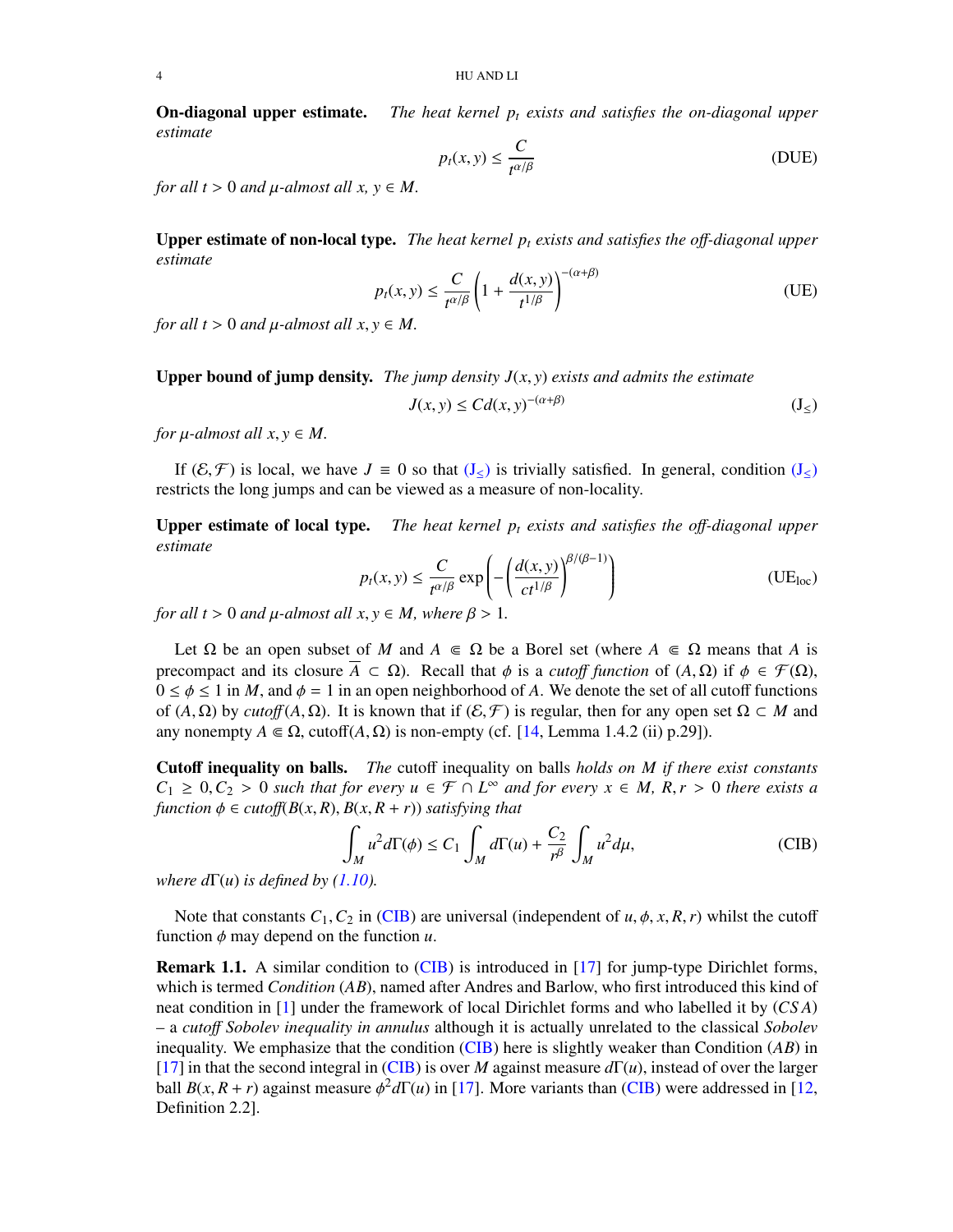**Remark 1.2.** Condition [\(CIB\)](#page-3-0) can be easily verified with  $C_1 = 0$  for purely jump-type Dirichlet forms with  $0 < \beta < 2$ , provided that conditions  $(J<)$  $(J<)$ ,  $(V<)$  $(V<)$  are satisfied, using the standard bump function on balls (see [\[12,](#page-25-9) Remark 1.7] or [\[17,](#page-25-11) the proof of Corollary 2.12]).

The following is the main contribution of this paper.

<span id="page-4-3"></span>**Theorem 1.3.** Let  $(M, d, \mu)$  be a metric measure space with precompact balls, and let  $(\mathcal{E}, \mathcal{F})$  be a *regular Dirichlet form in*  $L^2(M, \mu)$  *satisfying [\(1.4\)](#page-1-3)* with jump kernel J. If condition  $(V_{\leq})$  $(V_{\leq})$  is satisfied,<br>then the following implication holds: *then the following implication holds:*

$$
(DUE) + (CIB) + (J_{\leq}) \Rightarrow (UE). \tag{1.13}
$$

*If in addition* β > <sup>1</sup>*, then*

<span id="page-4-2"></span>
$$
(DUE) + (CIB) + (J \equiv 0) \Rightarrow (UE_{loc}).
$$
\n(1.14)

We apply the Davies method to prove both  $(1.13)$  and  $(1.14)$ . Particularly, in order to show the implication [\(1.14\)](#page-4-2), we first derive a weaker upper bound of the heat kernel, see [\(3.75\)](#page-24-9) below, and then obtain [\(UE](#page-3-4)<sub>loc</sub>) by a self-improvement technique used in [\[19\]](#page-25-22), see Lemma [3.5](#page-16-0) and Remark [3.6](#page-16-1) below.

As a consequence of Theorem [1.3,](#page-4-3) we have the following.

<span id="page-4-1"></span>**Theorem 1.4.** Let  $(M, d, \mu)$  be a metric measure space with precompact balls and  $(E, \mathcal{F})$  be a *regular conservative Dirichlet form in L*<sup>2</sup> *with a jump kernel J. If [\(V](#page-2-3)*≤*) holds, then*

<span id="page-4-4"></span>
$$
(UE) \Leftrightarrow (DUE) + (CIB) + (J_{\leq}). \tag{1.15}
$$

*If in addition* β > <sup>1</sup>*, then*

<span id="page-4-5"></span>
$$
(UEloc) \Leftrightarrow (DUE) + (CIB) + (J \equiv 0). \tag{1.16}
$$

The proof of Theorem [1.3](#page-4-3) and Theorem [1.4](#page-4-1) will be given in Section [3.](#page-10-0)

Remark 1.5. For the *nonlocal* case, a similar equivalence to [\(1.15\)](#page-4-4) was obtained in [\[12\]](#page-25-9) with [\(CIB\)](#page-3-0) being replaced by condition  $CSJ(\phi)$  but for more general settings equipped with doubling measures and more general jump kernels involving  $\phi$ , and also in [\[17\]](#page-25-11) with condition [\(CIB\)](#page-3-0) being replaced by condition (*Gcap*) or condition (*AB*). For the *local* case, a similar equivalence to [\(1.16\)](#page-4-5) was obtained in [\[1\]](#page-24-8), [\[23\]](#page-25-5) and [\[32\]](#page-25-19) under different variants than condition [\(CIB\)](#page-3-0).

### 2. Cutoff inequalities on balls

<span id="page-4-0"></span>In this section, we first derive [\(CIB\)](#page-3-0) from condition (*S* )-the survival estimate, see [\(S\)](#page-6-0) below. We then state two inequalities, see  $(2.13)$ ,  $(2.14)$  below, which will be used in the Davies method. Inequality [\(2.13\)](#page-7-0) can be viewed as a self-improvement of condition [\(CIB\)](#page-3-0).

We need the following formula.

**Proposition 2.1.** *Let*  $(E, \mathcal{F})$  *be a regular Dirichlet form in*  $L^2(M, \mu)$ *. Then, for any two functions*  $\mathcal{U} \circ \mathcal{F} \cap L^{\infty}$  with supplied  $\bigcirc$  of a any open subset  $\bigcirc$  of  $M$  $u, \varphi \in \mathcal{F} \cap L^{\infty}$  *with supp*( $\varphi$ ) ⊂ Ω *for any open subset* Ω *of M*,

<span id="page-4-8"></span>
$$
\int_{\Omega} u^2 d\Gamma_{\Omega}(\varphi) \le 2\mathcal{E}(u^2\varphi, \varphi) + 4\int_{\Omega} \varphi^2 d\Gamma_{\Omega}(u),\tag{2.1}
$$

*where*  $d\Gamma_{\Omega}(u)$  *is defined by* 

<span id="page-4-7"></span>
$$
d\Gamma_{\Omega}(u)(x) = d\Gamma_L(u)(x) + \int_{M\backslash diag} \mathbf{1}_{\Omega}(y) \left(u(x) - u(y)\right)^2 dj(x, y).
$$
 (2.2)

*Proof.* We first show that

<span id="page-4-6"></span>
$$
\int_{\Omega} u^2 d\Gamma_L(\varphi) \le 2\mathcal{E}^{(L)}(u^2\varphi, \varphi) + 4\int_{\Omega} \varphi^2 d\Gamma_L(u). \tag{2.3}
$$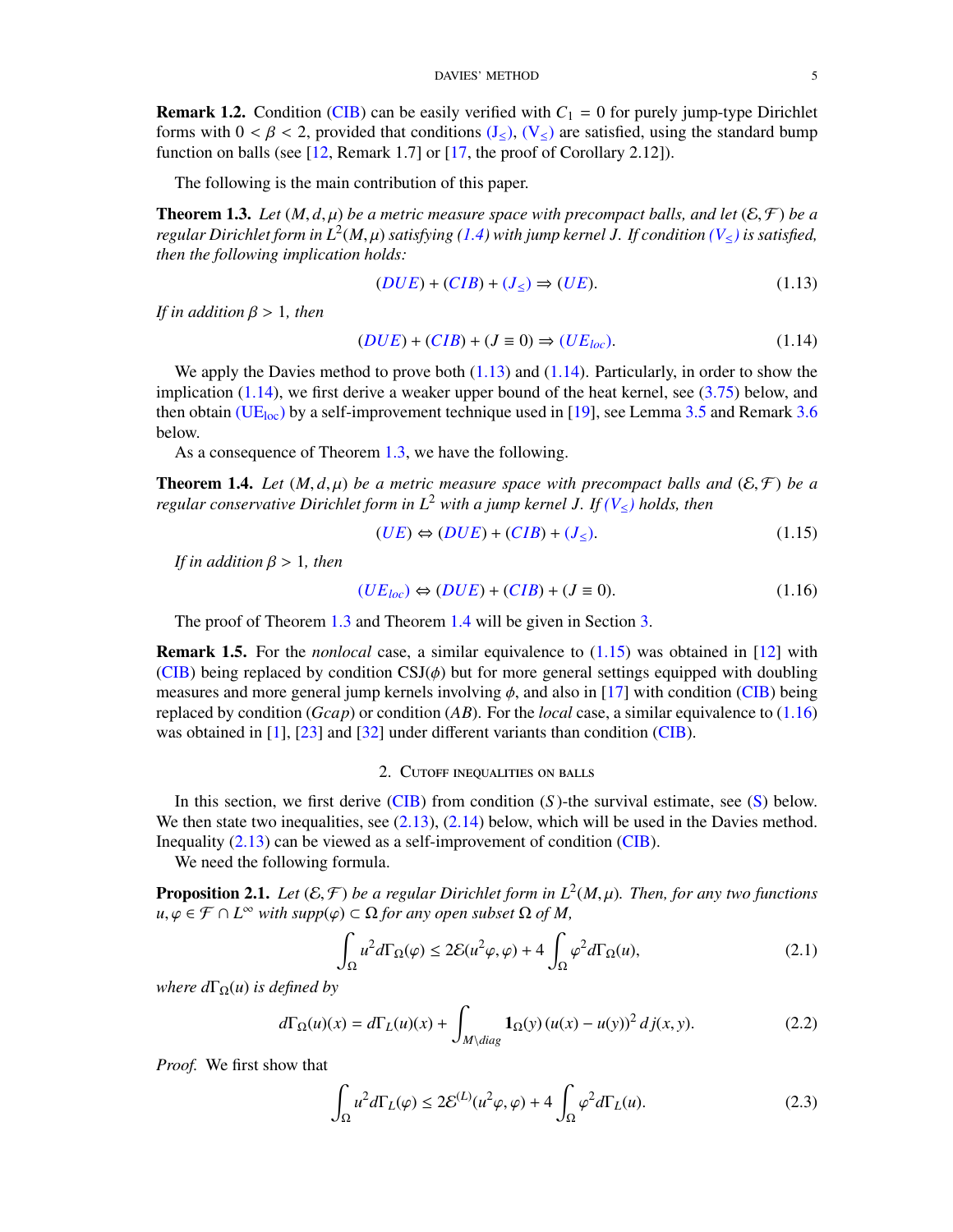Indeed, using the Leibniz and chain rules of *d*Γ*L*(·) (cf. [\[14,](#page-25-0) Lemma 3.2.5, Theorem 3.2.2]) and using Cauchy-Schwarz, we have

$$
\int_{M} u^{2} d\Gamma_{L}(\varphi) = \int_{M} d\Gamma_{L}(u^{2}\varphi, \varphi) - 2 \int_{M} u\varphi d\Gamma_{L}(u, \varphi)
$$
\n
$$
\leq \mathcal{E}^{(L)}(u^{2}\varphi, \varphi) + \frac{1}{2} \int_{M} u^{2} d\Gamma_{L}(\varphi) + 2 \int_{M} \varphi^{2} d\Gamma_{L}(u),
$$

which gives that

$$
\int_M u^2 d\Gamma_L(\varphi) \le 2\mathcal{E}^{(L)}(u^2\varphi, \varphi) + 4\int_M \varphi^2 d\Gamma_L(u).
$$

Since  $\varphi$  is supported in  $\Omega$ , we see that  $d\Gamma_L(\varphi) = 0$  outside  $\Omega$  (cf. [\[14,](#page-25-0) formula (3.2.26) p.128]), thus proving (2.3) thus proving [\(2.3\)](#page-4-6).

Next we show that

<span id="page-5-1"></span>
$$
\int_{\Omega} u^2 d\Gamma_{\Omega}^{(J)}(\varphi) \le 2\mathcal{E}^{(J)}(u^2\varphi, \varphi) + 4 \int_{\Omega} \varphi^2 d\Gamma_{\Omega}^{(J)}(u),\tag{2.4}
$$

where the measure  $d\Gamma_{\Omega}^{(J)}$  $\Omega^{(J)}$  is defined by

$$
d\Gamma_{\Omega}^{(J)}(f,g)(x) = \int_{\Omega \setminus \text{diag}} (f(x) - f(y)) (g(x) - g(y)) d j(x, y).
$$

Indeed, noting that

$$
u^2(x)(\varphi(x) - \varphi(y))^2 = \left\{ \left[ (u^2\varphi)(x) - (u^2\varphi)(y) \right] - \left[ u^2(x) - u^2(y) \right] \varphi(y) \right\} (\varphi(x) - \varphi(y)),
$$

we have

$$
\int_{\Omega \times \Omega \backslash \text{diag}} u^2(x) \left[ \varphi(x) - \varphi(y) \right]^2 dj(x, y) = \int_{\Omega \times \Omega \backslash \text{diag}} \left[ (u^2 \varphi)(x) - (u^2 \varphi)(y) \right] (\varphi(x) - \varphi(y)) dj(x, y) - \int_{\Omega \times \Omega \backslash \text{diag}} \left[ u^2(x) - u^2(y) \right] \varphi(y) (\varphi(x) - \varphi(y)) dj(x, y),
$$

which gives that

<span id="page-5-0"></span>
$$
\int_{\Omega} u^2 d\Gamma_{\Omega}^{(J)}(\varphi) = \int_{\Omega} d\Gamma_{\Omega}^{(J)}(u^2 \varphi, \varphi) - \int_{\Omega} \varphi d\Gamma_{\Omega}^{(J)}(u^2, \varphi).
$$
\n(2.5)

To estimate the last term, note that

$$
-\int_{\Omega} \varphi d\Gamma_{\Omega}^{(J)}(u^2, \varphi) = -\int_{\Omega \times \Omega \backslash \text{diag}} (u(x) + u(y))\varphi(y)(u(x) - u(y))(\varphi(x) - \varphi(y))dj(x, y)
$$
  

$$
= -\int_{\Omega \times \Omega \backslash \text{diag}} u(x)\varphi(y)(u(x) - u(y))(\varphi(x) - \varphi(y))dj(x, y)
$$
  

$$
-\int_{\Omega \times \Omega \backslash \text{diag}} u(y)\varphi(y)(u(x) - u(y))(\varphi(x) - \varphi(y))dj(x, y).
$$

From this and using the Cauchy-Schwarz inequality, we derive

$$
- \int_{\Omega} \varphi d\Gamma_{\Omega}^{(J)}(u^2, \varphi)
$$
  
\n
$$
\leq \frac{1}{4} \int_{\Omega \times \Omega \setminus \text{diag}} u^2(x) (\varphi(x) - \varphi(y))^2 dj(x, y) + \int_{\Omega \times \Omega \setminus \text{diag}} \varphi^2(y) (u(x) - u(y))^2 dj(x, y)
$$
  
\n
$$
+ \frac{1}{4} \int_{\Omega \times \Omega \setminus \text{diag}} u^2(y) (\varphi(x) - \varphi(y))^2 dj(x, y) + \int_{\Omega \times \Omega \setminus \text{diag}} \varphi^2(y) (u(x) - u(y))^2 dj(x, y)
$$
  
\n
$$
= \frac{1}{2} \int_{\Omega} u^2 d\Gamma_{\Omega}^{(J)}(\varphi) + 2 \int_{\Omega} \varphi^2 d\Gamma_{\Omega}^{(J)}(u).
$$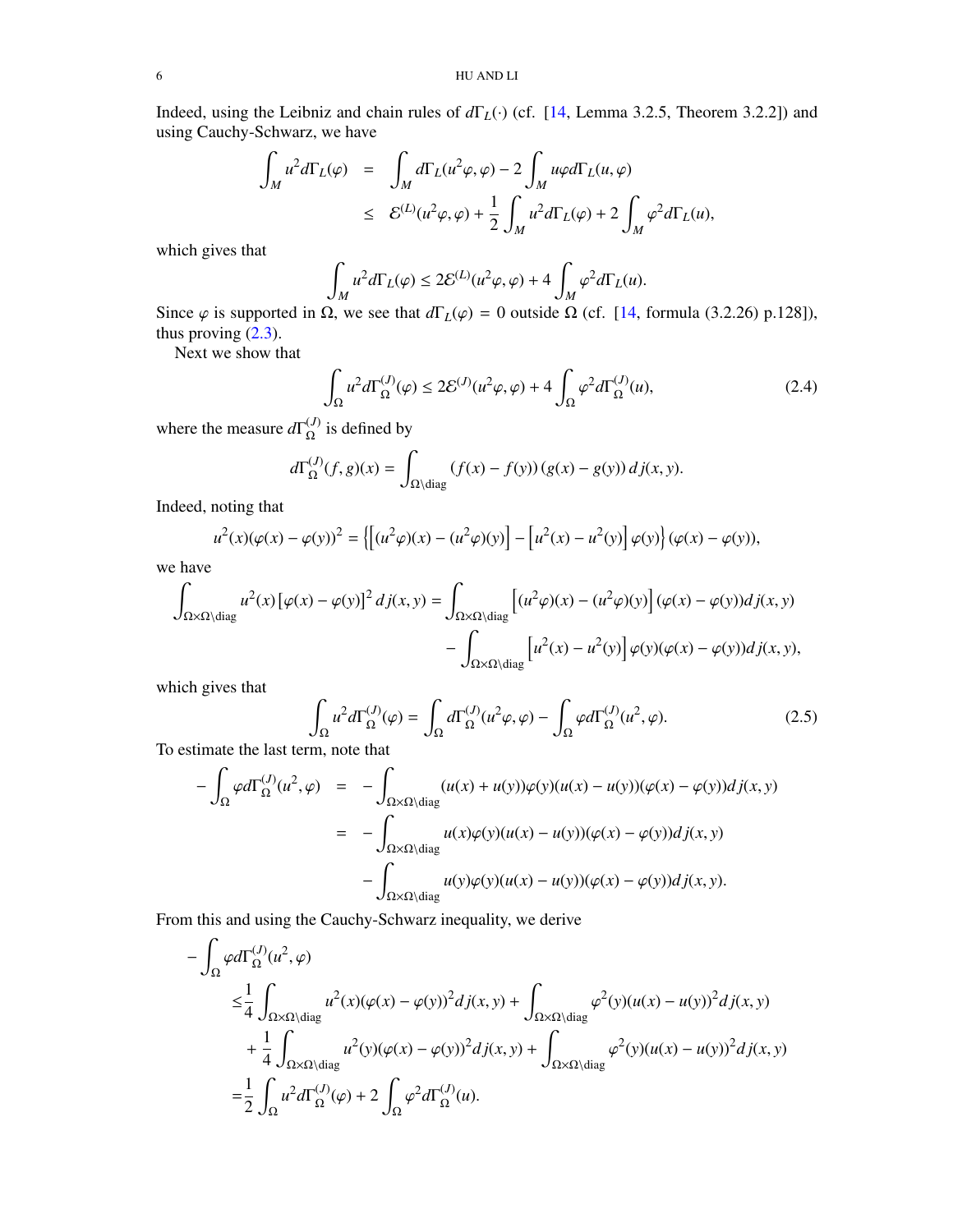Plugging this into  $(2.5)$ , we have

<span id="page-6-1"></span>
$$
\int_{\Omega} u^2 d\Gamma_{\Omega}^{(J)}(\varphi) \le 2 \int_{\Omega} d\Gamma_{\Omega}^{(J)}(u^2 \varphi, \varphi) + 4 \int_{\Omega} \varphi^2 d\Gamma_{\Omega}^{(J)}(u). \tag{2.6}
$$

As  $\varphi$  vanishes outside  $\Omega$ , we see that

$$
\mathcal{E}^{(J)}(u^2\varphi,\varphi) = \int_{M \times M \setminus \text{diag}} \left[ (u^2\varphi)(x) - (u^2\varphi)(y) \right] (\varphi(x) - \varphi(y)) dj(x, y)
$$
  
\n
$$
= \int_{\Omega \times \Omega \setminus \text{diag}} + 2 \int_{\Omega \times \Omega^c} + \int_{\Omega^c \times \Omega^c \setminus \text{diag}} \cdots
$$
  
\n
$$
= \int_{\Omega} d\Gamma_{\Omega}^{(J)}(u^2\varphi,\varphi) + 2 \int_{\Omega \times \Omega^c} (u^2\varphi^2)(x) dj(x, y)
$$
  
\n
$$
\geq \int_{\Omega} d\Gamma_{\Omega}^{(J)}(u^2\varphi,\varphi),
$$

which together with  $(2.6)$  implies  $(2.4)$ .

Finally, summing up  $(2.3)$ ,  $(2.4)$  we conclude from  $(2.2)$  that  $(2.1)$  is true.

<span id="page-6-0"></span>

We introduce condition (*S* ).

**Survival estimate.** *There exist constants*  $\varepsilon$ ,  $\delta \in (0,1)$  *such that, for all balls B of radius*  $r > 0$ *and for all*  $t^{1/\beta} \leq \delta r$ ,

<span id="page-6-2"></span>
$$
1 - P_t^B 1_B(x) \le \varepsilon \tag{S}
$$

*for*  $\mu$ *-almost all*  $x \in \frac{1}{4}$  $\frac{1}{4}B$ .

<span id="page-6-4"></span>**Lemma 2.2.** Let  $(\mathcal{E}, \mathcal{F})$  be a regular Dirichlet form in  $L^2(M, \mu)$ . Then

$$
(S) \Rightarrow (CIB).
$$

*Proof.* Fix  $x_0 \in M$  and set  $B_0 = B(x_0, R)$ ,  $B' = B(x_0, R + r)$  for  $R > 0$ ,  $r > 0$  and let  $B' \subset \Omega$  for any open subset  $\Omega$  of  $M$ . It suffices to show that there exists some  $\phi$   $\in$ cutoff( $B_0$ ,  $B'$ ) such that open subset Ω of *M*. It suffices to show that there exists some  $\phi$  ∈cutoff(*B*<sub>0</sub>, *B*<sup>'</sup>) such that

$$
\int_{\Omega} u^2 d\Gamma_{\Omega}(\phi) \le C_1 \int_{\Omega} \phi^2 d\Gamma_{\Omega}(u) + \frac{C_2}{r^{\beta}} \int_{\Omega} \phi u^2 d\mu \tag{2.7}
$$

for any  $u \in \mathcal{F} \cap L^{\infty}$ , where the measure  $d\Gamma_{\Omega}$  is defined by [\(2.2\)](#page-4-7), since this inequality, on taking  $\Omega = M$  and using the fact that  $\phi \le 1$  in *M*, will imply [\(CIB\)](#page-3-0).

To do this, let

$$
w:=\int_0^{+\infty}e^{-\lambda t}P_t^{B'}1_{B'}dt,
$$

where  $\lambda = r^{-\beta}$ . It is known that

<span id="page-6-3"></span>
$$
\mathcal{E}(w,\varphi) + \lambda \int_{B'} w\varphi d\mu = \int_{B'} \varphi d\mu, \tag{2.8}
$$

for any  $\varphi \in \mathcal{F}(B')$ . By [\[23,](#page-25-5) (3.6) p.1503], we have that

$$
te^{-\lambda t}P_t^{B'}1_{B'}\leq w\leq r^{\beta}\text{ in }M.
$$

Let  $z \in B_0$  be any point and set  $B_z = B(z, r) \subset B'$ . An application of [\(S\)](#page-6-0) with  $t = (\delta r)^\beta$  yields that for almost all  $r \in \frac{1}{2}R$ for almost all  $x \in \frac{1}{4}$  $\frac{1}{4}B_{z}$ 

$$
w(x) \ge t e^{-\lambda t} P_t^{B'} 1_{B'}(x) \ge t e^{-\lambda t} P_t^{B_z} 1_{B_z}(x) \ge (\delta r)^{\beta} e^{-\delta^{\beta}} (1 - \varepsilon) = C_0^{-1} r^{\beta},
$$

for  $C_0 = \left[ \begin{array}{c} 1 \\ 1 \end{array} \right]$  $\delta^{\beta} e^{-\delta^{\beta}} (1 - \varepsilon) \Big]^{-1} > 1$ . Hence,

$$
w \leq r^{\beta} \text{ in } M,
$$
  

$$
w \geq C_0^{-1} r^{\beta} \text{ in } B_0.
$$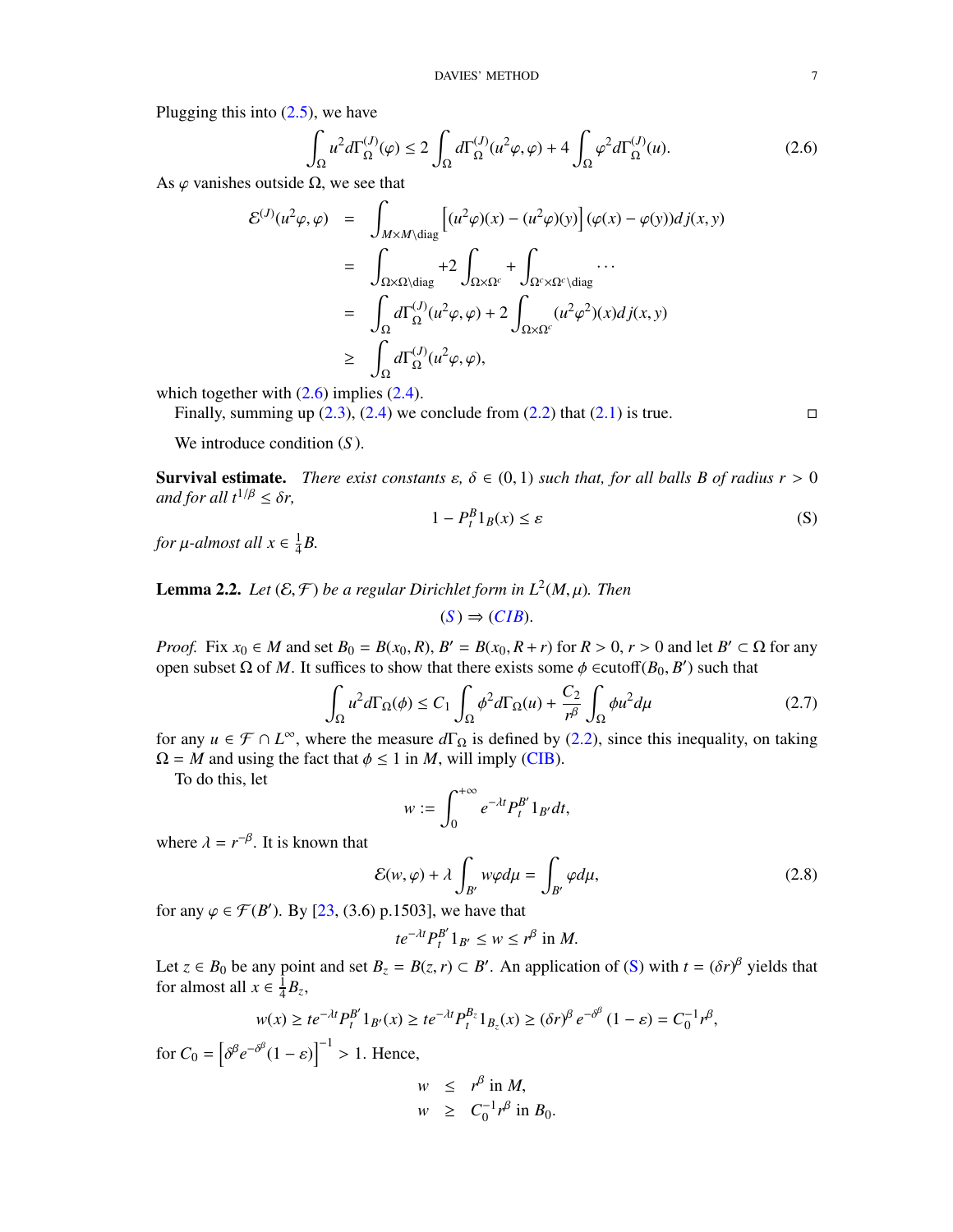Set  $v := C_0 \frac{w}{r^{\beta}}$  $\frac{w}{r^{\beta}}$ . Then  $v \le C_0$  in *M*, and  $v \ge 1$  in *B*<sub>0</sub>. Define

$$
\phi = v \wedge 1 \text{ in } M.
$$

We see that  $\phi \in \text{cutoff}(B_0, B')$ . It suffices to show such a function  $\phi$  satisfies [\(2.7\)](#page-6-2).<br>Indeed using (2.1) with  $\phi = y$ 

Indeed, using  $(2.1)$  with  $\varphi = v$ ,

<span id="page-7-5"></span>
$$
\int_{\Omega} u^2 d\Gamma_{\Omega}(v) \le 2\mathcal{E}(u^2v, v) + 4\int_{\Omega} v^2 d\Gamma_{\Omega}(u). \tag{2.9}
$$

Observe that in *M*

<span id="page-7-2"></span>
$$
C_0 \phi = C_0 (v \wedge 1) = (C_0 v) \wedge C_0 \ge v \wedge C_0 = v,
$$
 (2.10)

which gives that

<span id="page-7-4"></span>
$$
\int_{\Omega} v^2 d\Gamma_{\Omega}(u) \le C_0^2 \int_{\Omega} \phi^2 d\Gamma_{\Omega}(u). \tag{2.11}
$$

On the other hand, using [\(2.8\)](#page-6-3) with  $\varphi = u^2 v$  and using [\(2.10\)](#page-7-2)

<span id="page-7-3"></span>
$$
\mathcal{E}(u^2v, v) = \frac{C_0}{r^{\beta}} \mathcal{E}(u^2v, w)
$$
  
=  $\frac{C_0}{r^{\beta}} \left\{ \int_{B'} u^2 v d\mu - \lambda \int_{B'} (u^2v) w d\mu \right\}$   

$$
\leq \frac{C_0}{r^{\beta}} \int u^2 v d\mu \leq \frac{C_0^2}{r^{\beta}} \int u^2 \phi d\mu.
$$
 (2.12)

Thus, plugging  $(2.12)$ ,  $(2.11)$  into  $(2.9)$ , we conclude that

$$
\int_{\Omega} u^2 d\Gamma_{\Omega}(v) \le \frac{2C_0^2}{r^{\beta}} \int_{\Omega} u^2 \phi d\mu + 4C_0^2 \int_{\Omega} \phi^2 d\Gamma_{\Omega}(u).
$$

Finally, using the facts that  $|\phi(x) - \phi(y)| \le |v(x) - v(y)|$  and that  $\phi(x) \le v(x)$  for any  $x, y \in M$ and then using [\[14,](#page-25-0) formula (3.2.12), p.122] and [\(2.2\)](#page-4-7),

$$
\int_{\Omega} u^2 d\Gamma_{\Omega}(\phi) \le \int_{\Omega} u^2 d\Gamma_{\Omega}(v).
$$
  

$$
u = 4C_0^2, C_2 = 2C_0^2.
$$

Therefore, we obtain [\(2.7\)](#page-6-2) with  $C_1 = 4C_0^2$ ,  $C_2 = 2C_0^2$ 

The same result in Lemma  $2.2$  was proved in  $[1, 23]$  $[1, 23]$  $[1, 23]$  for the local case.

We show the following two inequalities  $(2.13)$  and  $(2.14)$  by using condition [\(CIB\)](#page-3-0).

**Proposition 2.3.** Let  $(E, \mathcal{F})$  be a regular Dirichlet form in  $L^2(M, \mu)$ . Let  $B_0 = B(x_0, R)$ ,  $B' = R(x_0, R + r)$  be two halls. If conditions (CIR),  $(V_A)$ ,  $(L_A)$  hold, then for every positive integer n and  $B(x_0, R + r)$  *be two balls. If conditions [\(CIB\)](#page-3-0), [\(V](#page-2-3)*≤*), [\(J](#page-3-1)*≤*) hold, then for every positive integer n and for every*  $u \in \mathcal{F} \cap L^{\infty}$ , there exists some function  $\phi = \phi_n \in \text{cutoff}(B_0, B')$  satisfying that

<span id="page-7-0"></span>
$$
\int u^2 d\Gamma(\phi) \le \frac{C_3}{n} \int d\Gamma(u) + \frac{C_4 n^{\beta}}{n^{\beta}} \int u^2 d\mu,
$$
\n(2.13)

*and that*

<span id="page-7-1"></span>
$$
\|\phi - \Phi\|_{\infty} \le 1/n \tag{2.14}
$$

*with*

<span id="page-7-6"></span>
$$
\Phi(y) := \left(\frac{R+r - d(x_0, y)}{r}\right)_+ \wedge 1,\tag{2.15}
$$

where  $C_3 \geq 1, C_4 \geq 1$  *are universal constants (independent of B*<sub>0</sub>, *B'*, *n*, *u*).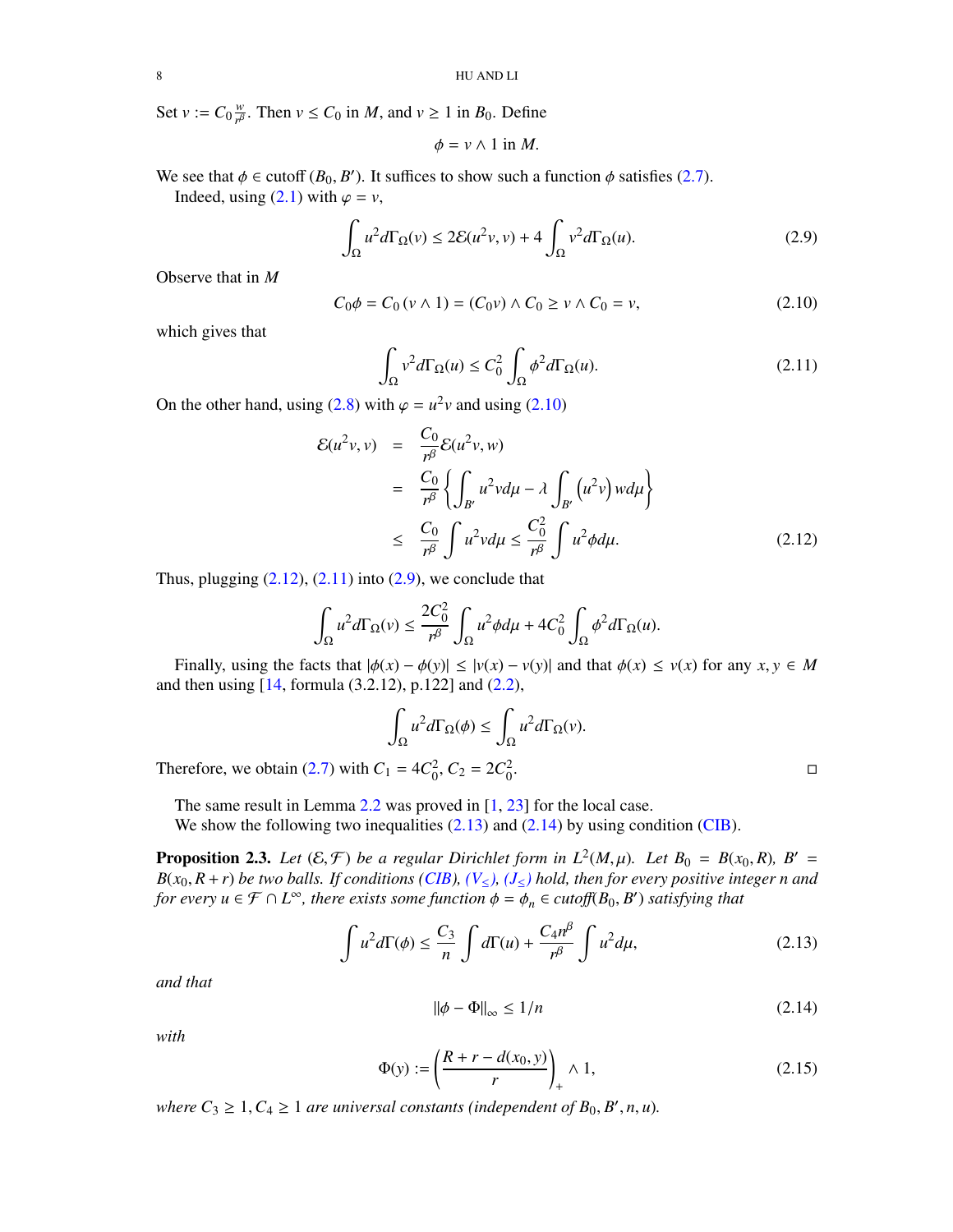*Proof.* Fix positive integer *n* and for integers  $0 \le k \le n$  set  $r_k = kr/n$ ,  $B_k := B(x_0, R + r_k)$ . Define

$$
U_k := B_k \setminus B_{k-1} (1 \leq k \leq n).
$$

For a function *u* ∈  $\mathcal{F} \cap L^{\infty}$ , we apply [\(CIB\)](#page-3-0) to each pair  $(B_{k-1}, B_k)$  ( $k \ge 1$ ) and obtain

<span id="page-8-2"></span>
$$
\int u^2 d\Gamma(\phi_k) \le C_1 \int d\Gamma(u) + \frac{C_2}{(r/n)^{\beta}} \int u^2 d\mu \tag{2.16}
$$

for some  $\phi_k \in \text{cutoff}(B_{k-1}, B_k)$ .

We define

$$
\phi=\phi_n:=\frac{1}{n}\sum_{k=1}^n\phi_k
$$

Clearly,  $\phi \in \text{cutoff}(B_0, B')$  and for each  $1 \le k \le n$ ,

$$
\frac{n-k}{n} \leq \phi = \frac{\phi_k + (\phi_{k+1} + \dots + \phi_n)}{n} \leq \frac{n-k+1}{n} \text{ in } U_k.
$$

On the other hand, for any  $y \in U_k$  we have  $R + r_{k-1} \le d(x_0, y) < R + r_k$ , and by definition [\(2.15\)](#page-7-6) of Φ,

$$
\frac{n-k}{n} = 1 - \frac{r_k}{r} \le \Phi(y) \le 1 - \frac{r_{k-1}}{r} = \frac{n-k+1}{n}
$$

Hence, we see that [\(2.14\)](#page-7-1) holds on each  $U_k$ . Both functions  $\phi$  and  $\Phi$  take values 1 in  $B_0$ , and 0 outside *B'*, and [\(2.14\)](#page-7-1) is also true in the set  $B_0 \cup (M \setminus B')$ .

It remains to prove  $(2.13)$  with such choice of  $\phi$ .

To do this, note that, using the fact that  $1_\Omega d\Gamma_L(u_1, u_2) = 0$  for  $u_1, u_2 \in \mathcal{F}$  if  $u_1$  is constant on  $\Omega$ (cf. [\[14,](#page-25-0) formula (3.2.26) p. 128]),

<span id="page-8-1"></span><span id="page-8-0"></span>
$$
\int u^2 d\Gamma_L(\phi) = \frac{1}{n^2} \sum_{k=1}^n \int u^2 d\Gamma_L(\phi_k).
$$
 (2.17)

On the other hand, for any  $x, y \in M$ ,

$$
(\phi(x) - \phi(y))^2 = \frac{1}{n^2} \left( \sum_{k=1}^n (\phi_k(x) - \phi_k(y)) \right)^2
$$
  
= 
$$
\frac{1}{n^2} \left\{ \sum_{k=1}^n (\phi_k(x) - \phi_k(y))^2 + 2 \sum_{k=1}^{n-1} \sum_{j=k+1}^n (\phi_k(x) - \phi_k(y)) (\phi_j(x) - \phi_j(y)) \right\}.
$$
 (2.18)

The last double summation contains the following terms ( $j = k + 1$  and  $1 \leq k \leq n - 1$ ):

$$
2\sum_{k=1}^{n-1} (\phi_k(x) - \phi_k(y))(\phi_{k+1}(x) - \phi_{k+1}(y)) \le \sum_{k=1}^{n-1} (\phi_k(x) - \phi_k(y))^2 + \sum_{k=1}^{n-1} (\phi_{k+1}(x) - \phi_{k+1}(y))^2
$$
  

$$
\le 2\sum_{k=1}^n (\phi_k(x) - \phi_k(y))^2,
$$

where we have used the Cauchy-Schwarz. From this, we obtain from  $(2.18)$  that

$$
(\phi(x) - \phi(y))^2 \le \frac{3}{n^2} \sum_{k=1}^n (\phi_k(x) - \phi_k(y))^2 + \frac{2}{n^2} \sum_{k=1}^{n-2} \sum_{j=k+2}^n (\phi_k(x) - \phi_k(y))(\phi_j(x) - \phi_j(y)).
$$

Multiplying by  $u^2(x)J(x, y)$  then integrating over  $M \times M$  on both sides, we obtain that

$$
\int_{M\times M} u^2(x)(\phi(x) - \phi(y))^2 J(x, y)d\mu(y)d\mu(x)
$$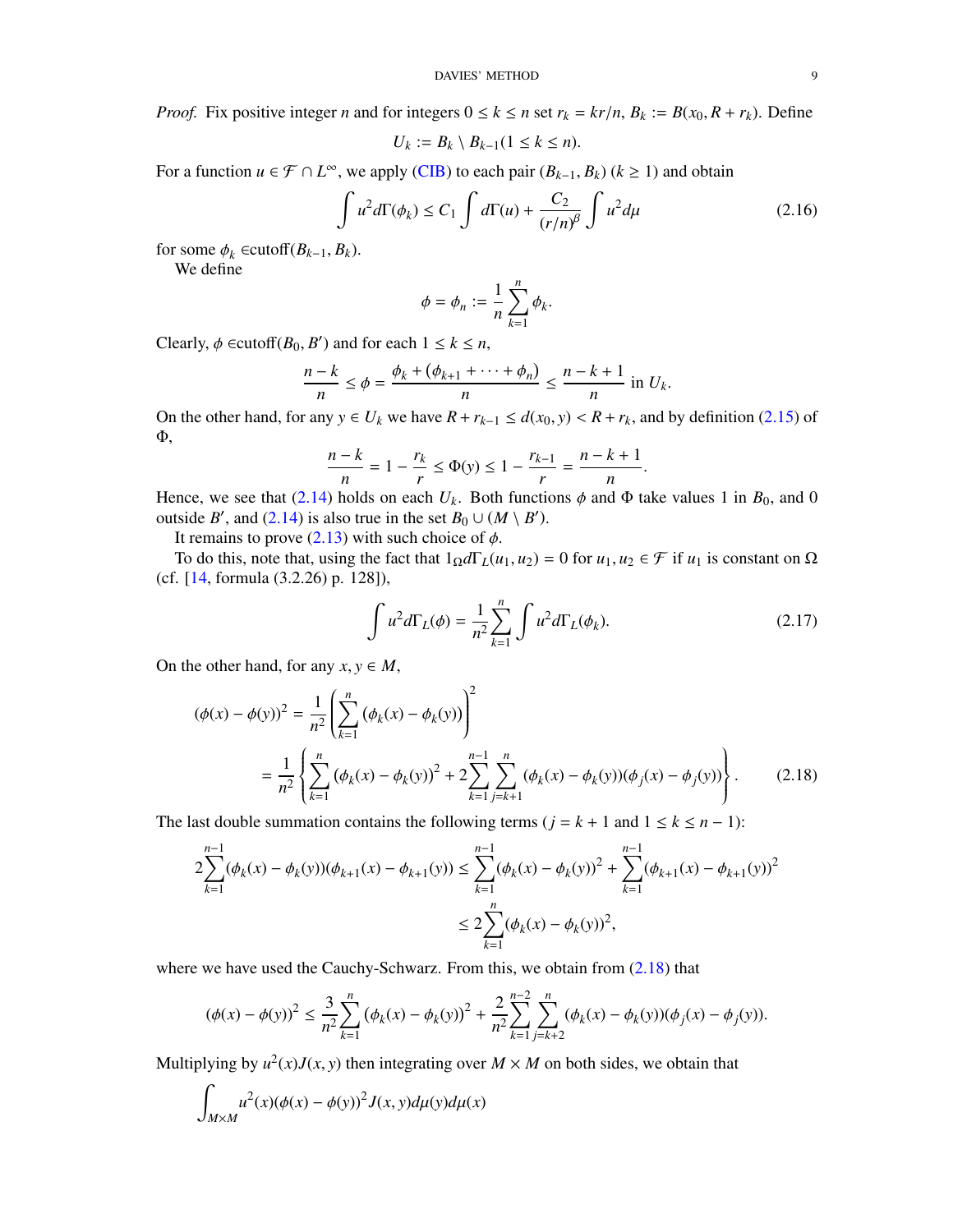10 HU AND LI

$$
\leq \frac{3}{n^2} \sum_{k=1}^n \int_{M \times M} u^2(x) \left( \phi_k(x) - \phi_k(y) \right)^2 J(x, y) d\mu(y) d\mu(x) + \frac{2}{n^2} \sum_{k=1}^{n-2} \sum_{j=k+2}^n \int_{M \times M} u^2(x) (\phi_k(x) - \phi_k(y)) (\phi_j(x) - \phi_j(y)) J(x, y) d\mu(y) d\mu(x).
$$
 (2.19)

Noting that for any  $1 \le k \le n - 2$  and any  $k + 2 \le j \le n$ 

<span id="page-9-0"></span>
$$
\phi_j \phi_k = \phi_k \text{ in } M,
$$

we have that for any  $x, y \in M$ 

$$
(\phi_k(x) - \phi_k(y))(\phi_j(x) - \phi_j(y)) = \phi_k(x) - \phi_k(x)\phi_j(y) - \phi_k(y)\phi_j(x) + \phi_k(y) = \phi_k(x)(1 - \phi_j(y)) + \phi_k(y)(1 - \phi_j(x)).
$$

Plugging this into  $(2.19)$  and then summing up with  $(2.17)$ , we obtain that

$$
\int u^2 d\Gamma(\phi) = \int u^2 d\Gamma_L(\phi) + \int_{M \times M} u^2(x) (\phi(x) - \phi(y))^2 J(x, y) d\mu(y) d\mu(x)
$$
  
\n
$$
\leq \sum_{k=1}^n \left\{ \frac{1}{n^2} \int u^2 d\Gamma_L(\phi_k) + \frac{3}{n^2} \int_{M \times M} u^2(x) (\phi_k(x) - \phi_k(y))^2 J(x, y) d\mu(y) d\mu(x) \right\}
$$
  
\n
$$
+ \frac{2}{n^2} \sum_{k=1}^{n-2} \sum_{j=k+2}^n \int_{M \times M} u^2(x) \phi_k(x) (1 - \phi_j(y)) J(x, y) d\mu(y) d\mu(x)
$$
  
\n
$$
+ \frac{2}{n^2} \sum_{k=1}^{n-2} \sum_{j=k+2}^n \int_{M \times M} u^2(x) \phi_k(y) (1 - \phi_j(x)) J(x, y) d\mu(y) d\mu(x)
$$
  
\n
$$
:= I_1 + 2I_2 + 2I_3.
$$
 (2.20)

We will estimate  $I_1$ ,  $I_2$ ,  $I_3$  separately.

For the term  $I_1$ , we apply  $(2.16)$  to obtain

$$
I_1 \leq \frac{3}{n^2} \sum_{k=1}^n \int u^2 d\Gamma(\phi_k) \leq \frac{3}{n^2} \sum_{k=1}^n \left\{ C_1 \int d\Gamma(u) + \frac{C_2}{(r/n)^{\beta}} \int u^2 d\mu \right\}
$$
  

$$
\leq \frac{3C_1}{n} \int d\Gamma(u) + \frac{3C_2 n^{\beta - 1}}{n^{\beta}} \int u^2 d\mu.
$$
 (2.21)

For the term  $I_2$ , observe that for any  $1 \le k \le n - 2$  and  $k + 2 \le j \le n$ ,

<span id="page-9-1"></span>
$$
\text{dist}\left(\text{supp}(\phi_k), \text{supp}(1-\phi_j)\right) \ge \text{dist}\left(B_k, B_{j-1}^c\right) \ge r/n. \tag{2.22}
$$

Recall that by  $(J_{\leq})$  $(J_{\leq})$ ,  $(V_{\leq})$  $(V_{\leq})$ , we have that

<span id="page-9-4"></span><span id="page-9-3"></span><span id="page-9-2"></span>
$$
\int_{B(x,\rho)^c} J(x,y)d\mu(y) \le C\rho^{-\beta}
$$
\n(2.23)

for  $\mu$ -almost all  $x \in M$  (cf. [\[21,](#page-25-12) Proof of Proposition 4.7]). From this and using [\(2.22\)](#page-9-1), we have

$$
\int_{M\times M} u^2(x)\phi_k(x)(1-\phi_j(y))J(x,y)d\mu(y)d\mu(x)
$$
\n
$$
=\int_{B_k\times B_{j-1}^c} u^2(x)\phi_k(x)(1-\phi_j(y))J(x,y)d\mu(y)d\mu(x)
$$
\n
$$
\leq \int_{B_k\times B_{j-1}^c} u^2(x)J(x,y)d\mu(y)d\mu(x)
$$
\n
$$
\leq \frac{C'}{(r/n)^\beta} \int_{B_k} u^2(x)d\mu(x).
$$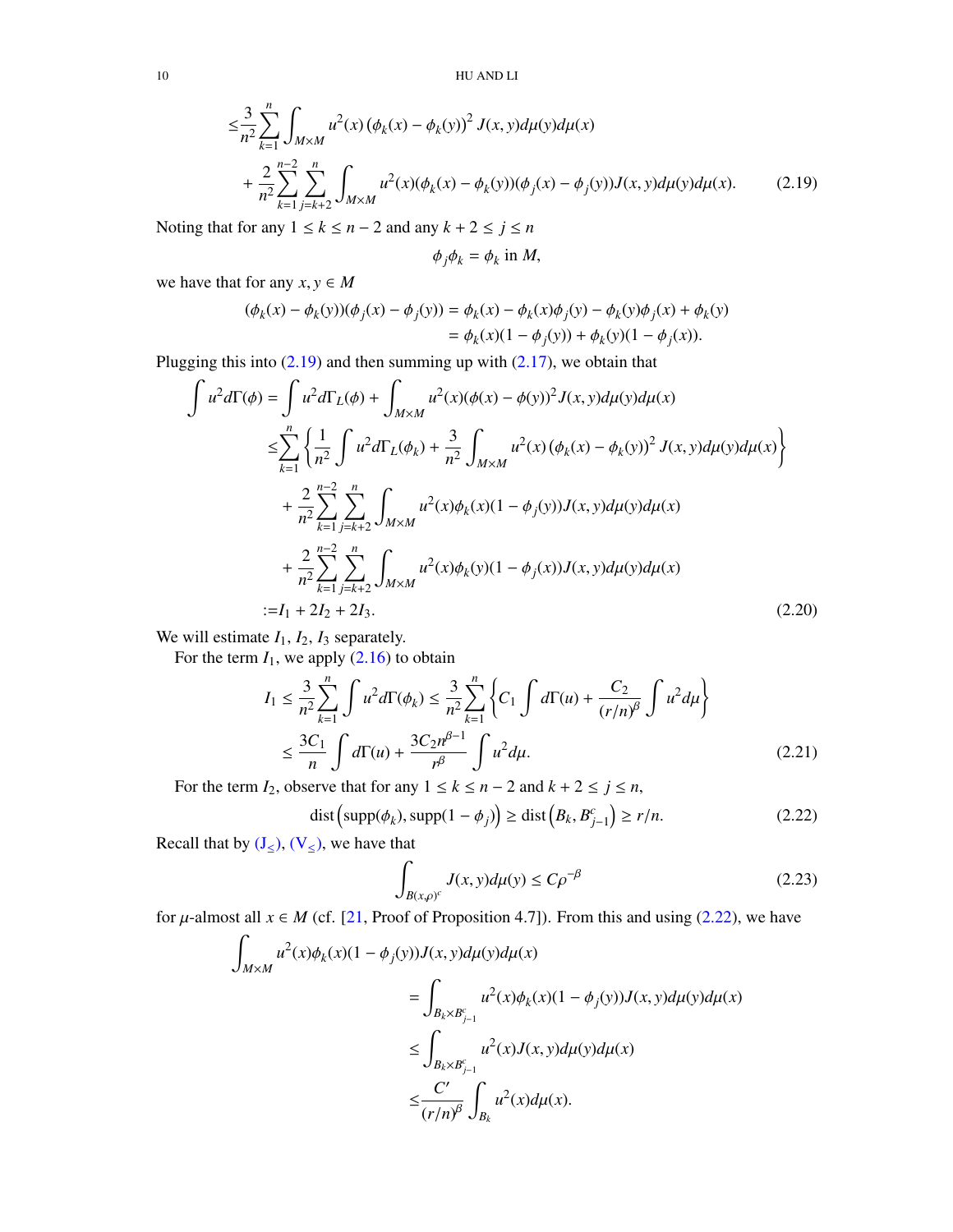Hence,

<span id="page-10-1"></span>
$$
I_2 \le \frac{1}{n^2} \sum_{k=1}^{n-2} \sum_{j=k+2}^n \frac{C'}{(r/n)^\beta} \int_{B_k} u^2(x) d\mu(x) \le \frac{C'n^\beta}{r^\beta} \int u^2 d\mu. \tag{2.24}
$$

Similarly, we have that, using  $(2.22)$ ,  $(2.23)$ ,

$$
\int_{M\times M} u^2(x)\phi_k(y)(1-\phi_j(x))J(x,y)d\mu(y)d\mu(x) \le \int_{B_{j-1}^c\times B_k} u^2(x)J(x,y)d\mu(y)d\mu(x)
$$
  

$$
\le \frac{C'}{(r/n)^\beta} \int_{B_{j-1}^c} u^2(x)d\mu(x),
$$

which gives that

<span id="page-10-2"></span>
$$
I_3 \le \frac{1}{n^2} \sum_{k=1}^{n-2} \sum_{j=k+2}^n \frac{C'}{(r/n)^\beta} \int_{B_{j-1}^c} u^2(x) d\mu(x) \le \frac{C'n^\beta}{r^\beta} \int u^2 d\mu. \tag{2.25}
$$

Therefore, plugging  $(2.21)$ ,  $(2.24)$  and  $(2.25)$  into  $(2.20)$ , we conclude that

$$
\int u^2 d\Gamma(\phi) \le \frac{3C_1}{n} \int d\Gamma(u) + \frac{(3C_2 + 4C')n^{\beta}}{n^{\beta}} \int u^2 d\mu,
$$

thus proving  $(2.13)$ . The proof is complete.

Remark 2.4. A self-improvement of condition (*AB*) for the jump type (nonlocal) Dirichlet form is addressed in [\[17,](#page-25-11) Lemma 2.9] by using a much more complicated cutoff function constructed in [\[1,](#page-24-8) Lemma 5.1]. The reason is that in [\[17,](#page-25-11) Lemma 2.9] one needs to replace the second integral in [\(2.13\)](#page-7-0) by  $\int \phi^2 d\Gamma(u)$ - a smaller integral involving the function  $\phi^2$ . See also [\[12,](#page-25-9) the proof of Proposition 2.41 for a self-improvement of condition CSI(*6*) Proposition 2.4] for a self-improvement of condition  $CSJ(\phi)$ .

Remark 2.5. If the Dirichlet form is *strongly local* or if *M* is a *graph*, a sharper version than [\(2.13\)](#page-7-0) was proved in [\[32,](#page-25-19) Lemma 2.1], [\[31,](#page-25-20) Lemma 2.7], but starting from a stronger assumption, called the *cuto*ff *Sobolev inequality*, wherein the last integral on the right-hand side of [\(CIB\)](#page-3-0) is over the *annulus*, instead of over the *whole space M* as in condition [\(CIB\)](#page-3-0) here. To our knowledge, one can not directly obtain the same sharp version as in [\[32,](#page-25-19) [31\]](#page-25-20) for nonlocal Dirichlet forms on metric measure spaces if one starts from condition [\(CIB\)](#page-3-0) here.

## <span id="page-10-4"></span><span id="page-10-3"></span>3. Off-diagonal upper bound

<span id="page-10-0"></span>In this section, we prove Theorem [1.3](#page-4-3) and Theorem [1.4.](#page-4-1) To prove Theorem [1.3,](#page-4-3) we need to obtain upper estimate of the heat kernel  $q_t^{(\rho)}(x, y)$  associated with the *truncated* Dirichlet form  $(\mathcal{E}, \mathcal{F})$  defined by (1.11) for any  $0 \le \rho \le \infty$ . This can be done by carrying out Davies' perturba- $(\mathcal{E}_{\rho}, \mathcal{F}_{\rho})$  defined by [\(1.11\)](#page-2-5) for any  $0 < \rho < \infty$ . This can be done by carrying out Davies' perturbation method. Note that the form  $(\mathcal{E}, \mathcal{F})$  or  $(\mathcal{E}_{\rho}, \mathcal{F}_{\rho})$  may not be conservative at this stage.

For any regular Dirichlet form  $(\mathcal{E}, \mathcal{F})$ , recall the following identity (cf. [\[14,](#page-25-0) formula (4.5.7), p.181]): for any  $u, v \in \mathcal{F}$ ,

$$
\mathcal{E}(u, v) = \lim_{t \to 0+} \mathcal{E}^{(t)}(u, v) := \lim_{t \to 0+} \left\{ \frac{1}{2t} \int_{M \times M} (u(x) - u(y))(v(x) - v(y)) P_t(x, dy) d\mu(x) + \frac{1}{t} \int_M u v(1 - P_t 1) d\mu \right\},
$$
\n(3.1)

where  $P_t(x, dy)$  is the transition function. Using this, we have that for any three measurable functions *u*, *v*, *w* such that all functions *u*, *vw*, *uv*, *w* belong to  $\mathcal{F}$ ,<br> $\mathcal{E}(u, vw) = \mathcal{E}(uv, w)$ 

$$
\mathcal{E}(u, vw) = \mathcal{E}(uv, w)
$$
  
+  $\lim_{t \to 0+} \frac{1}{2t} \int_{M \times M} (u(x)w(y) - u(y)w(x))(v(x) - v(y))P_t(x, dy)d\mu(x),$  (3.2)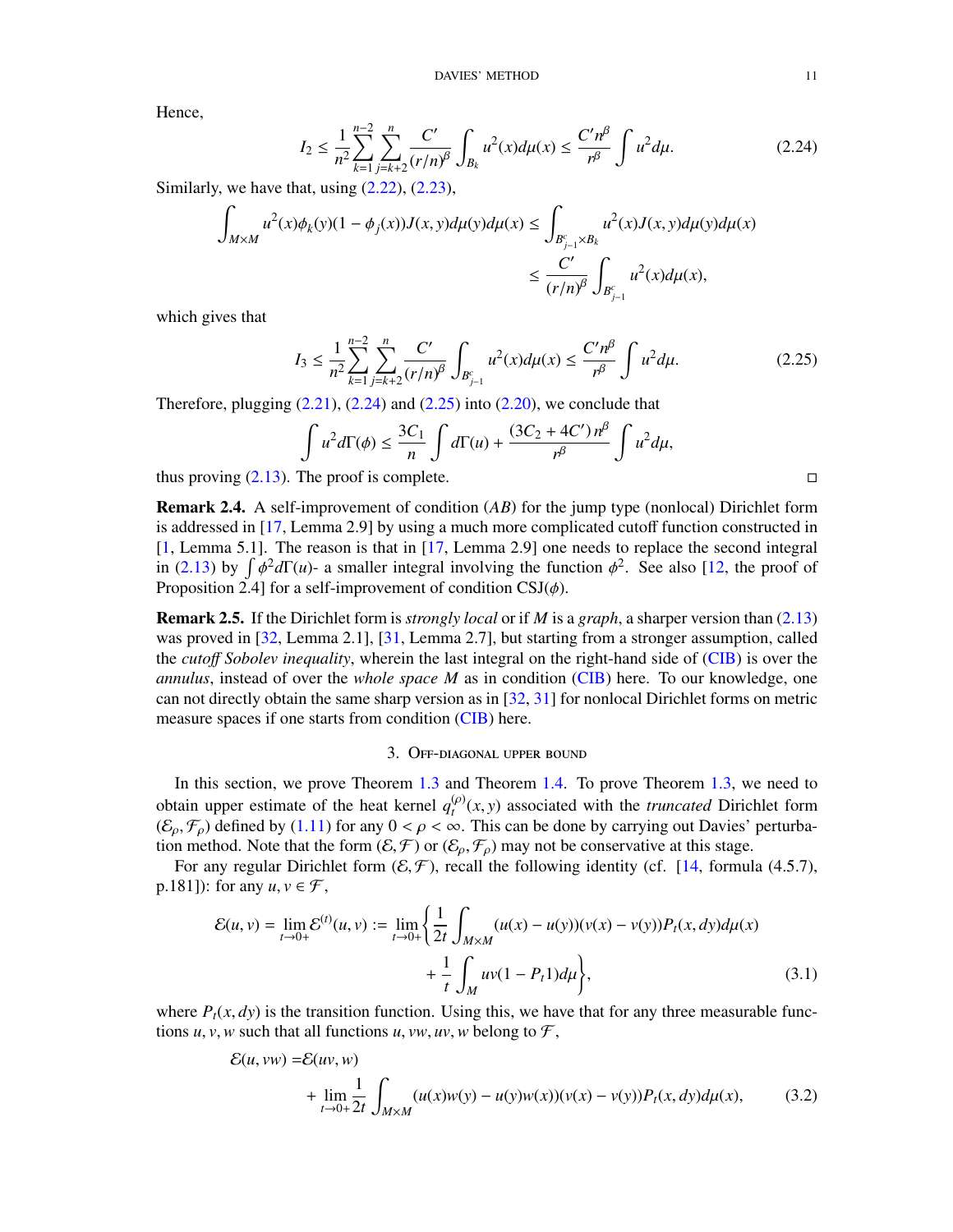and that, using  $(1.6)$ ,

$$
\int u d\Gamma(v) = \lim_{t \to 0+} \int u d\Gamma^{(t)}(v) \tag{3.3}
$$

for any  $u, v \in \mathcal{F} \cap L^{\infty}$ , where

$$
\int u d\Gamma^{(t)}(v) := \frac{1}{2t} \left\{ \int_{M \times M} u(x) (\nu(x) - \nu(y))^2 P_t(x, dy) d\mu(x) + \int_M u \nu^2 (1 - P_t 1) d\mu \right\}.
$$

For any function *f* and any number  $\rho > 0$ , set

$$
\operatorname{osc}(f, \rho) := \sup_{\substack{x, y \in M \\ d(x, y) \le \rho}} |f(y) - f(x)|. \tag{3.4}
$$

The following lemma is motivated by [\[9,](#page-25-17) Theorem 3.9], [\[31,](#page-25-20) Lemma 3.4].

<span id="page-11-3"></span>**Lemma 3.1.** *Let*  $(\mathcal{E}_{\rho}, \mathcal{F}_{\rho})$  *be a regular Dirichlet form defined in* [\(1.11\)](#page-2-5) *for*  $0 < \rho < \infty$  *with energy measure*  $d\Gamma_\rho(\cdot)$ *. Then* 

<span id="page-11-2"></span>
$$
\mathcal{E}_{\rho}(e^{-\psi}f, e^{\psi}f^{2p-1}) \ge \frac{1}{2p}\mathcal{E}_{\rho}(f^{p}) - 9p\Lambda_{\psi} \int_{M} f^{2p}d\Gamma_{\rho}(\psi)
$$
\n(3.5)

*for any*  $\psi \in \mathcal{F} \cap L^{\infty}$ *, any non-negative*  $f \in \mathcal{F} \cap L^{\infty}$  *and any*  $p \ge 1$ *, where* 

<span id="page-11-4"></span>
$$
\Lambda_{\psi} = \begin{cases} 1, & J \equiv 0, \\ e^{2osc(\psi, \rho)}, & J \neq 0. \end{cases}
$$
 (3.6)

*Proof.* We note that  $e^{\psi} - 1 \in \mathcal{F} \cap L^{\infty}$  by using [\(3.1\)](#page-10-3) and the elementary inequality

$$
(e^a - 1)^2 \le e^{2|a|} a^2 \tag{3.7}
$$

for all  $a \in \mathbb{R}$ . It follows that both functions  $e^{\psi}g$  and  $e^{-\psi}g$  belong to  $\mathcal{F} \cap L^{\infty}$  if  $g \in \mathcal{F} \cap L^{\infty}$ . By symmetry  $Q_t(x, dy)d\mu(x) = Q_t(y, dx)d\mu(y)$  for the transition function  $Q_t(x, dy)$  associated with the form  $(\mathcal{E}_{\rho}, \mathcal{F}_{\rho}),$ 

$$
m_t(dx, dy) := \frac{1}{2t} Q_t(x, dy) d\mu(x) = \frac{1}{2t} Q_t(y, dx) d\mu(y).
$$

Applying [\(3.2\)](#page-10-4) with  $u = e^{-\psi} f$ ,  $v = e^{\psi}$ ,  $w = f^{2p-1}$  and E being replaced by  $\mathcal{E}_{\rho}$ , we have

<span id="page-11-1"></span>
$$
\mathcal{E}_{\rho}(e^{-\psi}f, e^{\psi}f^{2p-1}) = \mathcal{E}_{\rho}(f, f^{2p-1})
$$
  
+ 
$$
\lim_{t \downarrow 0+} \left\{ \int_{M \times M} \left[ \left( e^{-\psi} f \right) (x) f^{2p-1} (y) - \left( e^{-\psi} f \right) (y) f^{2p-1} (x) \right] \right\}
$$
  

$$
\times \left( e^{\psi(x)} - e^{\psi(y)} \right) m_t(dx, dy) \right\} := I_1 + I_2.
$$
 (3.8)

For  $I_1$ , we have

<span id="page-11-0"></span>
$$
I_1 = \mathcal{E}_{\rho}(f, f^{2p-1}) \ge \frac{2p-1}{p^2} \mathcal{E}_{\rho}(f^p)
$$
\n(3.9)

(cf.  $[9,$  formulae  $(3.17)$ ] that is valid for any regular Dirichlet form by using  $(3.1)$ ).

To estimate *I*2, note that

$$
I_2 = \lim_{t \downarrow 0+} \left\{ \int_{M \times M} \left( f^{2p}(y) - f^{2p}(x) \right) e^{-\psi(x)} \left( e^{\psi(x)} - e^{\psi(y)} \right) m_t(dx, dy) + \int_{M \times M} f^{2p}(x) \left( e^{-\psi(x)} - e^{-\psi(y)} \right) \left( e^{\psi(x)} - e^{\psi(y)} \right) m_t(dx, dy) + 2 \int_{M \times M} f^{2p-1}(y) \left( f(x) - f(y) \right) e^{\psi(y)} \left( e^{-\psi(y)} - e^{-\psi(x)} \right) m_t(dx, dy) \right\}.
$$
 (3.10)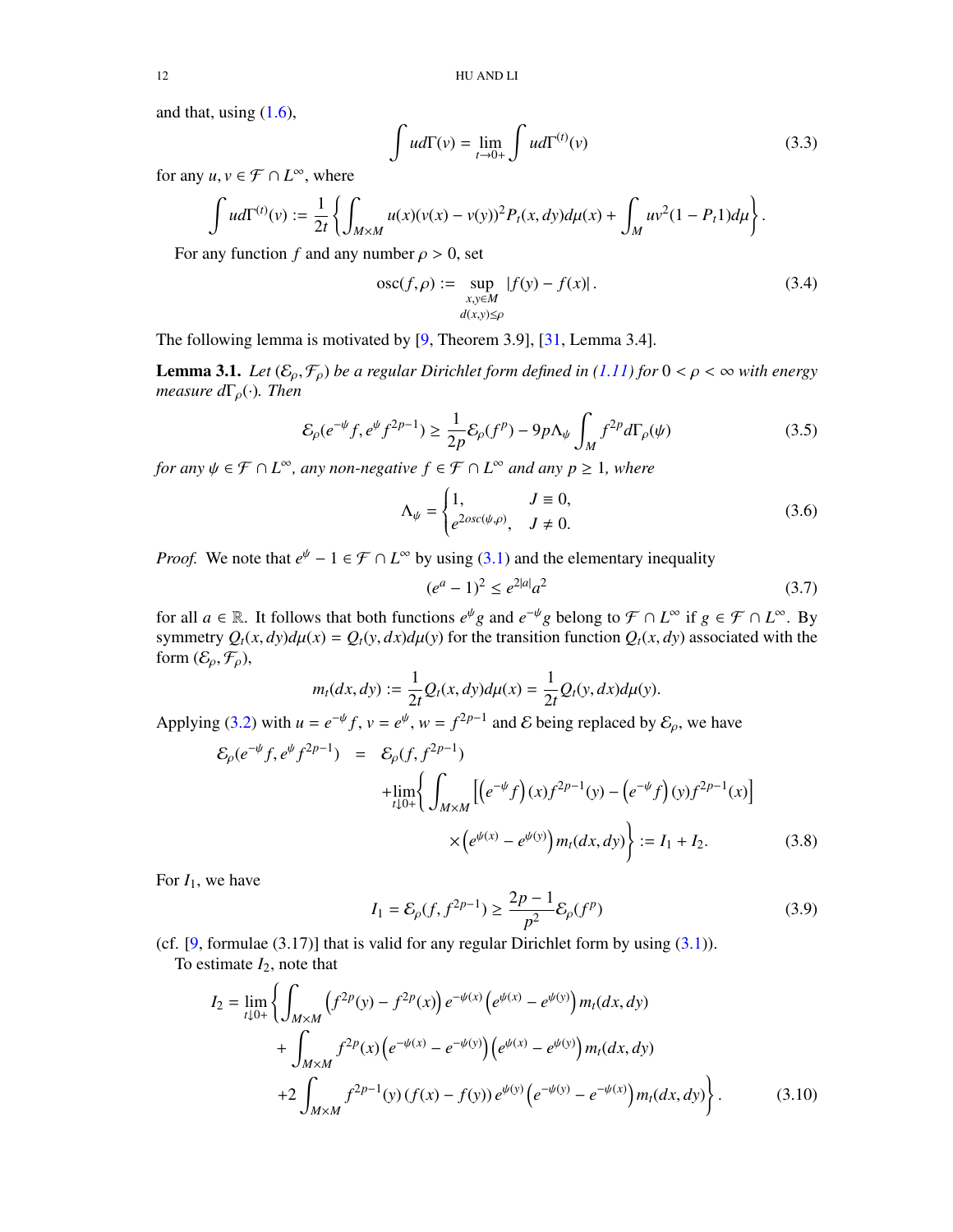From this and using the Cauchy-Schwarz and the following elementary inequalities

<span id="page-12-1"></span>
$$
\int f^{2p-2}d\Gamma_{\rho}(f) \leq \mathcal{E}_{\rho}(f^{2p-1},f) \leq \mathcal{E}_{\rho}(f^{p})
$$

(see  $[9,$  formulas  $(3.16), (3.17)]$ ), we have

$$
I_2 \geq -\sqrt{\mathcal{E}_{\rho}(f^p)} \Bigg( \sqrt{\int f^{2p} e^{2\psi} d\Gamma_{\rho}(e^{-\psi} - 1)} + \sqrt{\int f^{2p} e^{-2\psi} d\Gamma_{\rho}(e^{\psi} - 1)} \Bigg) - \Bigg( \int f^{2p} e^{2\psi} d\Gamma_{\rho}(e^{-\psi} - 1) \cdot \int f^{2p} e^{-2\psi} d\Gamma_{\rho}(e^{\psi} - 1) \Bigg)^{1/2} - 2 \Bigg( \mathcal{E}_{\rho}(f^p) \int f^{2p} e^{2\psi} d\Gamma_{\rho}(e^{-\psi} - 1) \Bigg)^{1/2} . \tag{3.11}
$$

We further estimate  $I_2$  by using the following fact:

<span id="page-12-0"></span>
$$
\max\left\{\int f^{2p}e^{2\psi}d\Gamma_{\rho}(e^{-\psi}-1),\int f^{2p}e^{-2\psi}d\Gamma_{\rho}(e^{\psi}-1)\right\}\le\Lambda_{\psi}\int f^{2p}d\Gamma_{\rho}(\psi),\tag{3.12}
$$

and indeed, this fact can be proved by noting that

$$
e^{-2\psi}d\Gamma_L(e^{\psi} - 1) = d\Gamma_L(\psi) = e^{2\psi}d\Gamma_L(e^{-\psi} - 1)
$$

from the chain rule for the energy measure *d*Γ*L*(·) (cf. [\[14,](#page-25-0) Theorem 3.2.2]), and that

$$
e^{2\psi(x)}(e^{-\psi(x)} - e^{-\psi(y)})^2 \le e^{2\text{osc}(\psi,\rho)} |\psi(x) - \psi(y)|^2
$$

for any *x*, *y* with  $d(x, y) \le \rho$ .

Then, plugging [\(3.12\)](#page-12-0) into [\(3.11\)](#page-12-1) and then using the elementary inequality  $4ab \leq \frac{a^2}{2r}$  $rac{a^2}{2p}$  + 8*pb*<sup>2</sup> for  $a, b > 0$ , we obtain

<span id="page-12-2"></span>
$$
I_2 \ge -\frac{1}{2p} \mathcal{E}_{\rho}(f^p) - 9p\Lambda_{\psi} \int f^{2p} d\Gamma_{\rho}(\psi).
$$
 (3.13)

Finally, plugging [\(3.9\)](#page-11-0), [\(3.13\)](#page-12-2) into [\(3.8\)](#page-11-1), we conclude that, using  $\frac{2p-1}{p^2} \ge \frac{1}{p}$ ,

$$
\mathcal{E}_{\rho}(e^{-\psi}f, e^{\psi}f^{2p-1}) \ge \frac{1}{2p}\mathcal{E}_{\rho}(f^{p}) - 9p\Lambda_{\psi} \int f^{2p}d\Gamma_{\rho}(\psi),
$$

thus proving  $(3.5)$ , as desired.

We estimate the last term in  $(3.5)$  by using the cutoff inequality developed in Section [2.](#page-4-0) For  $0 < \eta < 1$ , set

<span id="page-12-3"></span>
$$
c_1(\eta) = \begin{cases} 0, & J \equiv 0, \\ 2(\beta + 1)\left(\eta + 2\eta^2\right), & J \neq 0. \end{cases}
$$
 (3.14)

<span id="page-12-6"></span>**Lemma 3.2.** Let  $B(x_0, R)$ ,  $B(x_0, R + r)$  be two concentric balls in M with  $r > 0$ ,  $R > 0$  and *let*  $(\mathcal{E}_0, \mathcal{F}_0)$  *be the truncated Dirichlet form defined in [\(1.11\)](#page-2-5)* with  $0 < \rho < r$ . Assume all the *conditions* ( $J_{\leq}$ ), ( $V_{\leq}$ ) *and* (*CIB*) *are satisfied by the form* ( $\mathcal{E}, \mathcal{F}$ )*. Then for any p*  $\geq 1$  *and any*  $\lambda \geq \eta^{-1}$  with  $\eta := \rho/r$ , and for any non-negative  $f \in \mathcal{F} \cap L^{\infty}$ , there exists some function  $\phi = \phi$ .  $\epsilon_{\text{cutoff}}(R(x_0, R) - R(x_0, R + r))$  such that  $\phi_{p,\lambda} \in \text{cutoff}(B(x_0, R), B(x_0, R+r))$  *such that* 

<span id="page-12-4"></span>
$$
\mathcal{E}_{\rho}(e^{-\lambda\phi}f, e^{\lambda\phi}f^{2p-1}) \ge \frac{1}{4p}\mathcal{E}(f^p) - TC_0p^{2\beta+1}\lambda^{2\beta+2} \int f^{2p}d\mu,\tag{3.15}
$$

*and that*

<span id="page-12-5"></span>
$$
\|\phi - \Phi\|_{\infty} \le \frac{1}{(6\lambda p)^2} < \frac{1}{\lambda p},\tag{3.16}
$$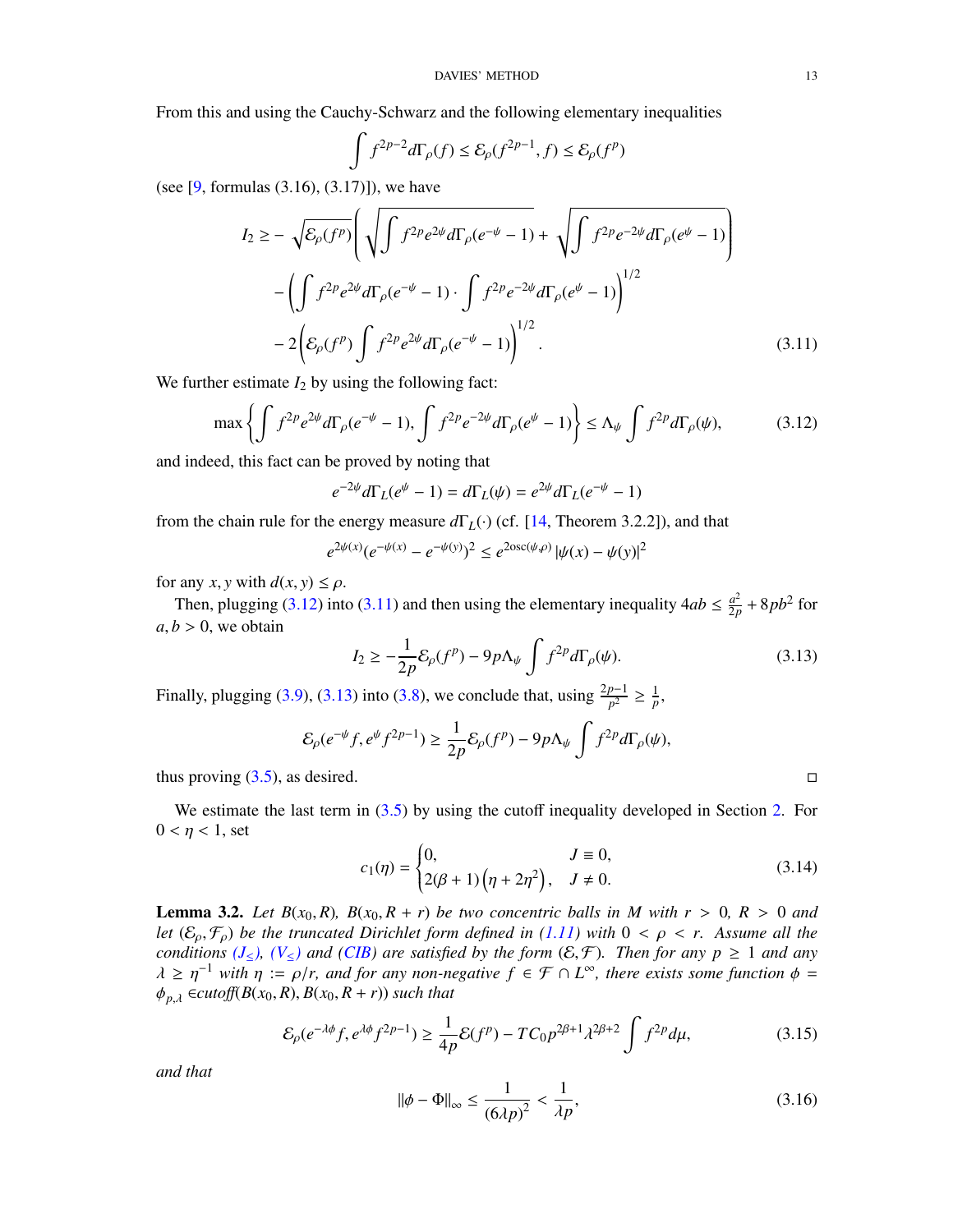*where*  $C_0$  *is some universal constant independent of*  $x_0$ ,  $R$ ,  $r$ ,  $\rho$ ,  $p$ ,  $\lambda$  *and functions*  $\phi$ ,  $f$ , *and where* Φ *is given by [\(2.15\)](#page-7-6), and*

<span id="page-13-7"></span>
$$
T = \begin{cases} 1/r^{\beta}, & J \equiv 0, \\ e^{c_1(\eta)\lambda}/\rho^{\beta}, & J \neq 0, \end{cases}
$$
 (3.17)

*with*  $c_1(\eta)$  *given by* [\(3.14\)](#page-12-3)*.* 

<span id="page-13-8"></span>**Remark 3.3.** *We will see from the proof below that the energy*  $\mathcal{E}_\rho(e^{\lambda\phi} f, e^{-\lambda\phi} f^{2p-1})$  has the same<br>lower hound as in (3.15) *lower bound as in [\(3.15\)](#page-12-4).*

*Proof.* Applying Lemma [3.1](#page-11-3) with  $\psi = \lambda \phi$ , we have

<span id="page-13-0"></span>
$$
\mathcal{E}_{\rho}(e^{-\lambda\phi}f, e^{\lambda\phi}f^{2p-1}) \ge \frac{1}{2p}\mathcal{E}_{\rho}(f^p, f^p) - 9p\lambda^2\Lambda_{\phi}^{\lambda}\int f^{2p}d\Gamma_{\rho}(\phi),\tag{3.18}
$$

for any  $\phi \in \text{cutoff}(B(x_0, R), B(x_0, R + r))$ , any  $0 \le f \in \mathcal{F} \cap L^{\infty}$  and any  $p \ge 1$ ,  $\lambda > 0$ , where  $\Lambda_{\phi}$  is given by (3.6) with *k* being replaced by  $\phi$ . Using (2.23) and [21. Proposition 4.11, we have given by [\(3.6\)](#page-11-4) with  $\psi$  being replaced by  $\phi$ . Using [\(2.23\)](#page-9-2) and [\[21,](#page-25-12) Proposition 4.1], we have

$$
\mathcal{E}(f^p) - \mathcal{E}_\rho(f^p) \le 4 \int f^{2p} d\mu \cdot \sup_{x \in M} \left\{ \int_{B(x,\rho)^c} J(x,y) d\mu(y) \right\} \le \frac{C_5}{\rho^\beta} \int f^{2p} d\mu,
$$
 (3.19)

where  $C_5 \ge 0$  is some universal constant independent of *f*, *p*,  $\rho$  (noting that  $C_5 = 0$  if  $J \equiv 0$ ).<br>Plugging this into (3.18) we obtain

Plugging this into  $(3.18)$  we obtain

<span id="page-13-1"></span>
$$
\mathcal{E}_{\rho}(e^{-\lambda\phi}f, e^{\lambda\phi}f^{2p-1}) \ge \frac{1}{2p} \left\{ \mathcal{E}(f^p) - \frac{C_5}{\rho^{\beta}} \int f^{2p} d\mu \right\} - 9p\lambda^2 \Lambda_{\phi}^{\lambda} \int f^{2p} d\Gamma_{\rho}(\phi). \tag{3.20}
$$

We further estimate the energy  $\mathcal{E}_p(e^{-\lambda\phi}f, e^{\lambda\phi}f^{2p-1})$  starting from [\(3.20\)](#page-13-1) by using a self-improvement (13) of condition (CIB) [\(2.13\)](#page-7-0) of condition [\(CIB\)](#page-3-0).

To do this, we claim that

<span id="page-13-6"></span>
$$
\mathcal{E}_{\rho}(e^{-\lambda\phi}f, e^{\lambda\phi}f^{2p-1}) \geq \frac{1}{4p}\mathcal{E}(f^{p}) - \frac{C_{5}}{2p\rho^{\beta}}\int f^{2p}d\mu
$$
  

$$
-9p\lambda^{2}e^{2\lambda c_{2}(\eta)}\frac{C_{4}n^{2\beta}}{r^{\beta}}\int f^{2p}d\mu,
$$
 (3.21)

where  $c_2(\eta)$  is defined by

<span id="page-13-4"></span>
$$
c_2(\eta) = \begin{cases} 0, & J \equiv 0, \\ \eta + 2\eta^2, & J \neq 0. \end{cases}
$$
 (3.22)

We distinguish two cases.

*Case J*  $\neq$  0. Applying [\(2.13\)](#page-7-0) with *u* =  $f^p$  and *n* being replaced by  $n^2$ , we have that for each integer  $n \ge 1$ , there exists  $\phi := \phi_n \in \text{cutoff}(B(x_0, R), B(x_0, R + r))$  satisfying that

<span id="page-13-5"></span>
$$
\int f^{2p} d\Gamma_p(\phi) \le \int f^{2p} d\Gamma(\phi) \le \frac{C_3}{n^2} \mathcal{E}(f^p) + \frac{C_4 n^{2\beta}}{n^{\beta}} \int_M f^{2p} d\mu,
$$
 (3.23)

and that

<span id="page-13-2"></span>
$$
\|\phi - \Phi\|_{\infty} \le \frac{1}{n^2}.\tag{3.24}
$$

By definition  $(2.15)$  of  $\Phi$ , we see that

<span id="page-13-3"></span>
$$
\operatorname{osc}(\Phi, \rho) \le \sup_{d(x, y) \le \rho} \frac{d(x, y)}{r} \le \frac{\rho}{r} = \eta. \tag{3.25}
$$

Thus, we see from [\(3.24\)](#page-13-2), [\(3.25\)](#page-13-3), [\(3.22\)](#page-13-4) that

$$
\operatorname{osc}(\phi,\rho) \le \operatorname{osc}(\Phi,\rho) + \frac{2}{n^2} \le \eta + 2\eta^2 = c_2(\eta)
$$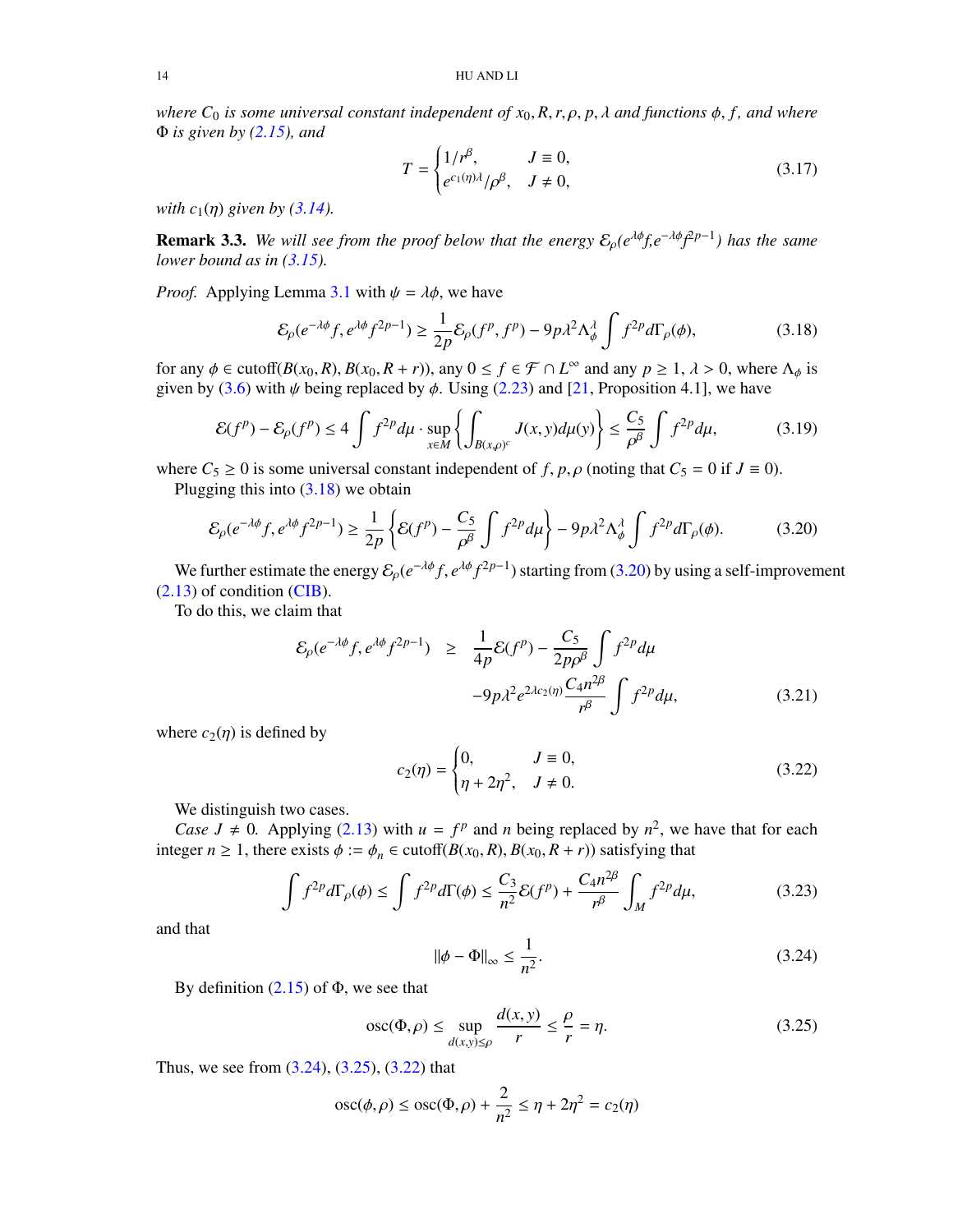provided that

<span id="page-14-0"></span>
$$
n \ge \frac{1}{\eta}.\tag{3.26}
$$

This implies by  $(3.6)$  that

$$
\Lambda_{\phi}^{\lambda} = e^{2\lambda \csc(\phi, \rho)} \le e^{2\lambda c_2(\eta)}
$$

 $\Lambda_{\phi}^{A} = e^{2A\cos(\phi,\rho)} \leq e^{2Ac_2(\eta)}$ .<br>Therefore, using this, we obtain from [\(3.20\)](#page-13-1), [\(3.23\)](#page-13-5) that under [\(3.26\)](#page-14-0),

<span id="page-14-1"></span>
$$
\mathcal{E}_{\rho}(e^{-\lambda\phi}f, e^{\lambda\phi}f^{2p-1}) \geq \frac{1}{2p} \left\{ \mathcal{E}(f^{p}) - \frac{C_{5}}{\rho^{\beta}} \int f^{2p} d\mu \right\}
$$

$$
-9p\lambda^{2}e^{2\lambda c_{2}(\eta)} \left\{ \frac{C_{3}}{n^{2}} \mathcal{E}(f^{p}) + \frac{C_{4}n^{2\beta}}{n^{\beta}} \int_{M} f^{2p} d\mu \right\}
$$

$$
= \left\{ \frac{1}{2p} - 9p\lambda^{2}e^{2\lambda c_{2}(\eta)} \frac{C_{3}}{n^{2}} \right\} \mathcal{E}(f^{p})
$$

$$
- \left\{ \frac{C_{5}}{2p\rho^{\beta}} + 9p\lambda^{2}e^{2\lambda c_{2}(\eta)} \frac{C_{4}n^{2\beta}}{n^{\beta}} \right\} \int f^{2p} d\mu. \tag{3.27}
$$

Choose the least integer  $n \geq 1$  such that

$$
\frac{1}{2p} - 9p\lambda^2 e^{2\lambda c_2(\eta)} \frac{C_3}{n^2} \ge \frac{1}{4p},
$$

that is,

<span id="page-14-2"></span>
$$
n = \left[ 6p\lambda \exp(\lambda c_2(\eta)) \sqrt{C_3} \right].
$$
 (3.28)

With such choice of *n*, condition [\(3.26\)](#page-14-0) is satisfied by using the assumption that  $\lambda \geq \eta^{-1}$ , since  $C_2 > 1$  and  $C_3 \geq 1$  and

$$
n = \left[ 6p\lambda \exp(\lambda c_2(\eta)) \sqrt{C_3} \right] \ge 6p\lambda > \frac{1}{\eta}
$$
  
we obtain that (3.21) holds for  $I \neq 0$ 

From this and using [\(3.27\)](#page-14-1), we obtain that [\(3.21\)](#page-13-6) holds for  $J \neq 0$ .

*Case J* ≡ 0. It is not difficult to see from above that [\(3.21\)](#page-13-6) also follows from [\(3.20\)](#page-13-1) with  $C_5 = 0$ and  $c_2(\eta) = 0$  if  $J \equiv 0$ , since  $\Lambda_{\phi} \equiv 1$ .

Therefore, inequality [\(3.21\)](#page-13-6) holds, and our claim is true.

Noting that by [\(3.28\)](#page-14-2)

$$
n \le 6p\lambda \exp(\lambda c_2(\eta))\sqrt{C_3} + 1 \le 12p\lambda \exp(\lambda c_2(\eta))\sqrt{C_3},
$$

we have that, using the fact that  $c_1(\eta) = 2(\beta + 1)c_2(\eta)$  by [\(3.14\)](#page-12-3), [\(3.22\)](#page-13-4),

<span id="page-14-3"></span>
$$
9p\lambda^{2}e^{2\lambda c_{2}(\eta)}\frac{C_{4}n^{2\beta}}{r^{\beta}} \le 9p\lambda^{2}e^{2\lambda c_{2}(\eta)}\frac{C_{4}(12p\lambda\exp(\lambda c_{2}(\eta))\sqrt{C_{3}})^{2\beta}}{r^{\beta}}
$$
  

$$
= C_{6}p^{2\beta+1}\lambda^{2\beta+2}\frac{\exp(2(\beta+1)c_{2}(\eta)\lambda)}{r^{\beta}}
$$
  

$$
= C_{6}p^{2\beta+1}\lambda^{2\beta+2}\frac{\exp(c_{1}(\eta)\lambda)}{r^{\beta}},
$$
 (3.29)

where  $C_6 = 9 \times 12^{2\beta} C_4 C_3^{\beta}$ . Plugging [\(3.29\)](#page-14-3) into [\(3.21\)](#page-13-6), we see that

$$
\mathcal{E}_{\rho}(e^{-\lambda\phi}f, e^{\lambda\phi}f^{2p-1}) \geq \frac{1}{4p}\mathcal{E}(f^{p}) - \frac{C_{5}}{2p\rho^{\beta}}\int f^{2p}d\mu
$$
  
-
$$
-C_{6}p^{2\beta+1}\lambda^{2\beta+2}\frac{\exp(c_{1}(\eta)\lambda)}{r^{\beta}}\int f^{2p}d\mu,
$$
 (3.30)

which gives that

$$
\mathcal{E}_{\rho}(e^{-\lambda\phi}f, e^{\lambda\phi}f^{2p-1}) \geq \frac{1}{4p}\mathcal{E}(f^p) - p^{2\beta+1}\lambda^{2\beta+2} \left[\frac{C_5}{\rho^{\beta}} + \frac{C_6 \exp(c_1(\eta)\lambda)}{r^{\beta}}\right] \int f^{2p}d\mu,
$$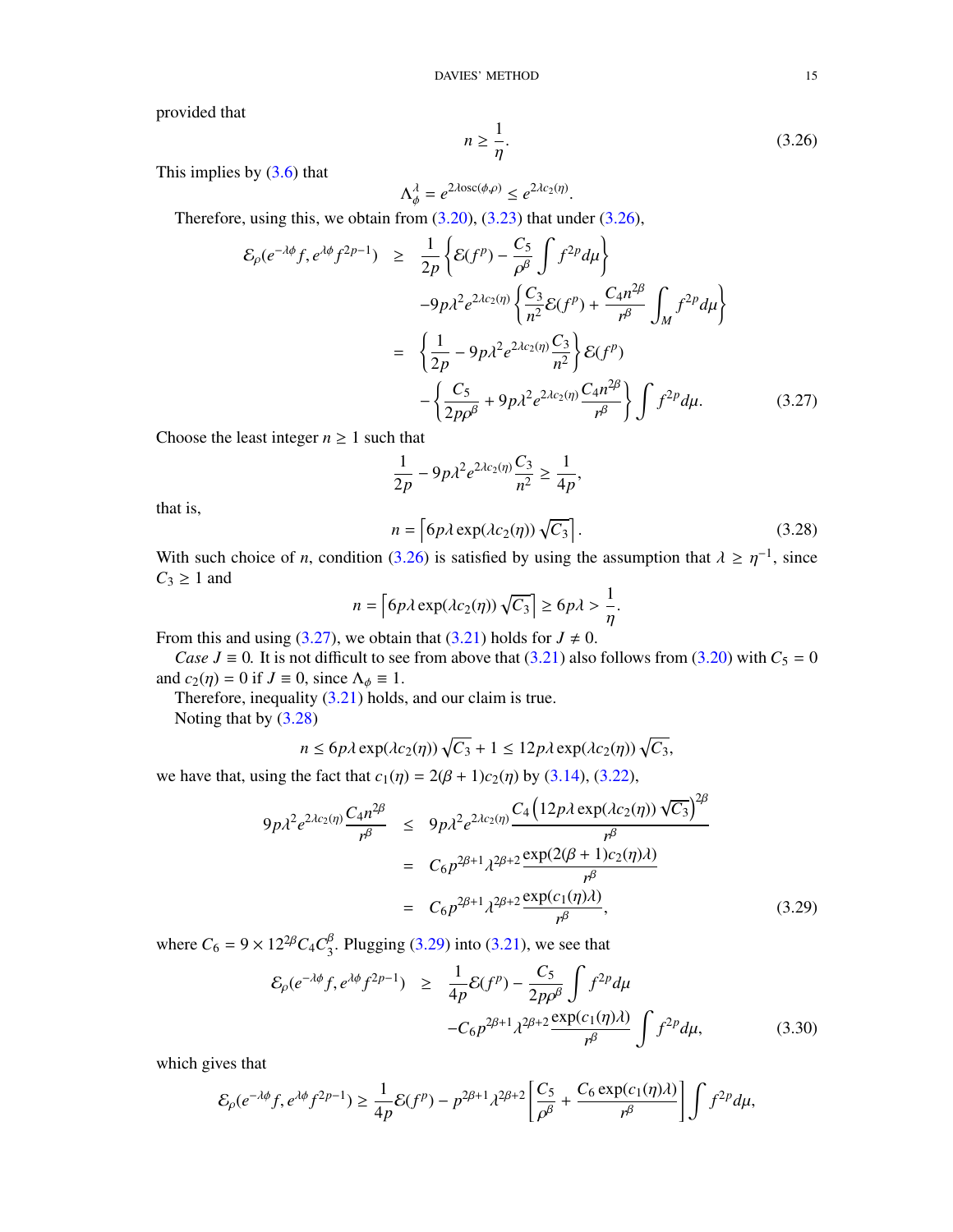### 16 HU AND LI

thus, proving [\(3.15\)](#page-12-4) by setting  $C_0 = C_5 + C_6$ , with *T* given by [\(3.17\)](#page-13-7).

Finally, inequality [\(3.16\)](#page-12-5) follows directly from [\(3.24\)](#page-13-2), [\(3.28\)](#page-14-2) by noting that  $\frac{1}{n^2} \leq \frac{1}{(6p)}$  $\frac{1}{(6p\lambda)^2}$ . The proof is complete.  $\Box$ 

To prove the off-diagonal upper bound [\(UE\)](#page-3-3), we need the following two lemmas. We begin with the first one, Lemma [3.4](#page-15-0) below, which is a slight improvement of [\[31,](#page-25-20) Lemma 3.7], see also [\[9,](#page-25-17) Lemma 3.21].

<span id="page-15-0"></span>**Lemma 3.4.** *Let*  $w : (0, \infty) \to (0, \infty)$  *be a non-decreasing function and suppose that*  $u \in$  $C^1([0,\infty);(0,\infty))$  *satisfies that for all t*  $\geq 0$ *,* 

<span id="page-15-1"></span>
$$
u'(t) \le -b \frac{t^{p-2}}{w^{\theta}(t)} u^{1+\theta}(t) + K u(t)
$$
\n(3.31)

*for some b* > 0, *p* > 1,  $\theta$  > 0 *and K* > 0*. Then* 

<span id="page-15-5"></span>
$$
u(t) \le \left(\frac{2p^{\nu}}{\theta b}\right)^{1/\theta} t^{-(p-1)/\theta} e^{Kp^{-\nu}t} w(t)
$$
\n(3.32)

*for any*  $v \geq 1$ *.* 

*Proof.* Set *h*(*t*) :=  $e^{-Kt}u(t)$ . Then by [\(3.31\)](#page-15-1)

$$
h'(t) = e^{-Kt} \left( u'(t) - Ku(t) \right) \le e^{-Kt} \left\{ -\frac{bt^{p-2}}{w^{\theta}(t)} u^{1+\theta}(t) \right\} = \left\{ -e^{\theta Kt} \frac{bt^{p-2}}{w^{\theta}(t)} \right\} h^{1+\theta}(t).
$$

From this, we have

<span id="page-15-2"></span>
$$
\frac{d}{dt}\left(h^{-\theta}(t)\right) = -\theta \cdot \frac{h'(t)}{h^{1+\theta}(t)} \ge \theta e^{\theta K t} \frac{bt^{p-2}}{w^{\theta}(t)}.
$$
\n(3.33)

Integrating [\(3.33\)](#page-15-2) over  $(0, t)$  and using the facts that  $h(0) = u(0) > 0$  and that the function *w* is non-decreasing, we obtain

<span id="page-15-4"></span>
$$
h^{-\theta}(t) > h^{-\theta}(t) - h^{-\theta}(0) \ge \int_0^t \theta e^{\theta K s} \frac{bs^{p-2}}{w^{\theta}(s)} ds \ge \frac{\theta b}{w^{\theta}(t)} \int_0^t e^{\theta K s} s^{p-2} ds. \tag{3.34}
$$

For any  $p > 1$  and any  $v \ge 1$ , the following inequality is elementary:

<span id="page-15-3"></span>
$$
\frac{1 - (1 - p^{-\nu})^{p-1}}{p - 1} \ge \frac{1}{2p^{\nu}}.\tag{3.35}
$$

Indeed, for any  $2 \le p \le 3$  and  $v \ge 0$ , we have

$$
\frac{1 - (1 - p^{-\nu})^{p-1}}{p - 1} = \int_{1 - p^{-\nu}}^{1} s^{p-2} ds \ge \frac{1 + (1 - p^{-\nu})^{p-2}}{2} \frac{1}{p^{\nu}} > \frac{1}{2p^{\nu}}
$$

by using the concavity of  $s^{p-2}$ . Whilst for any  $p \in (1, 2) \cup (3, +\infty)$  and  $v \ge 1$  we have by Jensen's inequality inequality

$$
\frac{1 - (1 - p^{-\nu})^{p-1}}{p - 1} = \int_{1 - p^{-\nu}}^{1} s^{p-2} ds \ge (1 - p^{-\nu}/2)^{p-2} \frac{1}{p^{\nu}}
$$

On one hand, if  $p > 3$  and  $v \ge 1$ , as  $v \mapsto (1 - p^{-\nu}/2)^{p-2}$  is non-decreasing, we see that

$$
(1 - p^{-\nu}/2)^{p-2} \ge (1 - p^{-1}/2)^{p-2} \ge \lim_{p \to \infty} (1 - p^{-1}/2)^{p-2}
$$

$$
= e^{-1/2} > \frac{1}{2},
$$

where we have used the fact that  $p \mapsto (1 - p^{-1}/2)^{p-2}$  is non-increasing. On the other hand, if  $1 < p < 2$  and  $y > 1$  it is trivial to see that  $1 < p < 2$  and  $v \ge 1$ , it is trivial to see that

$$
(1 - p^{-\nu}/2)^{p-2} > \frac{1}{2}.
$$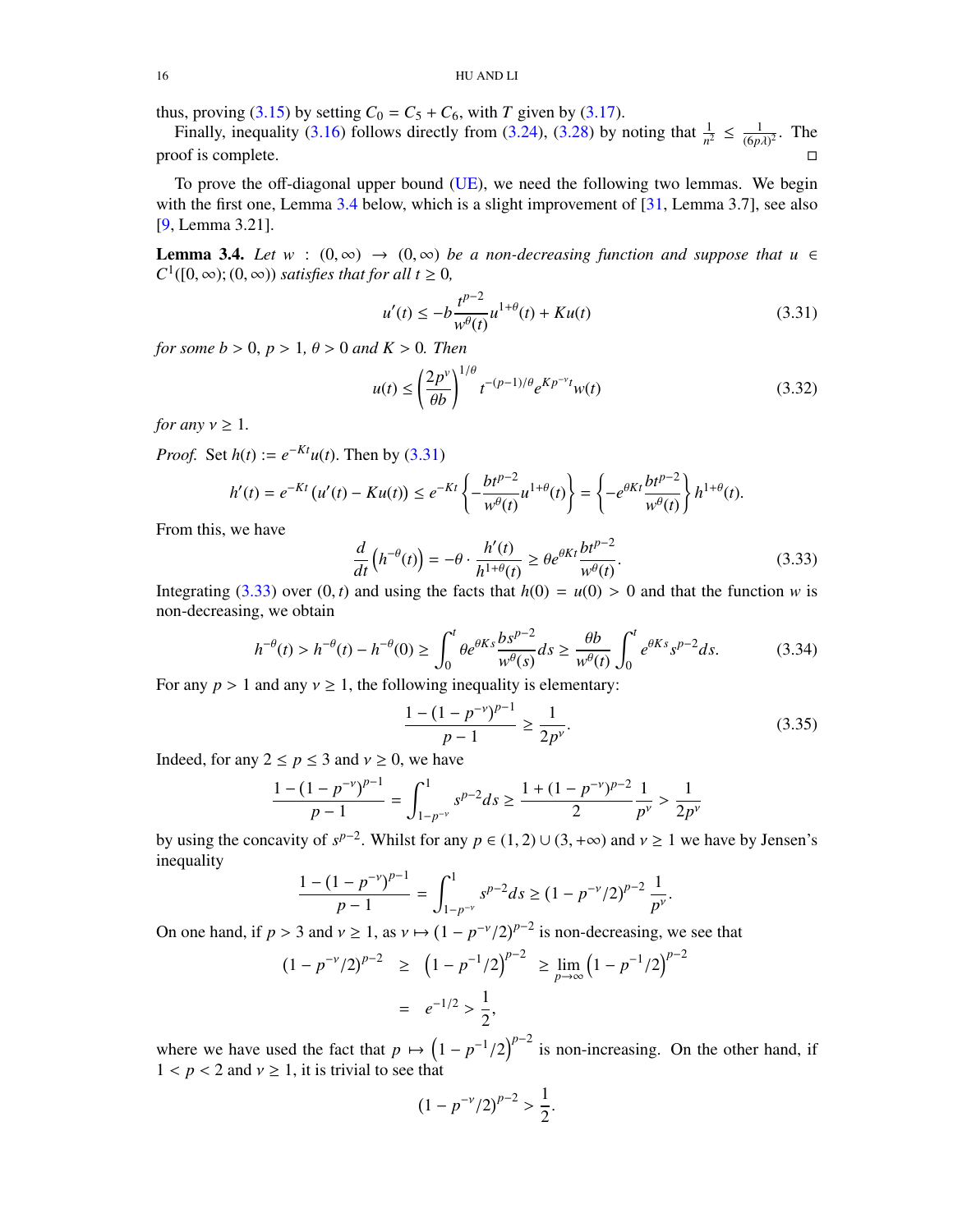Thus, inequality  $(3.35)$  is always true.

It follows from [\(3.35\)](#page-15-3) that

$$
\int_0^t e^{\theta K s} s^{p-2} ds = \frac{t}{\theta K} \int_0^{\theta K} e^{yt} \left(\frac{yt}{\theta K}\right)^{p-2} dy \ge \left(\frac{t}{\theta K}\right)^{p-1} \int_{\theta K(1-p^{-\nu})}^{\theta K} e^{yt} y^{p-2} dy
$$
  
\n
$$
\ge \left(\frac{t}{\theta K}\right)^{p-1} e^{\theta K(1-p^{-\nu})t} \int_{\theta K(1-p^{-\nu})}^{\theta K} y^{p-2} dy
$$
  
\n
$$
= t^{p-1} e^{\theta K(1-p^{-\nu})t} \frac{1 - (1-p^{-\nu})^{p-1}}{p-1} \ge \frac{t^{p-1} e^{\theta K(1-p^{-\nu})t}}{2p^{\nu}}.
$$

Therefore, plugging this inequality into [\(3.34\)](#page-15-4), we obtain that

$$
e^{\theta Kt}u^{-\theta}(t) = h^{-\theta}(t) \ge \frac{\theta b}{w^{\theta}(t)} \frac{t^{p-1}e^{\theta K(1-p^{-\nu})t}}{2p^{\nu}},
$$

that is,

$$
u^{-\theta}(t) \geq \frac{\theta b}{w^{\theta}(t)} \frac{t^{p-1} e^{-\theta K p^{-\nu}t}}{2p^{\nu}},
$$

thus proving  $(3.32)$ , as desired.

We give the following second lemma that is of independent interest.

<span id="page-16-0"></span>**Lemma 3.5.** Assume that condition  $(V_{\leq})$  $(V_{\leq})$  holds. If the heat kernel  $p_t(x, y)$  satisfies

<span id="page-16-2"></span>
$$
p_t(x, y) \le \frac{C}{t^{\alpha/\beta}} \exp\left(-c\left(\frac{d(x, y)}{t^{1/\beta}}\right)^{\frac{\beta}{\beta'-1}}\right) \tag{3.36}
$$

*for*  $\mu$ -almost all  $x, y \in M$  and for all  $t > 0$ , for some  $\beta' > \beta > 1$ , then it also satisfies [\(UE](#page-3-4)<sub>loc</sub>) (that is estimate (3.36) also holds with  $\beta'$  being replaced by  $\beta$ )  $\alpha$  *is, estimate* [\(3.36\)](#page-16-2) also holds with  $\beta'$  being replaced by  $\beta$ ).

<span id="page-16-1"></span>Remark 3.6. *Lemma [3.5](#page-16-0) is a self-improvement of the heat kernel estimate, raising some power*  $\frac{\beta}{\beta-1}$  to the power  $\frac{\beta}{\beta-1}$ , the best one possible. The smaller  $\beta'$  is, the sharper [\(3.36\)](#page-16-2).

Γ The proof below is inspired by [\[19,](#page-25-22) proof of Theorem 5.7, pp. 542-544] wherein  $\beta' = \beta + 1$ .<br>Similar get that  $\beta' = 2\beta + 2$  in our application We will see that  $\beta' = 2\beta + 2$  in our application.

*Proof.* We claim that if  $\beta' \ge \beta + 1$ , then [\(3.36\)](#page-16-2) also holds with  $\beta'$  being replaced by  $\beta' - 1$ . The proof is quite long proof is quite long.

Let

<span id="page-16-6"></span>
$$
\theta := \beta / (\beta' - 1).
$$
\n
$$
A \cdot B \cdot B(\alpha, \alpha) \cdot B \cdot B \cdot (A \ge 1) \cdot B \cdot (A \text{ and } \alpha \le 1).
$$
\n(3.37)

Clearly, 0 <  $\theta$  ≤ 1. Fix *t* > 0, *x* ∈ *M*. Set *B* := *B*(*x*, *r*), *B*<sub>*k*</sub> = *kB* (*k* ≥ 1), *B*<sub>0</sub> = ∅ and

<span id="page-16-3"></span>
$$
r = 2t^{1/\beta}/\delta \tag{3.38}
$$

with  $\delta > 0$  to be chosen later.

Let us show that for any  $0 < \varepsilon < 1$ , there exists some  $\delta = \delta(\varepsilon) > 0$  such that

<span id="page-16-5"></span>
$$
P_t 1_{B_k^c} \le k^\alpha \varepsilon^{k^\theta} \text{ in } \frac{1}{4}B
$$
 (3.39)

for any integer  $k \geq 1$ .

Indeed, using ( $V \le$ ) and [\(3.38\)](#page-16-3), we have from [\(3.36\)](#page-16-2) that for  $\mu$ -almost all  $y \in \frac{1}{4}$  $\frac{1}{4}B$  and any  $k \geq 1$ ,

<span id="page-16-4"></span>
$$
P_t 1_{B_k^c}(y) \le \int_{M \setminus B(x,kr)} \frac{C}{t^{\alpha/\beta}} \exp\left(-c\left(\frac{d(y,z)}{t^{1/\beta}}\right)^{\frac{\beta}{\beta'-1}}\right) d\mu(z)
$$
  

$$
\le \int_{M \setminus B(x,kr)} \frac{C}{t^{\alpha/\beta}} \exp\left(-c'\left(\frac{d(x,z)}{t^{1/\beta}}\right)^{\frac{\beta}{\beta'-1}}\right) d\mu(z)
$$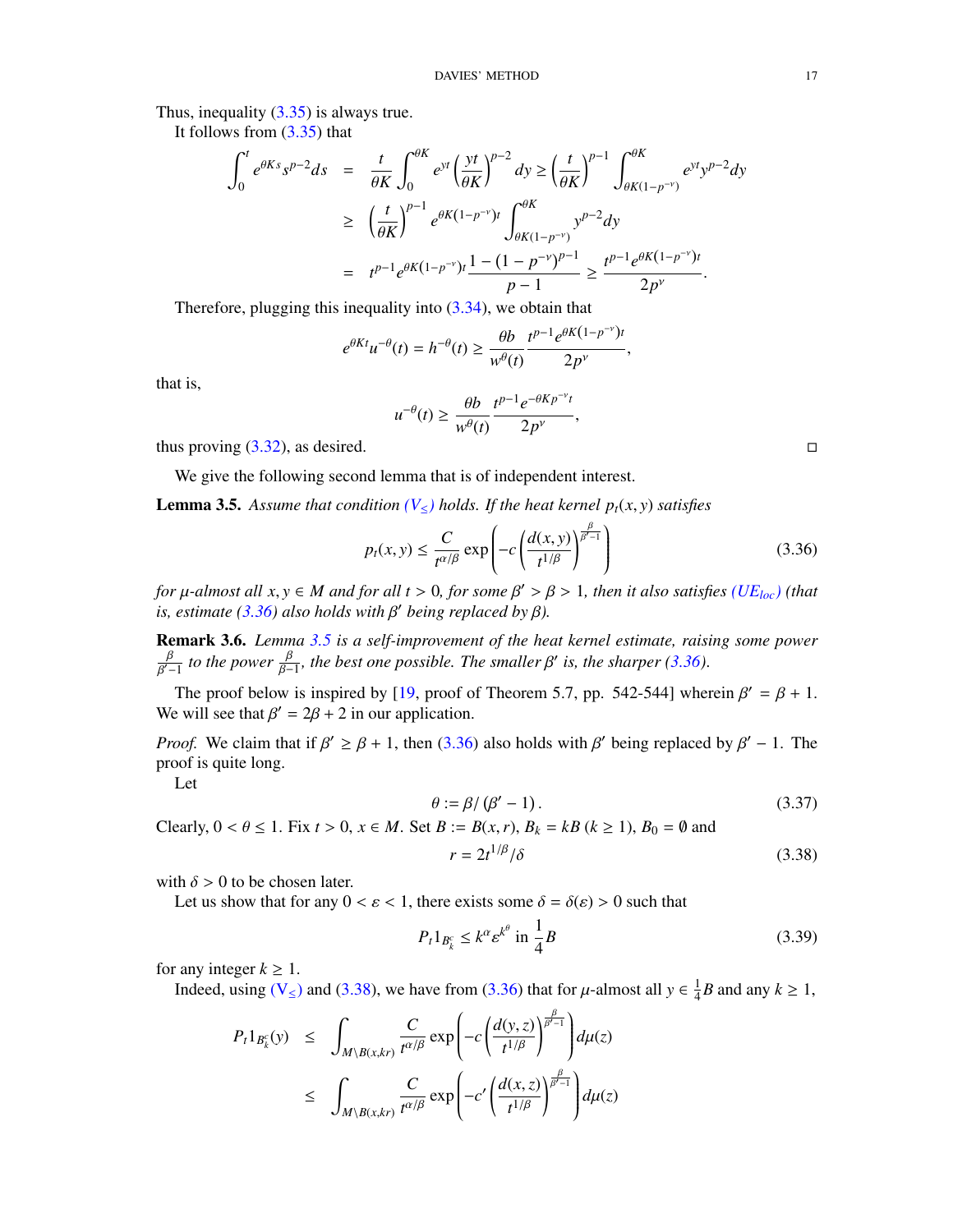18 HU AND LI

$$
\leq C' \int_{k/\delta}^{\infty} s^{\alpha-1} \exp(-c' s^{\theta}) ds = k^{\alpha} C' \int_{1/\delta}^{\infty} s^{\alpha-1} \exp(-c' (ks)^{\theta}) ds, \qquad (3.40)
$$

see [\[20,](#page-25-23) formula (3.7)].

For any  $0 < \varepsilon < 1$ , choose  $\delta > 0$  to be so small that both of what follows are satisfied:

$$
C' \int_{1/\delta}^{\infty} s^{\alpha - 1} \exp\left(-\frac{c'}{2} s^{\theta}\right) ds \leq 1,
$$
  

$$
\exp\left(-\frac{c'}{2} \delta^{-\theta}\right) \leq \varepsilon.
$$

Therefore, by [\(3.40\)](#page-16-4),

$$
P_t 1_{B_k^c}(y) \le k^{\alpha} C' \int_{1/\delta}^{\infty} s^{\alpha-1} \exp(-c'(ks)^{\theta}) ds
$$
  
\n
$$
= k^{\alpha} C' \int_{1/\delta}^{\infty} \exp\left(-\frac{c'}{2}k^{\theta} s^{\theta}\right) \cdot s^{\alpha-1} \exp\left(-\frac{c'}{2}k^{\theta} s^{\theta}\right) ds
$$
  
\n
$$
\le k^{\alpha} \exp\left(-\frac{c'}{2}k^{\theta} \delta^{-\theta}\right) \cdot C' \int_{1/\delta}^{\infty} s^{\alpha-1} \exp\left(-\frac{c'}{2} s^{\theta}\right) ds
$$
  
\n
$$
\le k^{\alpha} \left\{ \exp\left(-\frac{c'}{2} \delta^{-\theta}\right) \right\}^{k^{\theta}} \le k^{\alpha} \varepsilon^{k^{\theta}}
$$

for  $\mu$ -almost all  $y \in \frac{1}{4}$ <br>Define the function  $\frac{1}{4}B$  and any  $k \ge 1$ , thus proving [\(3.39\)](#page-16-5).

Define the function  $E_{t,x}$  by

<span id="page-17-0"></span>
$$
E_{t,x}(\cdot) = \exp\left(a\left(\frac{d(x,\cdot)}{t^{1/\beta}}\right)^{\theta}\right) \tag{3.41}
$$

for some constant  $a > 0$  to be determined later. Let us show that

<span id="page-17-1"></span>
$$
P_t E_{t,x} \le A_1 \text{ a.a. in } B(x, r/4), \tag{3.42}
$$

where  $A_1$  is some constant depending on  $\varepsilon$ ,  $\delta$  only.

Indeed, by [\(3.41\)](#page-17-0) and [\(3.39\)](#page-16-5), [\(3.38\)](#page-16-3), we have that in  $\frac{1}{4}B$ ,

$$
P_{t}E_{t,x} = \sum_{k=0}^{\infty} P_{t} (1_{B_{k+1} \setminus B_{k}} E_{t,x}) \le \sum_{k=0}^{\infty} ||E_{t,x}||_{L^{\infty}(B_{k+1})} P_{t} 1_{B_{k+1} \setminus B_{k}}
$$
  

$$
\le \sum_{k=0}^{\infty} \exp \left( a \left( \frac{(k+1)r}{t^{1/\beta}} \right)^{\theta} \right) \cdot P_{t} 1_{B_{k}^{c}} \le \sum_{k=0}^{\infty} \exp \left( a 2^{\theta} \left( \frac{k+1}{\delta} \right)^{\theta} \right) \cdot k^{\alpha} \varepsilon^{k^{\theta}}.
$$

Choose  $a < \frac{1}{3}$ <br>I et us show  $\frac{1}{3}$  ( $\delta/2$ )<sup>*θ*</sup> log( $1/\varepsilon$ ) such that this series converges, proving [\(3.42\)](#page-17-1).

Let us show that for all  $t > 0$  and all  $x \in M$ 

<span id="page-17-2"></span>
$$
P_t E_{t,x} \le A_2 E_{t,x} \text{ in } M,
$$
\n
$$
(3.43)
$$

for some constant  $A_2 = A_2(\varepsilon, \delta)$ .

Indeed, using the elementary inequality that  $(a+b)^{\theta} \le a^{\theta}+b^{\theta}$  for any  $a, b \ge 0$  and any  $0 \le \theta \le 1$ , there that for any  $x, y \in M$ we have that for any  $x, y \in M$ 

$$
E_{t,x}(y) = \exp\left(a\left(\frac{d(x,y)}{t^{1/\beta}}\right)^{\theta}\right)
$$
  
 
$$
\leq \exp\left(a\left(\frac{d(x,z)}{t^{1/\beta}}\right)^{\theta}\right)\exp\left(a\left(\frac{d(z,y)}{t^{1/\beta}}\right)^{\theta}\right) = E_{t,x}(z)E_{t,z}(y),
$$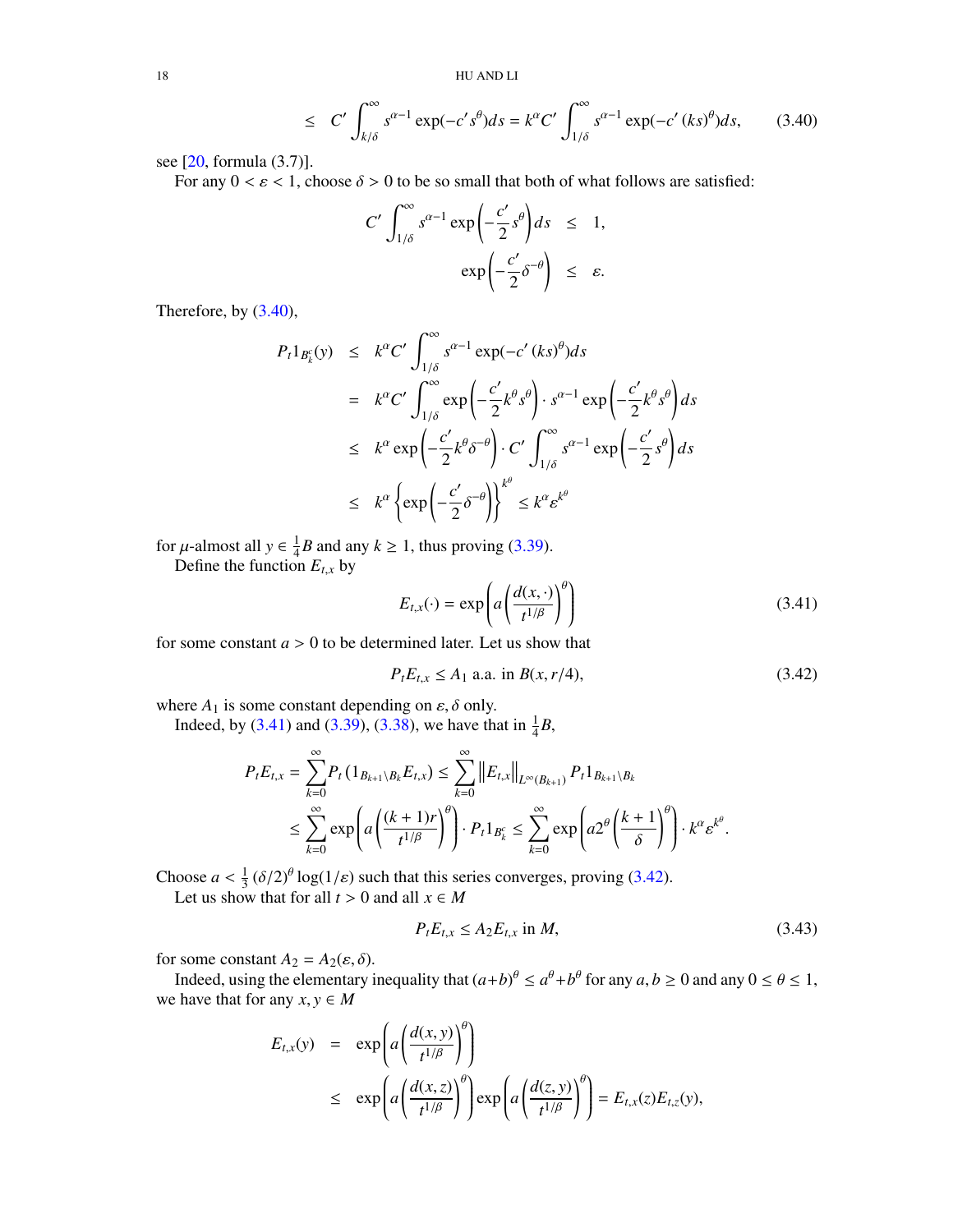that is,  $E_{t,x} \leq E_{t,x}(z)E_{t,z}$ , and thus

<span id="page-18-0"></span>
$$
P_t E_{t,x} \le E_{t,x}(z) P_t E_{t,z}.
$$
\n(3.44)

Note that by [\(3.42\)](#page-17-1)

<span id="page-18-1"></span>
$$
P_t E_{t,z} \le A_1 \text{ a.a. in } B(z, r/4). \tag{3.45}
$$

For all *y* ∈ *B*(*z*, *r*/4), by [\(3.38\)](#page-16-3),

$$
E_{t,y}(z) \le \exp\left(a\left(\frac{r}{4t^{1/\beta}}\right)^{\theta}\right) = \exp\left(a\left(2\delta\right)^{-\theta}\right) := A_3,
$$

and hence,

$$
E_{t,x}(z) \le E_{t,x}(y)E_{t,y}(z) \le A_3E_{t,x}(y).
$$

It follows from  $(3.44)$ ,  $(3.45)$  that

$$
P_t E_{t,x} \leq A_1 A_3 E_{t,x}
$$
 a.a. in  $B(z, r/4)$ .

Since the point *z* is arbitrary, we cover *M* by a countable sequence of balls like  $B(z, r)$ , and obtain that [\(3.43\)](#page-17-2) is true with  $A_2 = A_1 A_3$ .

Let us show that for all  $t > 0$ ,  $x \in M$ , and for any integer  $k \ge 1$ ,

<span id="page-18-2"></span>
$$
P_{kt}E_{t,x} \le A_2^k \text{ a.a. in } B(x, r/4). \tag{3.46}
$$

Indeed, by [\(3.43\)](#page-17-2)

$$
P_{kt}E_{t,x}=P_{(k-1)t}P_{t}E_{t,x}\leq A_2P_{(k-1)t}E_{t,x}\leq\ldots\leq A_2^{k-1}P_{t}E_{t,x},
$$

which together with [\(3.42\)](#page-17-1) gives [\(3.46\)](#page-18-2), where we have used  $A_2 \ge A_1$ .

Fix  $B_R := B(x_0, R)$  for  $R > 0$ . We show that for any  $t, \lambda > 0$ ,

<span id="page-18-3"></span>
$$
P_t 1_{B_R^c} \le A_0 \exp\left(a'\lambda t - a\left(R\lambda^{1/\beta}\right)^\theta\right) \text{ in } \frac{1}{2}B_R,\tag{3.47}
$$

for some constants  $A_0$ , *a*' depending on  $\varepsilon$ ,  $\delta$  only.<br>Indeed, observe that for any  $r \in \frac{1}{2}R_p$ .

Indeed, observe that for any  $x \in \frac{1}{2}$  $\frac{1}{2}B_R$ ,

$$
P_t 1_{B_R^c} \leq P_t 1_{B(x,R/2)^c}.
$$

It suffices to show that for any  $x \in \frac{1}{2}$  $\frac{1}{2}B_R$ ,

<span id="page-18-4"></span>
$$
P_t 1_{B(x,R/2)^c} \le A_0 \exp\left(a'\lambda t - a\left(R\lambda^{1/\beta}\right)^\theta\right),\tag{3.48}
$$

in a (small) ball containing *x*. Then covering  $\frac{1}{2}B_R$  by a countable family of such balls, we obtain  $(3.47).$  $(3.47).$ 

To see this, replacing *<sup>t</sup>* by *<sup>t</sup>*/*<sup>k</sup>* in [\(3.46\)](#page-18-2), we have that

$$
P_t E_{t/k, x} \le A_2^k \text{ in } B(x, r_k),
$$

where  $r_k = (t/k)^{1/\beta}/(2\delta)$ . Since

$$
E_{t/k,x} \geq \exp\left(a\left(\frac{R}{(t/k)^{1/\beta}}\right)^{\theta}\right) \text{ in } B(x,R)^c,
$$

we have that

$$
1_{B(x,R)^c} \leq \exp\left(-a\left(\frac{R}{(t/k)^{1/\beta}}\right)^{\theta}\right)E_{t/k,x}.
$$

It follows that in  $B(x, r_k)$ 

$$
P_t 1_{B(x,R)^c} \leq \exp\left(-a\left(\frac{R}{(t/k)^{1/\beta}}\right)^{\theta}\right) P_t E_{t/k,x} \leq \exp\left(a'k - a\left(\frac{R}{(t/k)^{1/\beta}}\right)^{\theta}\right),
$$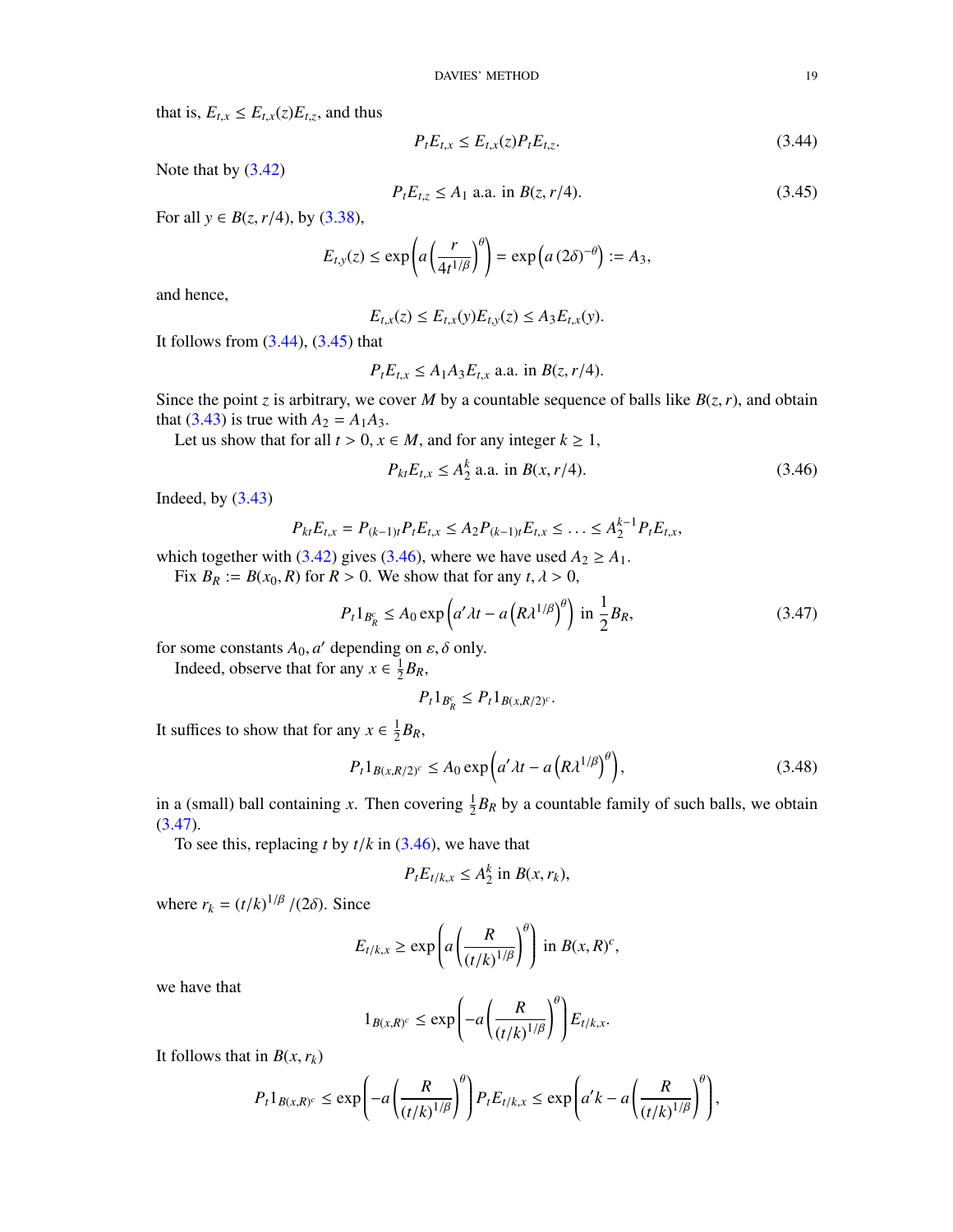where  $a' = \log A_2$ . Given  $\lambda > 0$ , choose an integer  $k \ge 1$  such that

$$
\frac{k-1}{t} < \lambda \le \frac{k}{t}.
$$

With such choice of *k*, we conclude that in  $B(x, r_k)$ 

$$
P_t 1_{B(x,R)^c} \le \exp\left(a' \left(\lambda t + 1\right) - a\left(\frac{R}{\left(1/\lambda\right)^{1/\beta}}\right)^{\theta}\right),
$$

which finishes the proof of  $(3.48)$ , and also of  $(3.47)$ .

Choosing  $\lambda$  in [\(3.47\)](#page-18-3) such that  $a'\lambda t = a (R\lambda^{1/\beta})^b/2$ , that is,

$$
\lambda = \left(\frac{aR^{\theta}}{2a't}\right)^{\frac{\beta}{\beta-\theta}},
$$

we conclude by  $(3.37)$  that in  $B(x_0, R/2)$ ,

$$
P_t 1_{B_R^c} \le A_0 \exp(-a' \lambda t) = A_0 \exp\left(-c \left(\frac{R}{t^{1/\beta}}\right)^{\frac{\beta}{\beta/\theta - 1}}\right)
$$
 (3.49)

for some universal constant *<sup>c</sup>* > 0. From this and [\(DUE\)](#page-3-2) and using the semigroup property of  $p_t(x, y)$ , we obtain that [\(3.36\)](#page-16-2) holds with β' being replaced by  $\beta' - 1 = \beta/\theta$  (cf. [\[22,](#page-25-24) pp. 183-184]), thus proving our claim thus proving our claim.

Finally, repeat our claim *k* times until the integer *k* satisfies

$$
\beta < \beta' - k \leq \beta + 1,
$$

that is,  $1 \le \frac{\beta}{\beta^2 - k - 1} < \frac{\beta}{\beta - 1}$ . Then [\(3.36\)](#page-16-2) holds with  $\beta'$  being replaced by  $\beta' - k$ , which also implies  $β' - k - 1$ <br>11 · that [\(3.36\)](#page-16-2) holds with  $\beta' = \beta + 1$  by reducing the value of  $\frac{\beta}{\beta' - k - 1}$  to 1. From this, we repeat the claim one more time (where  $\beta = 1$ ) and obtain (UE<sub>*k*</sub>)</sub> as desired claim one more time (where  $\theta = 1$ ), and obtain [\(UE](#page-3-4)<sub>loc</sub>), as desired.

We are now in a position to prove Theorem [1.3.](#page-4-3)

*Proof of Theorem [1.3.](#page-4-3)* Fix  $x_0 \in M$ . For  $r > 0$ , set

$$
\rho := \eta r,\tag{3.50}
$$

where  $0 < \eta < 1$  will be specified later. For any integer  $k \ge 0$ , set  $p_k = 2^k$  and

<span id="page-19-0"></span>
$$
\psi_k := \lambda \phi_{p_k, \lambda} \tag{3.51}
$$

where  $\phi_{p_k, \lambda}$  ∈cutoff(*B*(*x*<sub>0</sub>, *r*), *B*(*x*<sub>0</sub>, 2*r*)) is given by Lemma [3.2](#page-12-6) with  $p = p_k$ , and  $\lambda \geq \eta^{-1}$  will be chosen later. Clearly, for *u*-almost all  $x \in B(x_0, r)$ ,  $y \in M \setminus B(x_0, 2r)$ . chosen later. Clearly, for  $\mu$ -almost all  $x \in B(x_0, r)$ ,  $y \in M \setminus B(x_0, 2r)$ 

$$
\psi_k(y) - \psi_k(x) = \lambda \cdot 0 - \lambda \cdot 1 = -\lambda.
$$
\n(3.52)

Let  $(\mathcal{E}_{\rho}, \mathcal{F}_{\rho})$  be the truncated Dirichlet form given by [\(1.11\)](#page-2-5). Denote by  $q_t^{(\rho)}(x, y)$ ,  $\{Q_t\}_{t\geq 0}$  the heat kernel and heat semigroup associated with  $(\mathcal{E}_{\rho}, \mathcal{F}_{\rho})$  respectively. We define the "perturbed" semigroup" by

$$
Q_t^{\psi_k}f=e^{\psi_k}\big(Q_t\big(e^{-\psi_k}f\big)\big)
$$

Then we pick any nonnegative  $f \in \mathcal{F} \cap L^{\infty}$  with  $||f||_2 = 1$  and set

$$
f_{t,k} := Q_t^{\psi_k} f,\tag{3.53}
$$

for any integer  $k \ge 0$ . Clearly, the function  $f_{t,k} \in \mathcal{F} \cap L^{\infty} \subset \mathcal{F}_{\rho}$ .<br>By applying (2.15) with  $p = p$ ,  $P = x$  and  $f$   $\phi$  being replace

By applying [\(3.15\)](#page-12-4) with  $p = p_k$ ,  $R = r$  and  $f$ ,  $\phi$  being replaced by  $f_{t,k}$ ,  $\phi_{p_k,\lambda}$  respectively and by setting

<span id="page-19-1"></span>
$$
K_0 := TC_0 \lambda^{2\beta + 2} \tag{3.54}
$$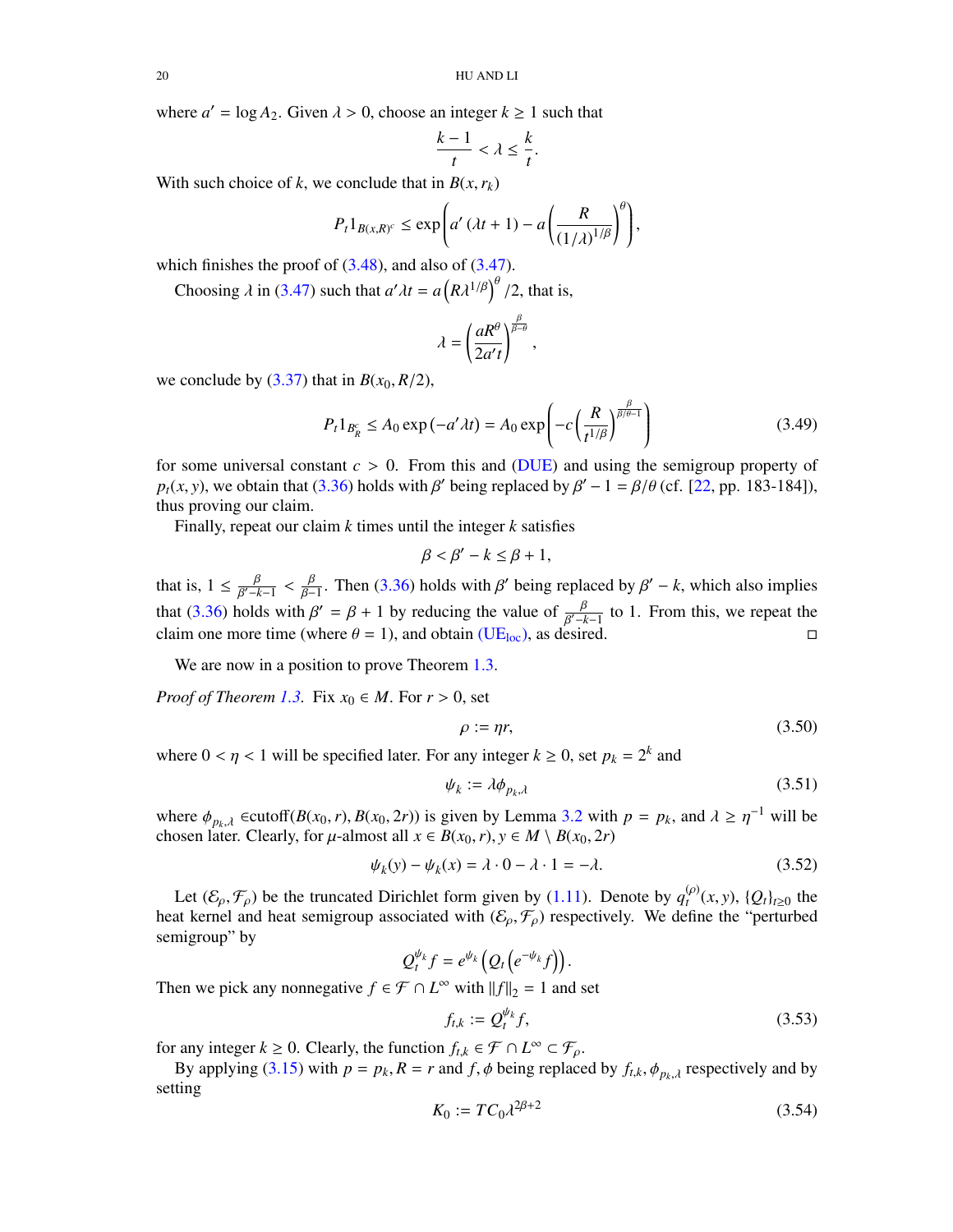with *T* given by [\(3.17\)](#page-13-7), we obtain that for any  $k \ge 0$ ,

$$
\mathcal{E}_\rho(e^{-\psi_k}f_{t,k},e^{\psi_k}f_{t,k}^{2p_k-1})\geq \frac{1}{4p_k}\mathcal{E}(f_{t,k}^{p_k})-K_0p_k^{2\beta+1}\int f_{t,k}^{2p_k}d\mu.
$$

From this, we derive that

$$
\frac{d}{dt} ||f_{t,k}||_{2p_k}^{2p_k} = -2p_k \mathcal{E}_{\rho}(e^{-\psi_k} f_{t,k}, e^{\psi_k} f_{t,k}^{2p_k-1})
$$
\n
$$
\leq -2p_k \left\{ \frac{1}{4p_k} \mathcal{E}(f_{t,k}^{p_k}) - K_0 p_k^{2\beta+1} ||f_{t,k}||_{2p_k}^{2p_k} \right\}
$$
\n
$$
= -\frac{1}{2} \mathcal{E}(f_{t,k}^{p_k}) + 2K_0 p_k^{2\beta+2} ||f_{t,k}||_{2p_k}^{2p_k}.
$$
\n(3.55)

In particular, for  $k = 0$  ( $p_0 = 1$ ),

<span id="page-20-0"></span>
$$
\frac{d}{dt} \|f_{t,0}\|_2^2 \le 2K_0 \|f_{t,0}\|_2^2,
$$

which gives that, using  $||f_{0,0}||_2 = ||f||_2 = 1$ ,

<span id="page-20-3"></span>
$$
\left\|f_{t,0}\right\|_{2} = \left\|f_{t,0}\right\|_{p_{1}} \le e^{K_{0}t} \left\|f\right\|_{2} = e^{K_{0}t}.
$$
\n(3.56)

Since condition [\(DUE\)](#page-3-2) implies the Nash inequality (cf. [\[9,](#page-25-17) Theorem 2.1]):

$$
||u||_2^{2(1+\frac{\beta}{\alpha})} \le C_N \mathcal{E}(u) ||u||_1^{2\beta/\alpha}
$$

for all  $u \in \mathcal{F} \cap L^1$ , we apply this inequality to function  $f_{t}^{p_k}$  $t^{p_k}$  ∈  $\mathcal{F} \cap L^1$  with  $k \ge 1$ 

$$
\mathcal{E}(f_{t,k}^{p_k}) \geq \frac{1}{C_N} \left\|f_{t,k}\right\|_{2p_k}^{2p_k(1+\frac{\beta}{\alpha})} \cdot \left\|f_{t,k}\right\|_{p_k}^{-2p_k\beta/\alpha}.
$$

Plugging this into [\(3.55\)](#page-20-0), we have

$$
2p_{k} ||f_{t,k}||_{2p_{k}}^{2p_{k}-1} \frac{d}{dt} ||f_{t,k}||_{2p_{k}} = \frac{d}{dt} ||f_{t,k}||_{2p_{k}}^{2p_{k}}
$$
  

$$
\leq -\frac{1}{2C_{N}} ||f_{t,k}||_{2p_{k}}^{2p_{k}(1+\frac{\beta}{\alpha})} \cdot ||f_{t,k}||_{p_{k}}^{-2p_{k}\beta/\alpha} + 2K_{0}p_{k}^{2\beta+2} ||f_{t,k}||_{2p_{k}}^{2p_{k}},
$$

which implies that

<span id="page-20-2"></span>
$$
\frac{d}{dt} \left\|f_{t,k}\right\|_{2p_k} \leq -\frac{1}{4C_N p_k} \left\|f_{t,k}\right\|_{2p_k}^{1 + \frac{2p_k \beta}{\alpha}} \left\|f_{t,k}\right\|_{p_k}^{-\frac{2p_k \beta}{\alpha}} + K_0 p_k^{2\beta + 1} \left\|f_{t,k}\right\|_{2p_k}
$$
\n(3.57)

for all  $k \geq 1$ .

On the other hand, we claim that for any  $k \geq 0$ ,

<span id="page-20-1"></span>
$$
\exp(-3/p_k)f_{t,k+1} \le f_{t,k} \le \exp(3/p_k)f_{t,k+1}.
$$
\n(3.58)

Indeed, observe from [\(3.51\)](#page-19-0), [\(3.16\)](#page-12-5) and  $p_{k+1} = 2p_k$ ,

<span id="page-20-4"></span>
$$
\|\psi_{k+1} - \psi_k\|_{\infty} = \lambda \|\phi_{p_{k+1},\lambda} - \phi_{p_k,\lambda}\|_{\infty}
$$
  
\n
$$
\leq \lambda \|\phi_{p_{k+1},\lambda} - \Phi\|_{\infty} + \lambda \|\phi_{p_k,\lambda} - \Phi\|_{\infty}
$$
  
\n
$$
\leq \lambda \left(\frac{1}{2\lambda p_k} + \frac{1}{\lambda p_k}\right) = \frac{3}{2p_k}.
$$
 (3.59)

From this and using the Markovian property of  ${Q_t}_{t\ge0}$ , we have

$$
f_{t,k}=e^{\psi_k}\left(Q_t\left(e^{-\psi_k}f\right)\right)\leq e^{\psi_{k+1}+\frac{3}{2p_k}}\left(Q_t\left(e^{-\psi_{k+1}+\frac{3}{2p_k}}f\right)\right)=e^{3/p_k}f_{t,k+1}.
$$

Similarly,

$$
f_{t,k+1} \leq e^{3/p_k} f_{t,k}.
$$

Thus, we obtain  $(3.58)$ , proving our claim.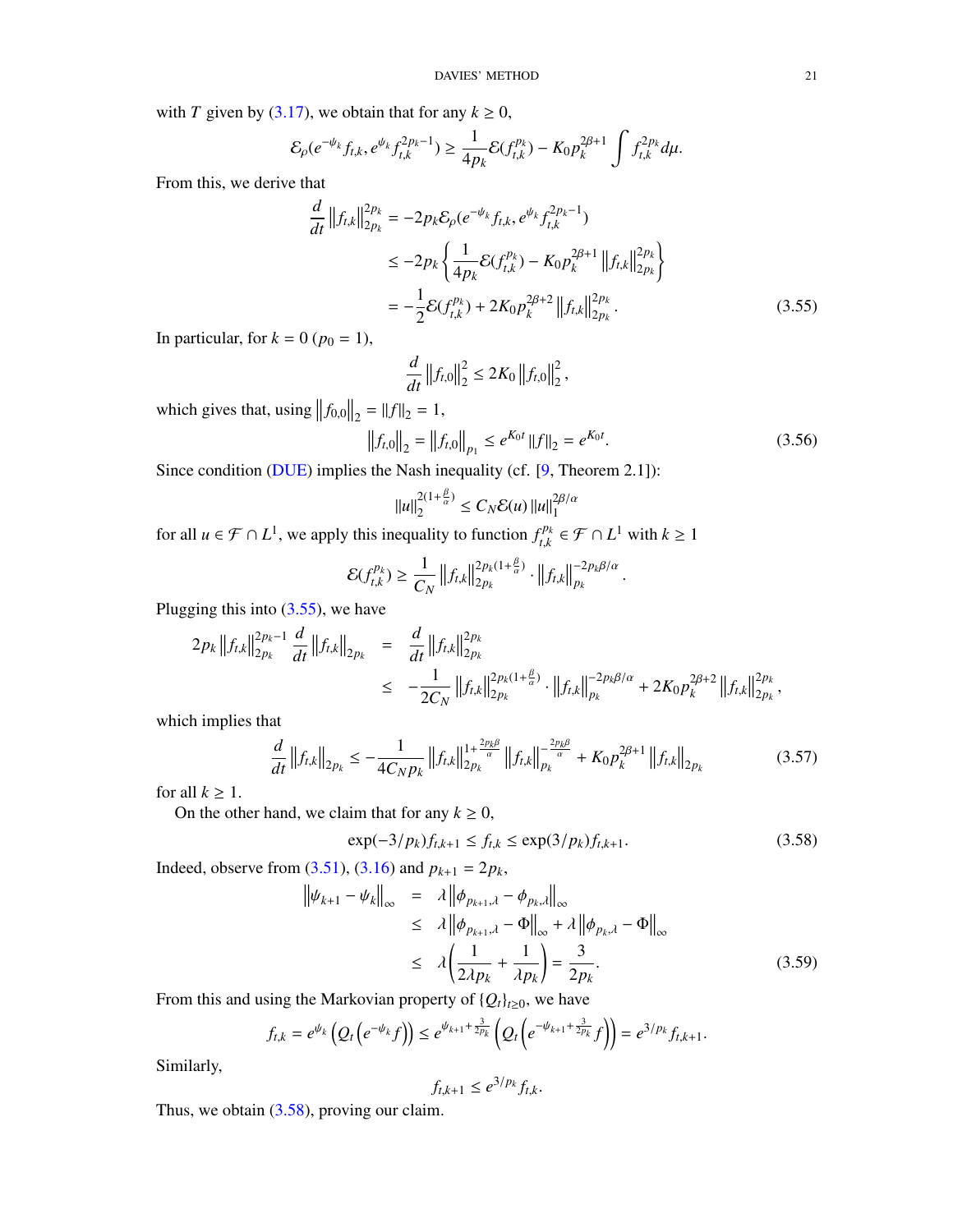## 22 HU AND LI

Therefore, we conclude from [\(3.57\)](#page-20-2) that, using the fact that  $f_{t,k} \leq e^{6/p_k} f_{t,k-1}$  by [\(3.58\)](#page-20-1),

<span id="page-21-0"></span>
$$
\frac{d}{dt} \left\|f_{t,k}\right\|_{2p_k} \leq -\frac{1}{C_N' p_k} \left\|f_{t,k}\right\|_{2p_k}^{1 + \frac{2p_k \beta}{\alpha}} \left\|f_{t,k-1}\right\|_{p_k}^{-\frac{2p_k \beta}{\alpha}} + K_0 p_k^{2\beta+1} \left\|f_{t,k}\right\|_{2p_k} \tag{3.60}
$$

for all  $k \geq 1$ , where  $C'_{k}$  $\alpha_N' = 4C_N \exp(12\beta/\alpha).$ 

Define  $u_k(t) := ||f_{t,k-1}||_{p_k}$  and

<span id="page-21-2"></span>
$$
w_k(t) := \sup_{s \in (0,t]} \left\{ s^{\alpha(p_k - 2)/(2\beta p_k)} u_k(s) \right\}.
$$
 (3.61)

Then by  $(3.56)$ 

<span id="page-21-1"></span>
$$
w_1(t) = \sup_{s \in (0,t]} \{u_1(s)\} = \sup_{s \in (0,t]} \{||f_{t,0}||_2\} \le e^{K_0 t}.
$$
 (3.62)

On the other hand, we have from [\(3.60\)](#page-21-0) that, using  $u_k^{-2\beta p_k/\alpha}(t) \ge t^{p_k-2} w_k^{-2\beta p_k/\alpha}(t)$ ,

$$
u'_{k+1}(t) = \frac{d}{dt} ||f_{t,k}||_{2p_k} \le -\frac{1}{C'_N p_k} u_{k+1}^{1+2\beta p_k/\alpha}(t) u_k^{-2\beta p_k/\alpha}(t) + K_0 p_k^{2\beta+1} u_{k+1}(t)
$$
  

$$
\le -\frac{1}{C'_N p_k} \cdot \frac{t^{p_k-2}}{w_k^{2\beta p_k/\alpha}(t)} u_{k+1}^{1+2\beta p_k/\alpha} + K_0 p_k^{2\beta+1} u_{k+1}(t)
$$

for  $k \ge 1$ . Then the condition [\(3.31\)](#page-15-1) is satisfied with  $u(t) = u_{k+1}(t)$ ,  $b = 1/(C_p^r)$  $\binom{p}{N} p_k, p = p_k \ge 2,$  $\theta = 2\beta p_k/\alpha$ ,  $w = w_k$  and  $K = K_0 p_k^{2\beta+1}$ . Thus, applying Lemma [3.4](#page-15-0) with  $v = 2\beta + 2$ , we obtain

$$
u_{k+1}(t) \leq \left(C'_N \alpha p_k^{2\beta+2} / \beta\right)^{\alpha/(2\beta p_k)} t^{-\alpha(p_k-1)/(2\beta p_k)} e^{K_0 p_k^{-1} t} w_k(t),
$$

that is,

$$
t^{\alpha(p_{k+1}-2)/(2\beta p_{k+1})}u_{k+1}(t) \le \left(C_N'\alpha p_k^{2\beta+2}/\beta\right)^{\alpha/(2\beta p_k)} e^{K_0 p_k^{-1} t} w_k(t),\tag{3.63}
$$

for all  $t > 0$ . From this, we derive that

$$
w_{k+1}(t) = \sup_{s \in (0,t]} \left\{ s^{\alpha(p_{k+1}-2)/(2\beta p_{k+1})} u_{k+1}(s) \right\} \le \left( C_N' \alpha p_k^{2\beta+2} / \beta \right)^{\alpha/(2\beta p_k)} e^{K_0 p_k^{-1} t} w_k(t),
$$

which gives that

<span id="page-21-3"></span>
$$
w_{k+1}(t)/w_k(t) \leq (C'_N \alpha p_k^{2\beta+2}/\beta)^{\alpha/(2\beta p_k)} e^{K_0 t p_k^{-1}}
$$
  
=  $(2^{k(2\beta+2)} \cdot C'_N \alpha/\beta)^{\alpha/(\beta 2^{k+1})} e^{K_0 t 2^{-k}}$   
=  $\left\{ (C'_N \alpha/\beta)^{\alpha/(2\beta)} e^{K_0 t} \cdot (2^{\alpha(\beta+1)/\beta})^k \right\}^{2^{-k}} := (Da^k)^{2^{-k}},$ 

where  $D := (C_{\lambda}^{\prime})$  $\int_N \alpha/\beta$ <sup> $\alpha/(\frac{2\beta}{\beta}) e^{K_0 t}$  and  $a := 2^{\alpha(\beta+1)/\beta}$ . This implies by iteration and using [\(3.62\)](#page-21-1) that</sup> for any  $k \geq 1$ ,

$$
w_{k+1}(t) \le (Da^k)^{1/2^k} w_k(t)
$$
  
\n
$$
\le (Da^k)^{1/2^k} \left\{ (Da^{k-1})^{1/2^{k-1}} w_{k-1}(t) \right\} \le \dots
$$
  
\n
$$
\le D^{\frac{1}{2^k} + \frac{1}{2^{k-1}} + \dots + \frac{1}{2}} a^{\frac{k}{2^k} + \frac{k-1}{2^{k-1}} + \dots + \frac{1}{2}} w_1(t)
$$
  
\n
$$
\le Da^2 w_1(t) \le Da^2 e^{K_0 t} = C_7 \exp(2K_0 t),
$$
 (3.64)

where  $C_7 = \left(C_7\right)$  $\int_N \alpha/\beta \int^{\alpha/(2\beta)} 2^{2\alpha(\beta+1)/\beta}$ . Thus, we have from [\(3.61\)](#page-21-2), [\(3.64\)](#page-21-3) that for any  $k \ge 1$ ,  $t > 0$ 

<span id="page-21-4"></span>
$$
t^{\alpha(p_{k+1}-2)/(2\beta p_{k+1})} \|Q_t^{\psi_k} f\|_{2p_k} \le w_{k+1}(t) \le C_7 \exp(2K_0 t)
$$
 (3.65)

for any  $0 \le f \in \mathcal{F} \cap L^{\infty}$  with  $||f||_2 = 1$ .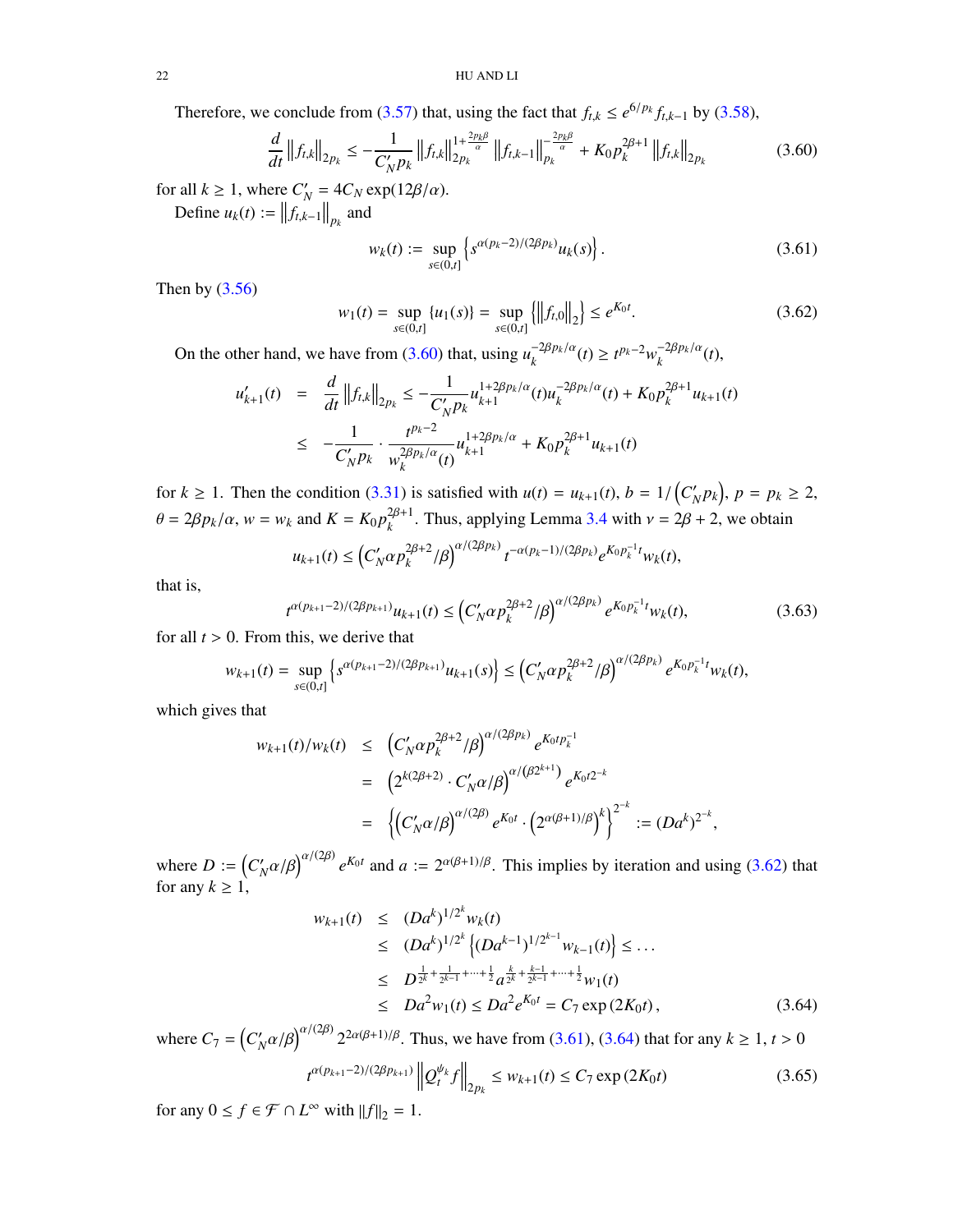Since  $\psi_k$  is a Cauchy sequence in  $L^{\infty}$  by [\(3.59\)](#page-20-4), the sequence  $\{\psi_k\}$  converges uniformly to  $\psi_{\infty}$ as  $k \to \infty$  with

 $\psi_{\infty} := \lambda \psi \in L^{\infty}$ by using [\(3.16\)](#page-12-5), where  $\psi(y) = \left(\frac{2r-d(x_0,y)}{r}\right)_+ \wedge 1$  for  $y \in M$ . Clearly,  $\psi_{\infty}(y) - \psi_{\infty}(x) = -\lambda$  (3.66)

for any  $x \in B(x_0, r)$  and any  $y \in M \setminus B(x_0, 2r)$ . Set

<span id="page-22-0"></span>
$$
f_{t,\infty}:=e^{\psi_{\infty}}\big(Q_t\big(e^{-\psi_{\infty}}f\big)\big).
$$

The sequence  ${f_{t,k}}_{k\geq1}$  converges uniformly to  $f_{t,\infty}$  as  $k \to \infty$ , and thus

$$
\left\| Q_t^{\psi_k} f \right\|_{p_k} = \left\| f_{t,k} \right\|_{p_k} \to \left\| Q_t^{\psi_\infty} f \right\|_{\infty}.
$$

Therefore, letting  $k \to \infty$  in [\(3.65\)](#page-21-4), we obtain that

$$
\left\| Q_t^{\psi_\infty} f \right\|_\infty \leq \frac{C_7}{t^{\alpha/(2\beta)}} \exp\left(2K_0 t\right).
$$

for any  $0 \le f \in \mathcal{F} \cap L^{\infty}$  with  $||f||_2 = 1$ , that is,

$$
\left\| Q_t^{\psi_\infty} \right\|_{2 \to \infty} := \sup_{\|f\|_2 = 1} \left\| Q_t^{\psi_\infty} f \right\|_\infty \leq \frac{C_7}{t^{\alpha/(2\beta)}} \exp\left(2K_0 t\right).
$$

This inequality is also true for  $-\psi_{\infty}$  by Remark [3.3](#page-13-8) and repeating the above procedure. Since  $Q_t^{-\psi_{\infty}}$  *to the edisint of energies*  $Q_t^{\psi_{\infty}}$  *to see that* is the adjoint of operator  $Q_t^{\psi_\infty}$ , we see that

$$
\left\| Q_t^{\psi_{\infty}} \right\|_{1 \to 2} := \sup_{\|f\|_1 = 1} \left\| Q_t^{\psi_{\infty}} f \right\|_2 = \left\| Q_t^{-\psi_{\infty}} \right\|_{2 \to \infty} \le \frac{C_7}{t^{\alpha/(2\beta)}} \exp\left(2K_0 t\right),
$$

and thus,

$$
\left\| Q_t^{\psi_{\infty}} \right\|_{1 \to \infty} \le \left\| Q_{t/2}^{\psi_{\infty}} \right\|_{1 \to 2} \left\| Q_{t/2}^{\psi_{\infty}} \right\|_{2 \to \infty} \le \frac{C_8}{t^{\alpha/\beta}} \exp\left(2K_0 t\right)
$$

where  $C_8 = 2^{\alpha/\beta} (C_7)^2$ . From this and using [\(3.66\)](#page-22-0), [\(3.54\)](#page-19-1),

<span id="page-22-1"></span>
$$
q_t^{(\rho)}(x, y) \le \frac{C_8}{t^{\alpha/\beta}} \exp\left(2K_0 t + \psi_\infty(y) - \psi_\infty(x)\right)
$$
  
= 
$$
\frac{C_8}{t^{\alpha/\beta}} \exp\left(2C_0 \lambda^{2\beta + 2} T t - \lambda\right)
$$
 (3.67)

for all *t*, *r* > 0,  $\mu$ -almost all  $x \in B(x_0, r)$ ,  $y \in M \setminus B(x_0, 2r)$  and for all  $\lambda \ge \eta^{-1}$  and  $0 < \eta < 1$ , where  $\rho = \eta r$ .

We distinguish two cases depending on  $J \neq 0$  or  $J \equiv 0$ . *Case J*  $\neq$  0*.* By [\(3.17\)](#page-13-7), [\(3.67\)](#page-22-1) and using  $\rho = \eta r$ , we have

<span id="page-22-2"></span>
$$
q_t^{(\rho)}(x, y) \leq \frac{C_8}{t^{\alpha/\beta}} \exp\left(2C_0 \lambda^{2\beta+2} Tt - \lambda\right)
$$
  
= 
$$
\frac{C_8}{t^{\alpha/\beta}} \exp\left(2C_0 \lambda^{2\beta+2} e^{c_1(\eta)\lambda} \frac{t}{\rho^{\beta}} - \lambda\right)
$$
  

$$
\leq \frac{C_8}{t^{\alpha/\beta}} \exp\left(C_9(\eta) e^{2c_1(\eta)\lambda} \frac{t}{\rho^{\beta}} - \lambda\right)
$$
(3.68)

where  $c_1(\eta) = 2(\beta + 1)(\eta + 2\eta^2)$  by [\(3.14\)](#page-12-3), and  $C_9(\eta)$  is given by

$$
C_9(\eta) = 2C_0 \eta^{-\beta} \left[ 2(\beta + 1) / c_1(\eta) \right]^{2\beta + 2} = 2C_0 \eta^{-\beta} \left( \eta + 2\eta^2 \right)^{-2(\beta + 1)},
$$

where in the last inequality we have used the following:

$$
\lambda^{2\beta+2} \leq \{2(\beta+1)/c_1(\eta)\}^{2\beta+2} e^{c_1(\eta)\lambda}
$$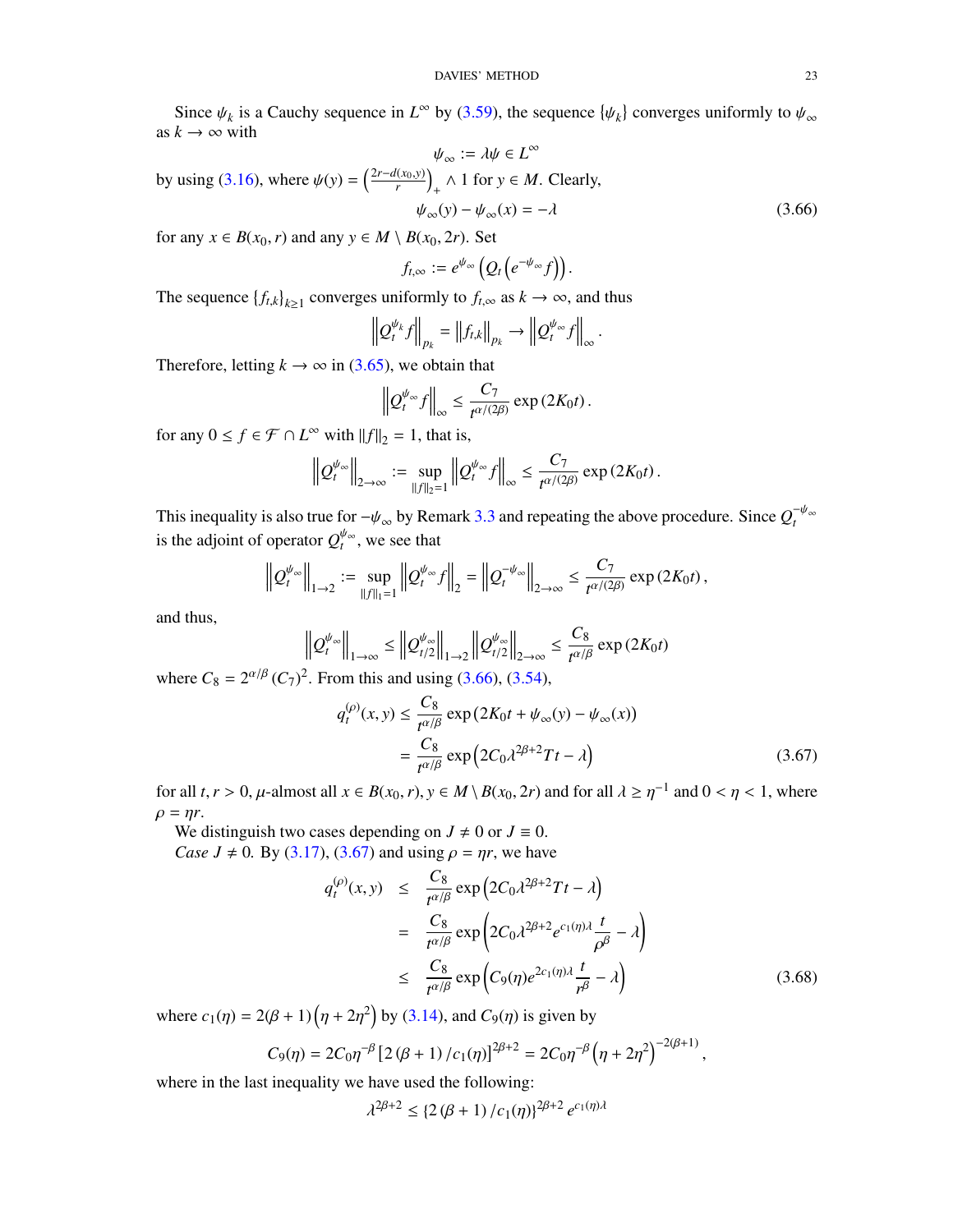by the elementary inequality  $a \le e^a$  for any  $a \ge 0$ , with  $a = \frac{c_1(\eta)}{2(\beta+1)}\lambda = (\eta + 2\eta^2)\lambda$ .

We first choose  $\lambda$  and then choose  $\eta$ . Choose  $\lambda$  such that  $e^{-\lambda} = \left(\frac{r}{t^{1/\lambda}}\right)^{\frac{1}{2}}$  $\left(\frac{r}{t^{1/\beta}}\right)^{-(\alpha+\beta)}$ , that is,

<span id="page-23-2"></span>
$$
\lambda = \frac{\alpha + \beta}{\beta} \log (r^{\beta}/t),\tag{3.69}
$$

but we need to ensure the condition  $\lambda \geq \eta^{-1}$  is satisfied, namely

<span id="page-23-1"></span>
$$
\log (r^{\beta}/t) \ge \frac{\beta}{\alpha + \beta} \eta^{-1}.
$$
\n(3.70)

With such choice of  $\lambda$ , we then choose  $\eta \in (0, 1)$  such that

<span id="page-23-0"></span>
$$
e^{2c_1(\eta)\lambda}\frac{t}{r^{\beta}} = 1,\tag{3.71}
$$

that is,

$$
4(\beta + 1)\left(\eta + 2\eta^2\right) = 2c_1(\eta) = \frac{\beta}{\alpha + \beta}
$$

(Clearly this can be achieved. Actually we have  $\eta + 2\eta^2 \le \frac{1}{4}$ <br>chosen by (3.71), then the condition (3.70) is satisfied if  $\frac{1}{4}$ , implying  $0 < \eta <$  $\sqrt{3}-1$  $\frac{3-1}{2}$ ). Once  $\eta$  is chosen by  $(3.71)$ , then the condition  $(3.70)$  is satisfied if

$$
r^{\beta}/t \ge c_2 \tag{3.72}
$$

for some universal constant  $c_2 > 0$ .

Therefore, we conclude from  $(3.68)$ ,  $(3.71)$ ,  $(3.69)$  that

$$
q_t^{(\rho)}(x, y) \le \frac{C_8}{t^{\alpha/\beta}} \exp(C_9(\eta)) \cdot e^{-\lambda} = C_{10} \frac{t}{t^{\alpha+\beta}}
$$
(3.73)

for all  $t, r > 0$  with  $r^{\beta} \ge c_2 t$  and all  $\rho = \eta r$ , for  $\mu$ -almost all  $x \in B(x_0, r), y \in B(x_0, 2r)^c$ , where  $C_{10}$  is a universal constant independent of  $x_0, t, r, y$ is a universal constant independent of  $x_0, t, r, x, y$ .

Note that

$$
p_t(x, y) \le q_t^{(\rho)}(x, y) + 2t \sup_{x \in M, y \in B(x, \rho)^c} J(x, y),
$$

see [\[5,](#page-24-6) Lemma 3.1 (c)], or [\[21,](#page-25-12) (4.13) p.6412]. It follows that, using  $\rho = \eta r$ ,

$$
p_t(x, y) \le C_{10} \frac{t}{r^{\alpha+\beta}} + C \frac{2t}{\rho^{\alpha+\beta}} \le C_{11} \frac{t}{r^{\alpha+\beta}}
$$

for all  $t, r > 0$  with  $r^{\beta} \ge c_2 t$ , for  $\mu$ -almost all  $x \in B(x_0, r), y \in B(x_0, 2r)^c$ , where  $C_{11}$  is a universal constant independent of  $x_0, t, r, y$ constant independent of  $x_0$ ,  $t$ ,  $r$ ,  $x$ ,  $y$ .

With a certain amount of effort, we can say that

$$
p_t(x, y) \le C_{12} \frac{t}{d(x, y)^{\alpha + \beta}}
$$
\n(3.74)

for all  $t > 0$  and  $\mu$ -almost all  $x, y \in M$ , if  $d(x, y) \ge c_3 t^{1/\beta}$ , for some universal constants  $C_{12} > 0$ <br>and  $c_1 > 0$  (say  $c_2 = 4a^{1/\beta}$ ), thus showing that (LE) is true. and *c*<sub>3</sub> > 0 (say, *c*<sub>3</sub> =  $4c_2^{1/\beta}$ ), thus showing that [\(UE\)](#page-3-3) is true.<br>Finally, if  $d(x, y) \leq a_2 t^{1/\beta}$  than (UE) follows directly from

Finally, if  $d(x, y) < c_3 t^{1/\beta}$  then [\(UE\)](#page-3-3) follows directly from [\(DUE\)](#page-3-2).<br>Case  $I = 0$ , By (3.17), (3.67) and setting  $\rho = \frac{1}{2}r$  with  $n = \frac{1}{2}$  we h *Case J* = 0. By [\(3.17\)](#page-13-7), [\(3.67\)](#page-22-1) and setting  $\rho = \frac{1}{2}$  $\frac{1}{2}r$  with  $\eta = \frac{1}{2}$  $\frac{1}{2}$ , we have

$$
p_t(x, y) = q_t^{(\rho)}(x, y) \le \frac{C_8}{t^{\alpha/\beta}} \exp\left(2C_0 \lambda^{2\beta + 2} Tt - \lambda\right)
$$

$$
= \frac{C_8}{t^{\alpha/\beta}} \exp\left(2C_0 \lambda^{2\beta + 2} \frac{t}{t^{\beta}} - \lambda\right)
$$

for all *t*, *r* > 0 and  $\mu$ -almost all  $x \in B(x_0, r)$ ,  $y \in B(x_0, 2r)^c$ , for all  $\lambda \ge \eta^{-1} = 2$ . Choosing  $\lambda$  such that that

$$
2C_0\lambda^{2\beta+2}\frac{t}{r^{\beta}}=\frac{\lambda}{2},
$$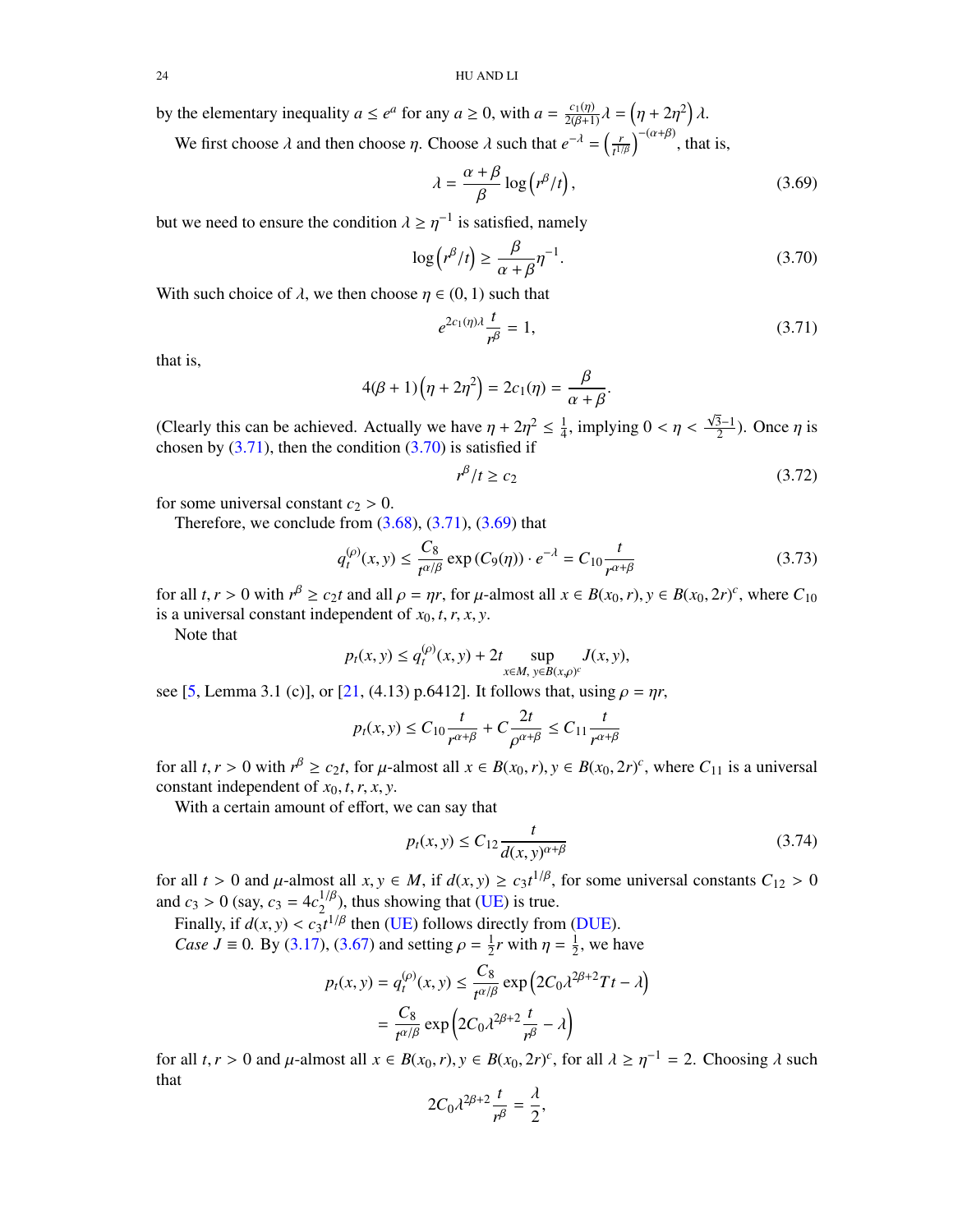that is,  $\lambda = \left(\frac{1}{4C_0}\right)$  $\left(\frac{r^{\beta}}{t}\right)^{1/(2\beta+1)}$ . But we need ensure that  $\lambda \geq \eta^{-1} = 2$ ; this can be achieved if  $r^{\beta} \geq c_4 t$ for some universal constant  $c_4 > 0$ . Therefore, we obtain

$$
p_t(x, y) \le \frac{C_8}{t^{\alpha/\beta}} \exp\left(-c\left(\frac{r^{\beta}}{t}\right)^{1/(2\beta+1)}\right)
$$

for all  $t, r > 0$  with  $r^{\beta} \ge c_4 t$  and  $\mu$ -almost all  $x \in B(x_0, r), y \in B(x_0, 2r)^c$ , for some universal constant *c* constant *c*.

Therefore, we conclude that

<span id="page-24-9"></span>
$$
p_t(x, y) \le \frac{C}{t^{\alpha/\beta}} \exp\left(-c\left(\frac{d(x, y)}{t^{1/\beta}}\right)^{\frac{\beta}{\beta'-1}}\right) \tag{3.75}
$$

for all  $t > 0$  and  $\mu$ -almost all  $x, y \in M$ , where

$$
\beta' := 2\beta + 2.
$$

Finally, we obtain [\(UE](#page-3-4)<sub>loc</sub>) by applying Lemma [3.5.](#page-16-0) The proof is complete.

We finish this section by proving Theorem [1.4.](#page-4-1)

*Proof of Theorem [1.4.](#page-4-1)* Indeed, by Theorem [1.3,](#page-4-3) it suffices to show the following implications

<span id="page-24-10"></span>
$$
(UE) \Rightarrow (DUE) + (CIB) + (J_{\leq}), \tag{3.76}
$$

$$
(UEloc) \Rightarrow (DUE) + (CIB) + (J \equiv 0). \tag{3.77}
$$

However, we have that (cf. [\[21,](#page-25-12) Theorem 2.3])

$$
(UE) \Leftrightarrow (DUE) + (S) + (J_{\leq}),
$$

and that (cf.  $[19,$  Theorem 2.1])

$$
(UE_{\text{loc}}) \Rightarrow (DUE) + (S)
$$

if  $(\mathcal{E}, \mathcal{F})$  is conservative and condition  $(V_{\leq})$  $(V_{\leq})$  holds. Using the fact that

$$
J(x, y) = \lim_{t \to 0} \frac{1}{2t} p_t(x, y) \text{ for } \mu\text{-a.a. } (x, y) \in M \times M \setminus \text{diag},
$$

we see that condition ( $UE<sub>loc</sub>$  $UE<sub>loc</sub>$ ) implies  $J \equiv 0$ . (Alternatively  $J \equiv 0$  follows from [\[24,](#page-25-1) Theorem 3.4].) Thus, implications  $(3.76)$ ,  $(3.77)$  will follow if

$$
(S) \Rightarrow (CIB),
$$

which, however, has been proved in Lemma [2.2](#page-6-4) in Section [2.](#page-4-0)

### <span id="page-24-0"></span>**REFERENCES**

- <span id="page-24-8"></span>[1] S. Andres and M. T. Barlow, *Energy inequalities for cuto*ff *functions and some applications*, J. Reine Angew. Math., 699 (2015), pp. 183–215.
- <span id="page-24-1"></span>[2] M. T. Barlow, *Di*ff*usions on fractals*, in Lectures on probability theory and statistics (Saint-Flour, 1995), vol. 1690 of Lecture Notes in Math., Springer, Berlin, 1998, pp. 1–121.
- <span id="page-24-2"></span>[3] M. T. Barlow, R. Bass, T. Kumagai, and A. Teplyaev, *Uniquess of Brownian motion on Sierpinski carpets*, J. Eur. Math. Soc., 12 (2010), pp. 655–701.
- <span id="page-24-3"></span>[4] M. T. Barlow and R. F. Bass, *Brownian motion and harmonic analysis on Sierpinski carpets*, Canad. J. Math., 51 (1999), pp. 673–744.
- <span id="page-24-6"></span>[5] M. T. Barlow, A. Grigor'YAN, AND T. KUMAGAI, *Heat kernel upper bounds for jump processes and the first exit time*, J. Reine Angew. Math., 626 (2009), pp. 135–157.
- <span id="page-24-5"></span>[6] M. T. Barlow, A. Grigor'yan, and T. Kumagai, *On the equivalence of parabolic Harnack inequalities and heat kernel estimates*, J. Math. Soc. Japan, 64 (2012), pp. 1091–1146.
- <span id="page-24-4"></span>[7] M. T. BARLOW AND E. A. PERKINS, *Brownian motion on the Sierpiński gasket*, Probab. Theory Related Fields, 79 (1988), pp. 543–623.
- <span id="page-24-7"></span>[8] R. F. Bass and D. A. Levin, *Transition probabilities for symmetric jump processes*, Trans. Amer. Math. Soc., 354 (2002), pp. 2933–2953 (electronic).